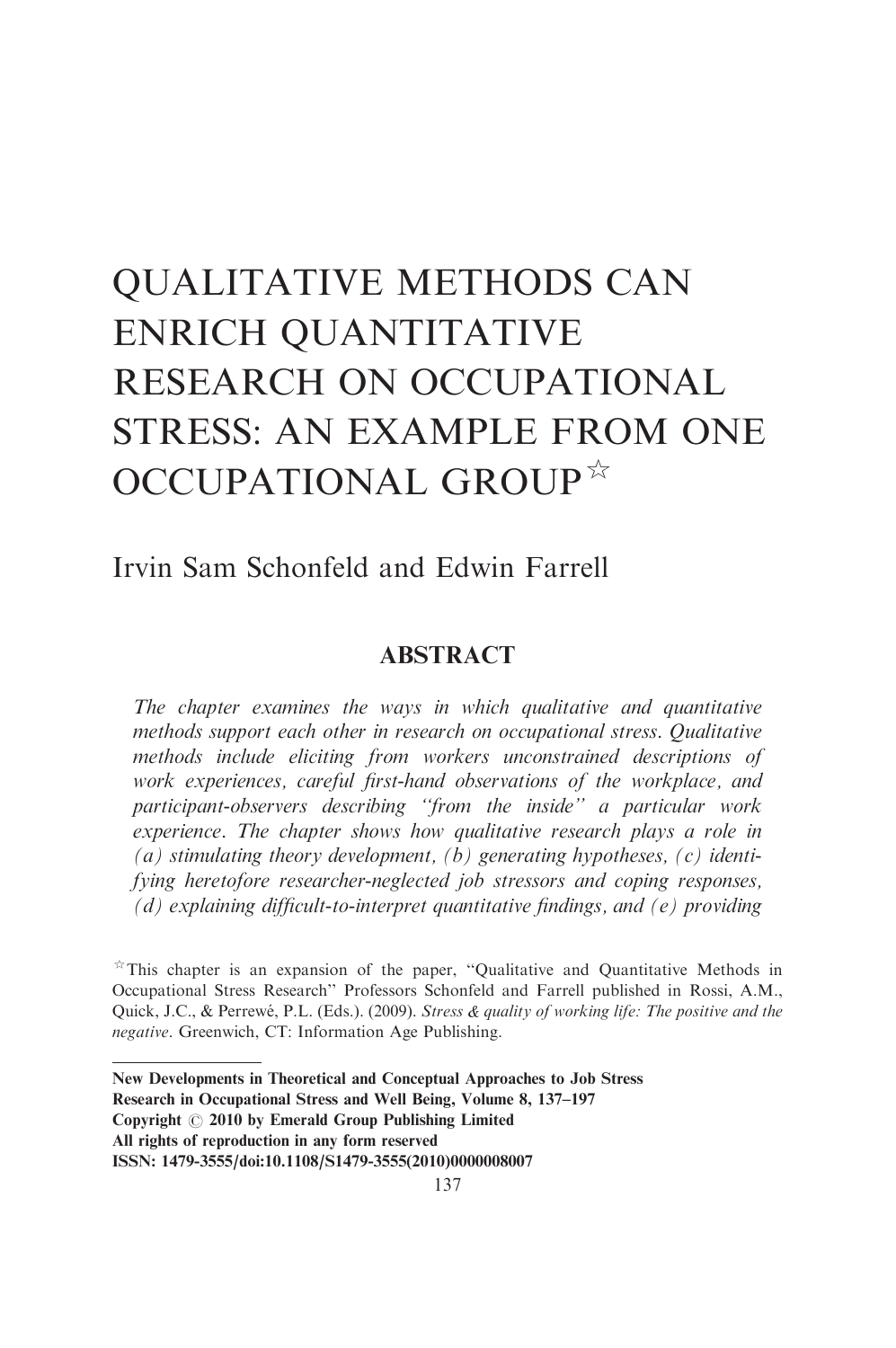rich descriptions of stressful transactions. Extensive examples from research on job stress in teachers are used. The limitations of qualitative research, particularly in the area of verification, are also described.

# QUALITATIVE RESEARCH ON OCCUPATIONAL STRESS CAN ENRICH QUANTITATIVE STRESS RESEARCH

The purpose of this chapter is to advance the idea that qualitative methods and more highly controlled quantitative methods applied to occupationalstress research, together, compared to either methodology alone, can provide a clearer picture of the stress process. Plewis and Mason (2005) wrote that quantitative and qualitative methods represent ''mutually informing'' strands of research. Hugentobler, Israel, and Schurman (1992) underlined the view that every method has weaknesses, and that by applying manifold methods to the study of occupational stress, weaknesses in one method can be compensated for by strengths in other methods. They go on to show how qualitative and quantitative methods converged in identifying the sources of stress in workers in a manufacturing firm. Qualitative research, moreover, can be useful to quantitative researchers in instrument development (Blase, 1986; Brown et al., 1986; Schonfeld & Feinman, 2009).

Qualitative methods, particularly methods associated with grounded theory (Glaser & Strauss, 1967), emphasize the emergence from data of theoretically important categories as well as hypotheses bearing on the relations among those categories. There is no dearth of literature on using multiple methods (Cresswell, 2003; Tashakkori & Teddlie, 2003). Smith (2006), justifying the application of multiple methodologies in educational research, pointed out that ''any methodology has inherent deficiencies and fails to capture the chaos, complexity, and contextuality of applied fields such as education'' (p. 458). We would add the applied field of occupationalstress research. Methods must fit the research questions. It is appropriate to use survey methods, for instance, when one wants to quantify variables in the occupational-stress context. To characterize descriptively the intensity of work-related stressors experienced by individual workers, however, qualitative methods may be profitably used (Jex, Adams, Elacqua, & Lux, 1997).

There are at least three broad types of qualitative methods that have been employed in occupational-stress research (see Tables 1 and 2). The first, and most commonly used, method involves having members of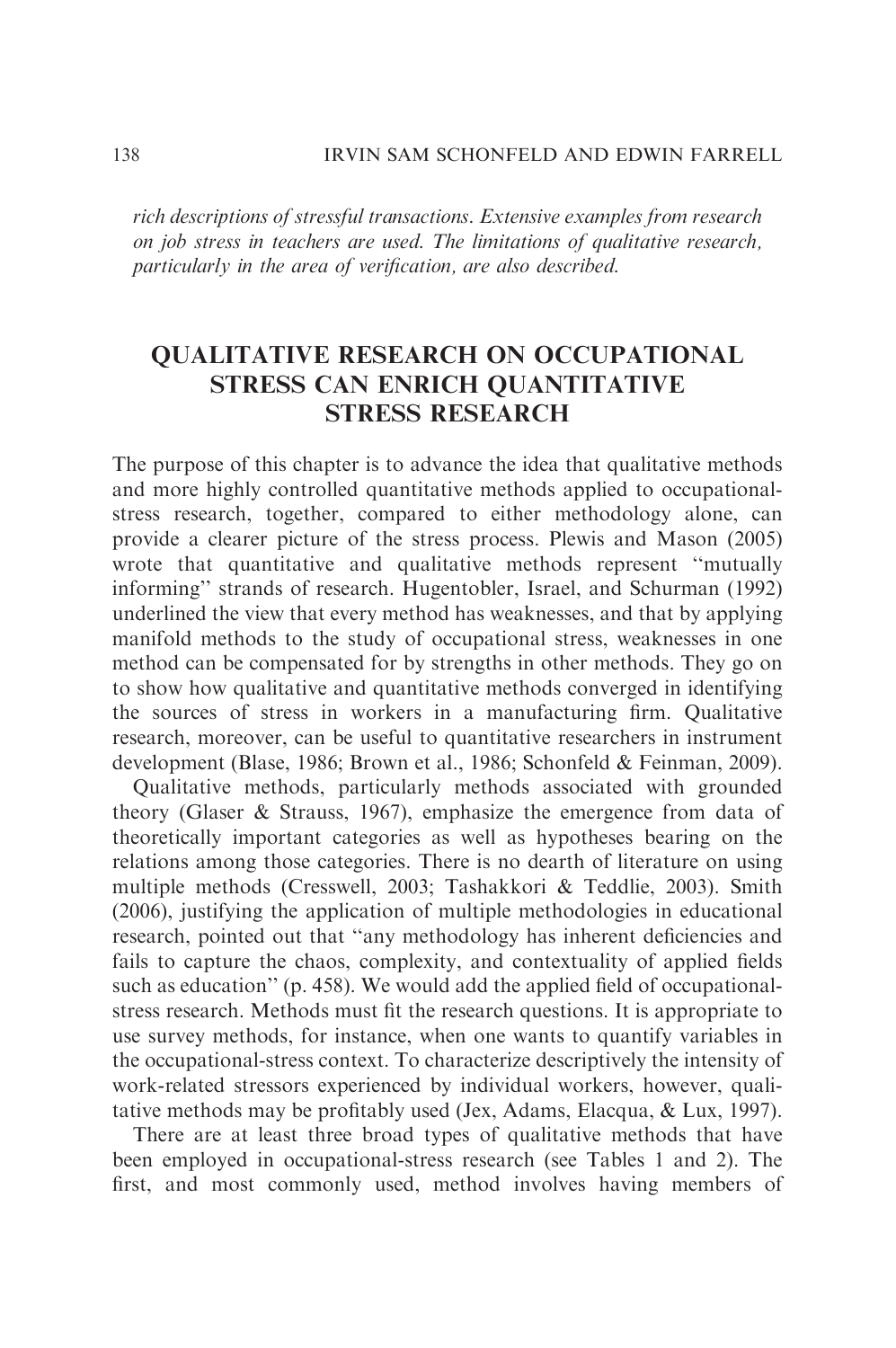|                                     | The 1. Administrative in the contract of the contract of the contract of the contract of the contract of the contract of the contract of the contract of the contract of the contract of the contract of the contract of the c | with the Exception of Teachers.                                                                                                                                                                                                                                                                                                             |                                                                                                                                                                                                                                                                                                                        |
|-------------------------------------|--------------------------------------------------------------------------------------------------------------------------------------------------------------------------------------------------------------------------------|---------------------------------------------------------------------------------------------------------------------------------------------------------------------------------------------------------------------------------------------------------------------------------------------------------------------------------------------|------------------------------------------------------------------------------------------------------------------------------------------------------------------------------------------------------------------------------------------------------------------------------------------------------------------------|
| Paper                               | Sample                                                                                                                                                                                                                         | Method                                                                                                                                                                                                                                                                                                                                      | Key Findings                                                                                                                                                                                                                                                                                                           |
| Abouserie (1996)                    | 305 male and 109 female academics Questionnaires containing open-<br>at a university in Wales                                                                                                                                  | ended questions about stressors<br>as supplement to a quantitative<br>study                                                                                                                                                                                                                                                                 | relationships with others, and financial<br>conducting research, time constraints,<br>Leading sources of job stress were<br>difficulties                                                                                                                                                                               |
| Arter (2008)                        | undercover, formerly undercover<br>but now having routine duties,<br>32 male police officers from two<br>and never undercover and<br>Included officers currently<br>southern U.S. localities<br>having routine duties          | or "lived experience," of policing.<br>Interview tied to Agnew's (2001)<br>understand the phenomenology,<br>hypotheses (regarding Agnew's<br>Police officers invited to serve as<br>Used an interview designed to<br>Unusual for purely qualitative<br>study because author tests<br>"co-researchers"<br>theory of stress)<br>strain theory | decrease in deviance from period covering<br>Those currently undercover showed the most<br>Least deviance in the officers on routine<br>discovered would lead to department<br>deviance, defined as behavior that if<br>Those formerly undercover showed a<br>previous duties to new duties<br>sanctions<br>patrol     |
| Trygstad (1987)<br>Bargagliotti and | predominantly female sample<br>63 medical-surgical nurses and<br>67 critical-care nurses in a<br>22 psychiatric nurses in<br>Not clear but probably<br>quantitative study<br>qualitative study<br>California                   | from standardized instruments<br>Qualitative interviews to identify<br>categories of stressors emerge<br>Also collected quantitative data<br>stressors and designed to let<br>from the data                                                                                                                                                 | Colleague relationships were source of stress<br>others because roles involve different types<br>Difficult to compare psychiatric nurses to<br>evident in qualitative study but not in<br>management were the most common<br>In quantitative study, difficulties with<br>quantitative study<br>of nursing<br>stressors |

**Table 1.** Onalitative Studies of Occupational Stress Involving a Variety of Workers Table 1. Qualitative Studies of Occupational Stress Involving a Variety of Workers

# Qualitative and Quantitative Research 139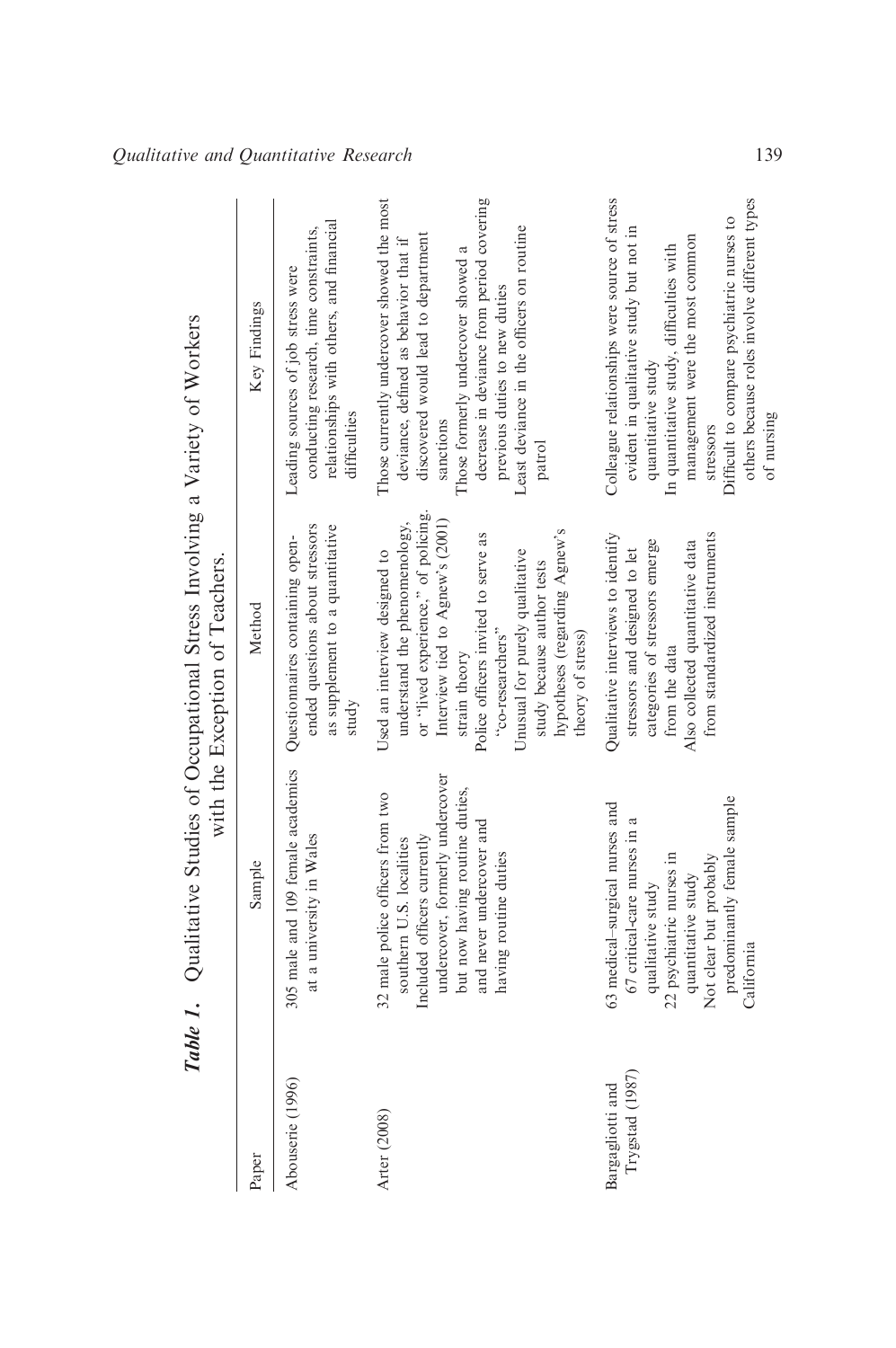| Paper                                 | Sample                                                                                                                                                       | Method                                                                                                                                                                                                               | Key Findings                                                                                                                                                                                                                                                                                                                                                                                                                                                                                                                               |
|---------------------------------------|--------------------------------------------------------------------------------------------------------------------------------------------------------------|----------------------------------------------------------------------------------------------------------------------------------------------------------------------------------------------------------------------|--------------------------------------------------------------------------------------------------------------------------------------------------------------------------------------------------------------------------------------------------------------------------------------------------------------------------------------------------------------------------------------------------------------------------------------------------------------------------------------------------------------------------------------------|
| Billeter-Koponen and<br>Fredén (2005) | 10 Swedish women nurses                                                                                                                                      | to allow categories of stressors to<br>emerge                                                                                                                                                                        | Presence of colleagues was important to well-<br>themselves, creating more work for nurses<br>being: "It is not the coffee, but the meeting<br>tasks. Authors read nurse powerlessness<br>Strains included headaches, stomachaches,<br>"Burnout was a mental coma. I could do<br>who were present in terms of piling on<br>others. One has to get energy. One is<br>Semistructured interviews organized Stressors included colleagues absenting<br>working much better"<br>into these conditions<br>and lack of energy<br>nothing" (p. 24) |
| Brown et al. (1986)                   | 268 faculty and 74 student-affairs<br>Sample was representative of<br>faculty and S-A staff at<br>Midwestern U.S. state<br>(S-A) staff members<br>university | open-ended questions on sources<br>questionnaire study involving<br>Qualitative component included<br>supplementing quantitative<br>scales measuring job stress<br>of job stress and coping<br>Qualitative component | quantitative findings, particularly in area<br>stress included lack of time, problematic<br>Qualitative results indicate that sources of<br>characteristics (e.g., red tape, committee<br>Coping included self-care (e.g., relaxation<br>and recreation) and direct action (e.g.,<br>Qualitative findings were consistent with<br>time management and shedding<br>of lack of time and problematic<br>relationships, and certain job<br>responsibilities)<br>relationships<br>work)                                                         |

Table 1. (Continued) Table 1. (Continued )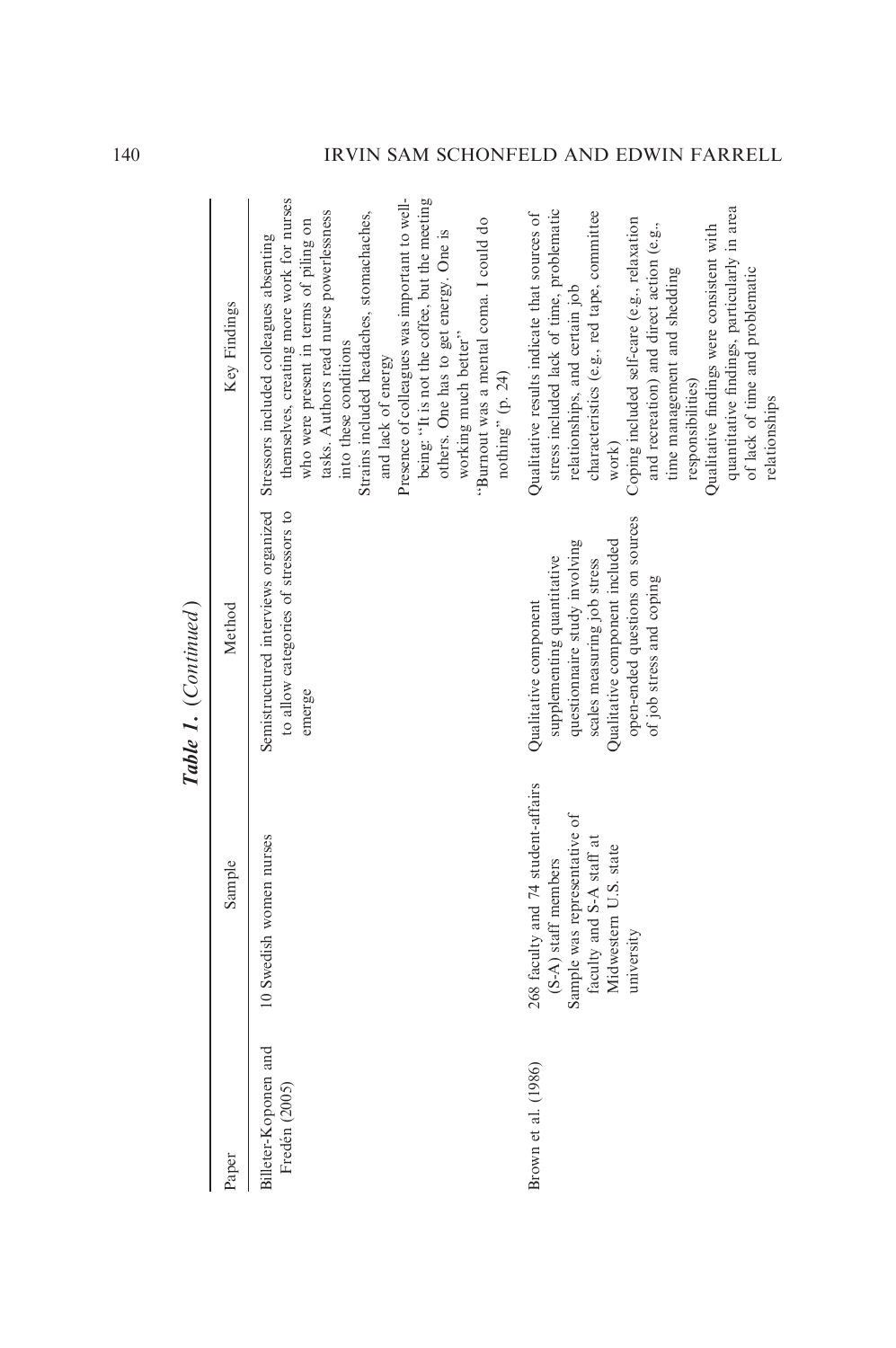| One of 4 supervisors was supportive; in that<br>had the best Cornell Medical Index scores<br>Job stressors centered on lack of control and<br>unit technicians were highly cohesive and<br>had unrealistic expectations and did not<br>2. administrators made decisions affecting<br>1. psychologists planned for residents but<br>Violence among residents was a stressor<br>technicians without technician input<br>consider the ideas and experience of<br>technicians;<br>disrespect: | system intensified nurses' emotional work<br>contradictory results: nurses who worked<br>and interaction stress; no opportunity to<br>contradictory task goals, and ergonomic<br>Qualitative findings indicated that holistic<br>in the "holistic" wards experienced a<br>traditional wards had only piecemeal<br>reduction in stressors (time pressure,<br>stressors) as a result of job redesign;<br>however, emotional exhaustion and<br>The quantitative study had seemingly<br>withdraw from difficult patients;<br>depersonalization were elevated<br>exposure to difficult patients | The nurses indicated that caregiving gave rise<br>models of stress in family members who<br>Technically not a study of occupational<br>stress; more an assessment of nurses'<br>Some gaps in nurses' understanding of<br>provided care to demented patients<br>By implication these gaps affect nurse<br>to distress in the caregiver<br>caregiver stress<br>efficacy |
|-------------------------------------------------------------------------------------------------------------------------------------------------------------------------------------------------------------------------------------------------------------------------------------------------------------------------------------------------------------------------------------------------------------------------------------------------------------------------------------------|--------------------------------------------------------------------------------------------------------------------------------------------------------------------------------------------------------------------------------------------------------------------------------------------------------------------------------------------------------------------------------------------------------------------------------------------------------------------------------------------------------------------------------------------------------------------------------------------|-----------------------------------------------------------------------------------------------------------------------------------------------------------------------------------------------------------------------------------------------------------------------------------------------------------------------------------------------------------------------|
| support from work and nonwork<br>the 4 units under study; authors<br>Participant observation in each of<br>perceived work stresses, sources<br>engaged in activities performed<br>of satisfaction with work, and<br>Interviews covered sources of<br>by the technicians<br>sources                                                                                                                                                                                                        | Qualitative data were to illustrate the<br>meanings of quantitative findings<br>There was also a quantitative study<br>12 discussion groups                                                                                                                                                                                                                                                                                                                                                                                                                                                | themselves were not interviewed<br>to elicit narratives about family<br>Semistructured interview designed<br>caregivers, but caregivers                                                                                                                                                                                                                               |
| housed mentally retarded patients,<br>indicated were challenging to care<br>Lundgren and Browner (1990)<br>Southern California units that<br>whom a companion paper by<br>21 psychiatric technicians in<br>12 techs were women<br>for                                                                                                                                                                                                                                                     | delivered services and 75 nurses<br>redesigned for more holistically<br>in control wards; Germany;<br>32 nurses in ward that was<br>87.5% females                                                                                                                                                                                                                                                                                                                                                                                                                                          | community mental health teams;<br>8 females nurses who worked in<br>U.K.                                                                                                                                                                                                                                                                                              |
| Browner et al. (1987)                                                                                                                                                                                                                                                                                                                                                                                                                                                                     | Büssing and Glaser<br>(1999)                                                                                                                                                                                                                                                                                                                                                                                                                                                                                                                                                               | Carradice, Shankland,<br>and Beail (2002)                                                                                                                                                                                                                                                                                                                             |

# Qualitative and Quantitative Research 141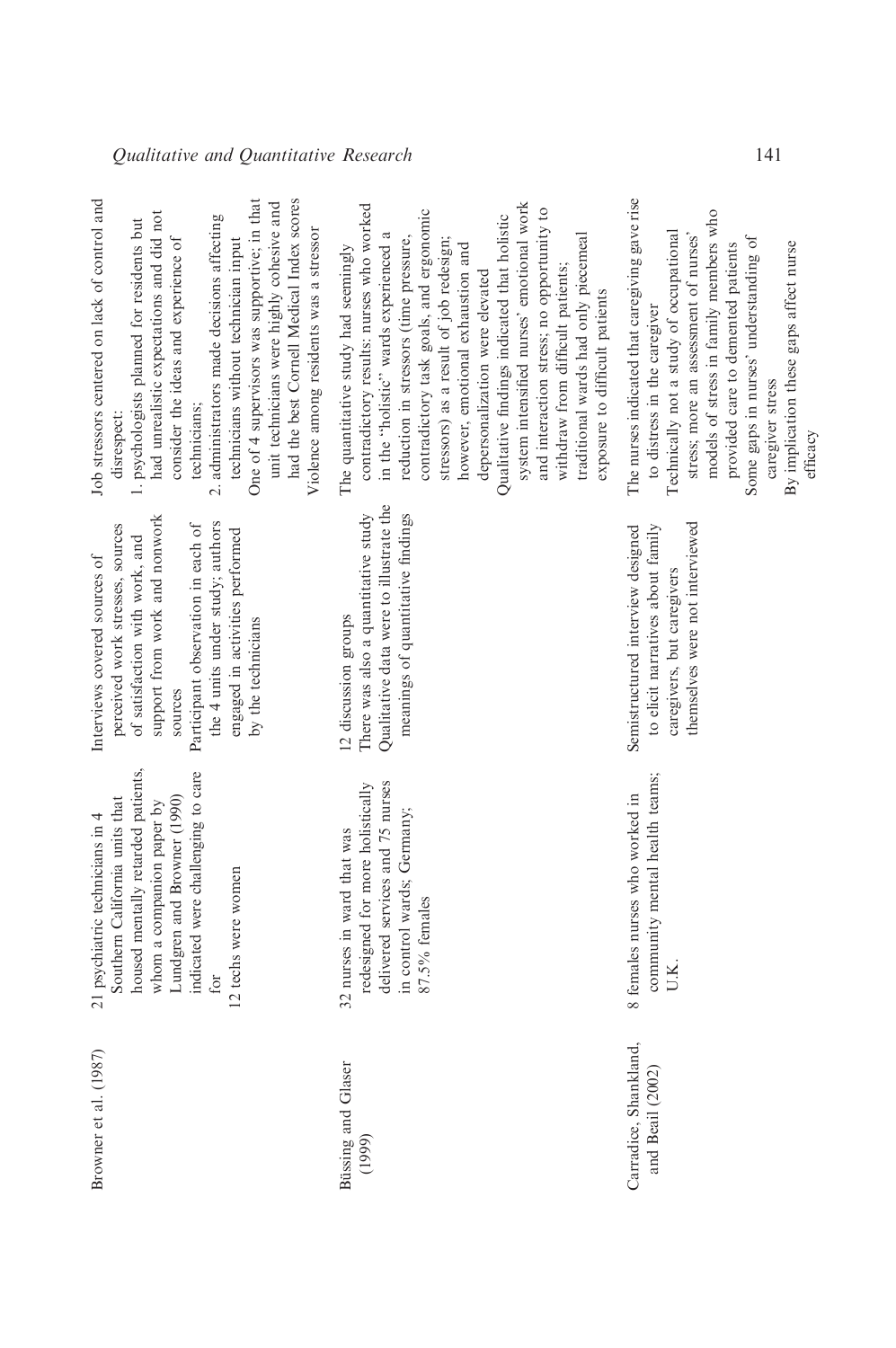|              |                                                                                                                                                                                                                              | where it ( Continued )                                                                                                                                                                                                                                                                                    |                                                                                                                                                                                                                                                                                                                                                                                                                                                                                                                     |
|--------------|------------------------------------------------------------------------------------------------------------------------------------------------------------------------------------------------------------------------------|-----------------------------------------------------------------------------------------------------------------------------------------------------------------------------------------------------------------------------------------------------------------------------------------------------------|---------------------------------------------------------------------------------------------------------------------------------------------------------------------------------------------------------------------------------------------------------------------------------------------------------------------------------------------------------------------------------------------------------------------------------------------------------------------------------------------------------------------|
| Paper        | Sample                                                                                                                                                                                                                       | Method                                                                                                                                                                                                                                                                                                    | Key Findings                                                                                                                                                                                                                                                                                                                                                                                                                                                                                                        |
| Cohen (1989) | 43 California county directors of<br>42 were women<br>nursing                                                                                                                                                                | Qualitative material came from the<br>interview, which included open-<br>ended questions about stressors<br>Interview also included questions<br>All questionnaires also contained<br>and structured probes about<br>21 directors were interviewed.<br>quantitative measures<br>about coping<br>stressors | Coping included problem solving (e.g., time<br>Support came from associates, mates, other<br>Quantitative findings indicate high levels of<br>anger), positive reappraisal (e.g., putting<br>psychological symptoms relative to scale<br>management, delegating), confrontation<br>Stressors included reduced funding, high<br>workload, understaffing, interpersonal<br>(e.g., letting feelings out, expressing<br>conflict, and role ambiguity<br>administrators, and friends<br>events in perspective)<br>norms. |
| Dewe (1989)  | 5 supervisors and 5 administrators in Interviews using open-ended<br>U.K. sales office contributed to<br>first stage of a two-stage study;<br>Gender distribution not clear<br>stage 2 was quantitatively<br>organized study | how you managed to cope with it?"<br>"Can you tell me what happened and<br>"Can you think of a time at work<br>when you felt under stress?"<br>questions                                                                                                                                                  | Qualitative results helped in development of<br>feeling of having one's abilities stretched;<br>Coping seen as central to shaping stressful<br>Some pressure viewed as helpful, causing<br>items for coping scale used in stage 2<br>such pressure was reported to be<br>Positive and negative pressures<br>experiences<br>stimulating                                                                                                                                                                              |
| Dick (2000)  | 35 English police officers<br>11 were female                                                                                                                                                                                 | as a counselor to police officers<br>Based on experiences of author                                                                                                                                                                                                                                       | event had been experienced previously but<br>epiphanal event were more pessimistic and<br>Officers who experienced one-off event were<br>more motivated to recover and return to<br>especially violent event; an epiphanal<br>A "one-off" event was unanticipated,<br>work; officers who experienced an<br>more likely to want to leave job<br>now has acquired new meaning                                                                                                                                         |

Table 1. (Continued) Table 1. (Continued )

#### 142 IRVIN SAM SCHONFELD AND EDWIN FARRELL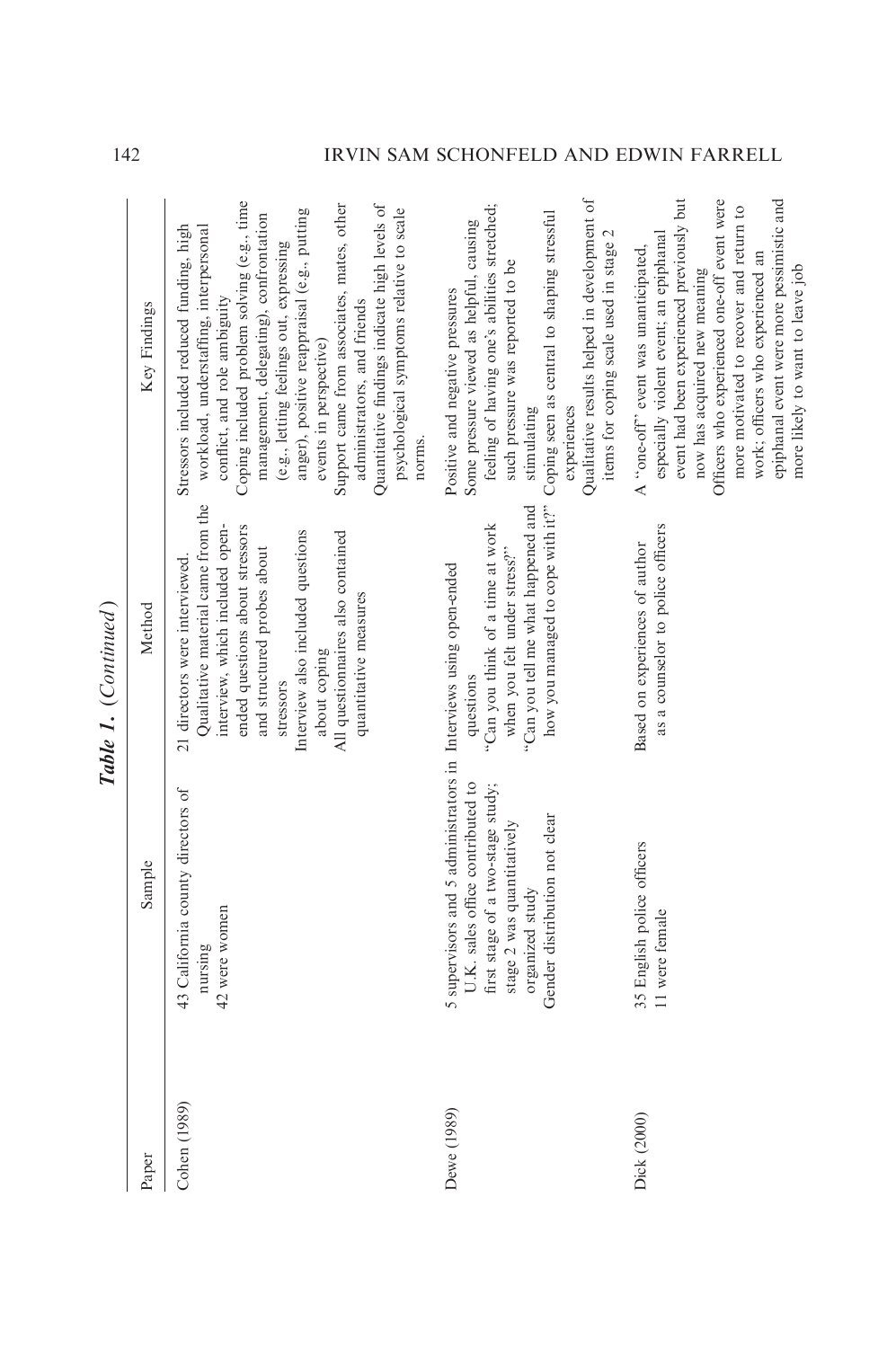|                              |                                                                            |                                                                                                                                                                                                                                 | individual; example of "acting tough"<br>dwelling on causes of stressful events)<br>was especially evident in officers who<br>Coping via rumination (here meaning<br>Organizational values influenced the<br>Officers often used palliative coping<br>experienced anger and depression<br>in face of devastating stressor<br>strategies                                                                                                                                                                                                         |
|------------------------------|----------------------------------------------------------------------------|---------------------------------------------------------------------------------------------------------------------------------------------------------------------------------------------------------------------------------|-------------------------------------------------------------------------------------------------------------------------------------------------------------------------------------------------------------------------------------------------------------------------------------------------------------------------------------------------------------------------------------------------------------------------------------------------------------------------------------------------------------------------------------------------|
| Elfering et al. (2005)       | 23 employees at a Swiss<br>counseling agency<br>19 men                     | Very similar to Grebner, Elfering,<br>Schlapbach (2004). See below<br>Semmer, Kaiser-Probst, and                                                                                                                                | related to the intensity of chronic stressors<br>Calming down after daily work stressor was<br>Daily stressors came more from work than<br>Situational well-being after a daily stressor<br>(ascertained qualitatively) was inversely<br>overload, organizational problems such<br>Employees experienced about 7 stressful<br>stressors, quantitative and qualitative<br>Work stressors included interpersonal<br>directly related to job control<br>work-related events per day<br>(measured quantitatively)<br>as lack of data backup<br>home |
| Firth and Morrison<br>(1986) | Sex distribution not mentioned<br>318 fourth-year U.K. medical<br>students | disliked aspects of work (gets at<br>to ask about 1 stressful incident<br>Keenan and Newton's (1985) SIR<br>Also asked about most liked and<br>(excluding exams) in the last<br>chronic stressors)<br>Content analysis<br>month | Stressors included talking with psychiatric<br>patients, effects of work on private life,<br>Chronic stressors included feeling useless,<br>relations with senior doctors, feeling<br>and dealing with death<br>inadequate                                                                                                                                                                                                                                                                                                                      |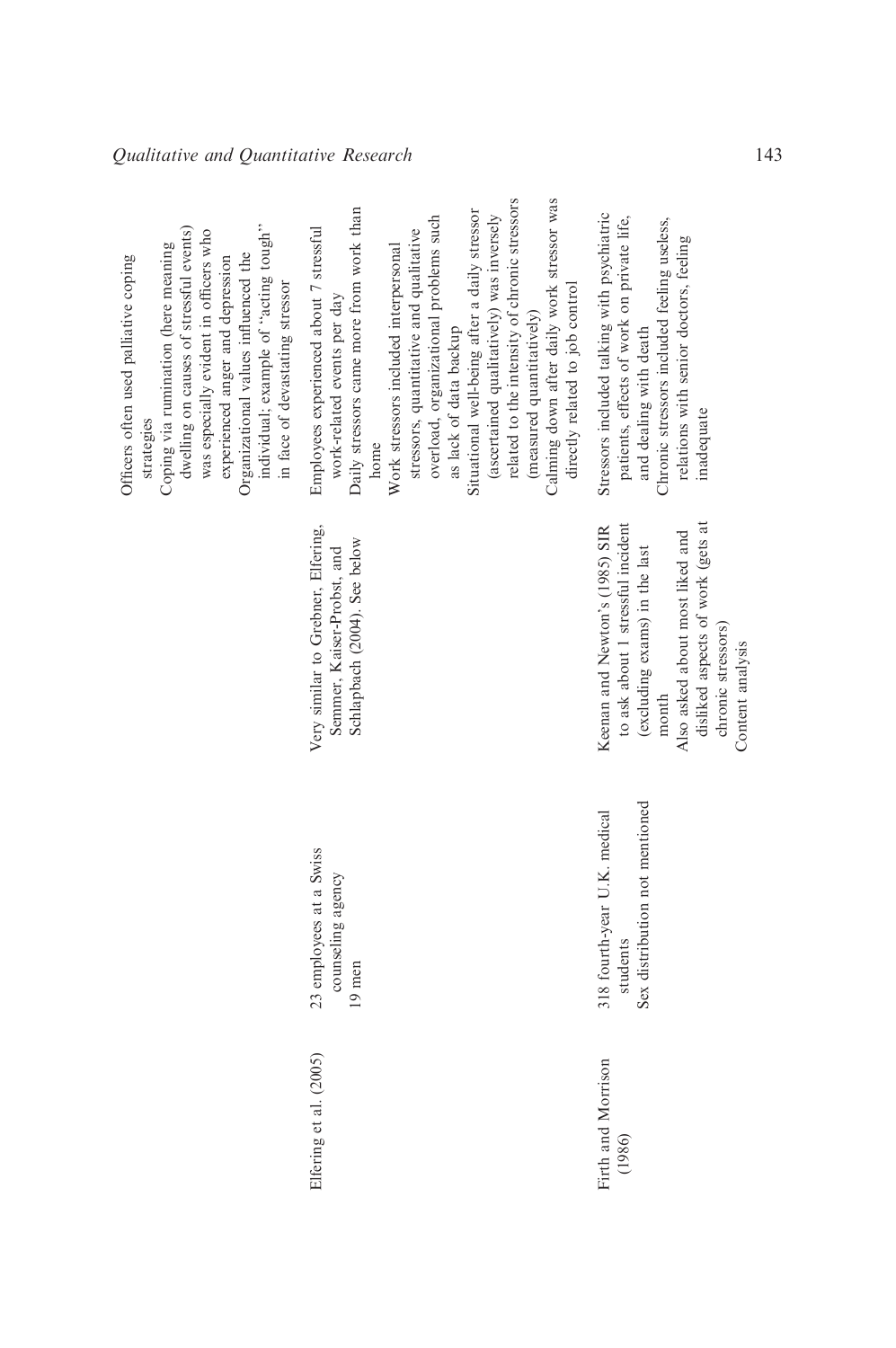|                                             |                                                                                                                          | $\mathcal{L}$                                                                                                                                                                                          |                                                                                                                                                                                                                                                                                                                       |
|---------------------------------------------|--------------------------------------------------------------------------------------------------------------------------|--------------------------------------------------------------------------------------------------------------------------------------------------------------------------------------------------------|-----------------------------------------------------------------------------------------------------------------------------------------------------------------------------------------------------------------------------------------------------------------------------------------------------------------------|
| Paper                                       | Sample                                                                                                                   | Method                                                                                                                                                                                                 | Key Findings                                                                                                                                                                                                                                                                                                          |
| Fischer, Kumar, and<br>Hatcher (2007)       | Sex distribution not mentioned<br>12 New Zealand psychiatrists;<br>exhaustion and 6 were low<br>6 were high in emotional | identify psychiatrists who were<br>Used quantitative instrument to<br>high and low in emotional<br>Semistructured interview<br>exhaustion                                                              | Supportive relationships with managers were<br>Supportive family and friends were helpful<br>Excessive work volume adversely affected<br>Perfectionistic behavior contributed to<br>Number of themes emerged from data<br>Burnt out psychiatrists showed more<br>irritability<br>burnout<br>helpful<br>them           |
| Glazer and Gyurak<br>(2008)                 | Hungary, Italy, and Israel. More<br>1,442 nurses from $U.S., U.K.,$<br>than 90% females                                  | each identified as most stressful or<br>included in survey to elicit from<br>nurses the workplace condition<br>Responses were content analyzed<br>Open-ended qualitative question<br>anxiety-provoking | Other stressors like type of patient were only<br>a stressor in Israel perhaps because "Israeli<br>Stressors like workload and organizational<br>nurses were confronted with death and<br>frequently than nurses in the other<br>dying of young soldiers far more<br>constraints were universal<br>countries" (p. 62) |
| Gomme and Hall (1995) No more than 26 Crown | prosecutors in Canadian province<br>Gender distribution not clear<br>(exact number not clear)                            | Examination of documentary<br>Observations of prosecutors<br>material                                                                                                                                  | showing difficulty leaving work difficulties<br>indeterminacy and uncertainty connected<br>Spillover of job stress with prosecutors<br>In-depth interviews with prosecutors "Qualitative overload" reflected in the<br>behind at the end of the work day<br>to many criminal cases                                    |

Table 1. (Continued) Table 1. (Continued )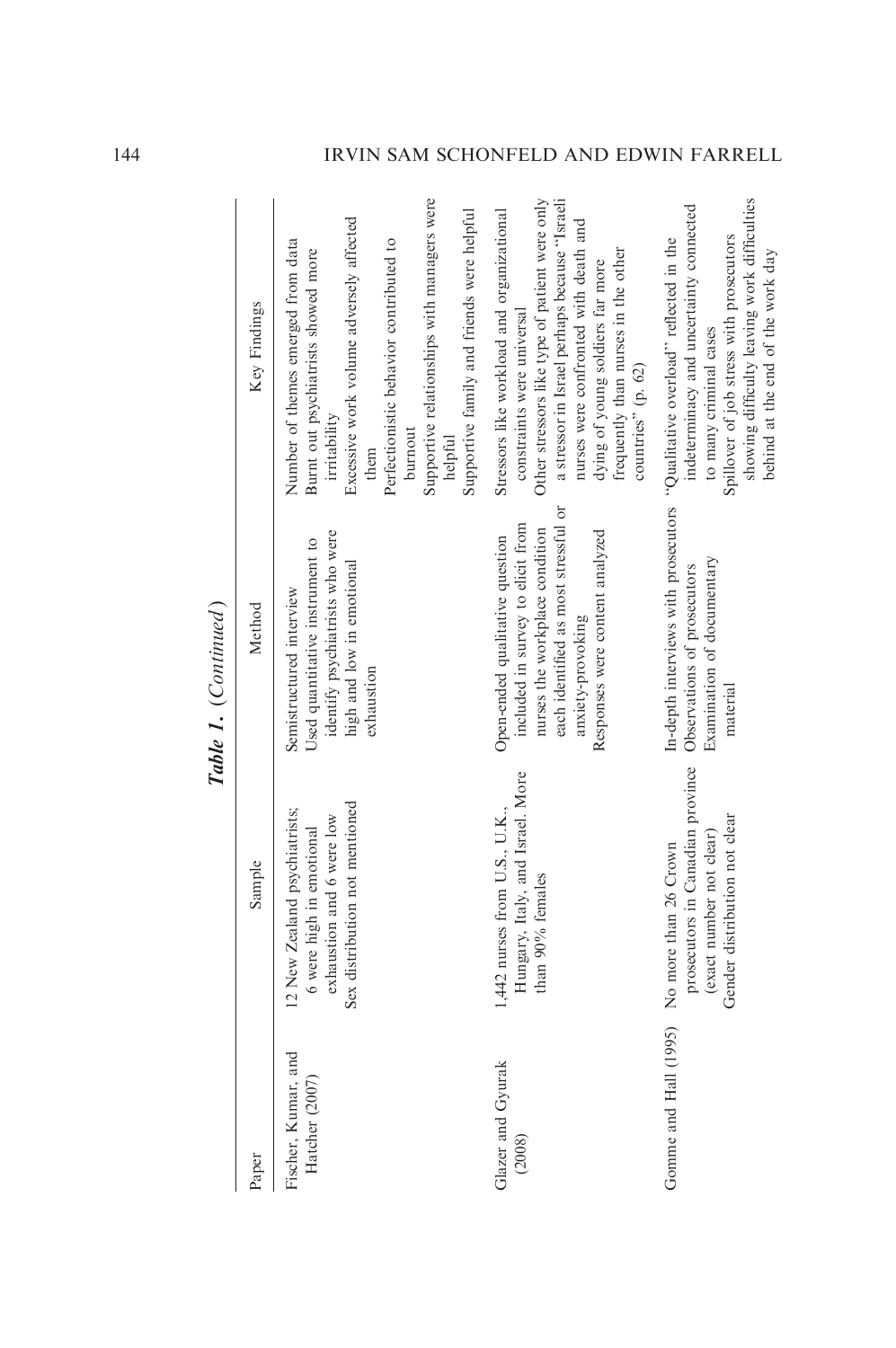| Goodwin, Mayo, and | 16 salespeople from the | In-depth, semistructured interviews | Intens        |
|--------------------|-------------------------|-------------------------------------|---------------|
| Hill (1997)        | Midwestern U.S.         | regarding major sales loss and      | Mone          |
|                    | 9 were men              | coping with such loss               | Copin         |
|                    |                         | Interviews were "co-created" by     | loss          |
|                    |                         | interviewer and interviewee in      | cop           |
|                    |                         | order to cover themes in stress     | avo:          |
|                    |                         | literature and have flexibility to  | Identi        |
|                    |                         | follow topics brought up by         | am            |
|                    |                         | salespeople                         | Intern        |
|                    |                         |                                     | exp<br>Extern |
|                    |                         |                                     |               |
|                    |                         |                                     | a ru          |
|                    |                         |                                     |               |

Employed in 5 occupations: nurses, Employed in 5 occupations: nurses, 53 women and 27 men 53 women and 27 men 80 Swiss apprentices Grebner et al. (2004) 80 Swiss apprentices Grebner et al. (2004)

Qualitative description of stressors Qualitative description of stressors quantitative daily diary study quantitative daily diary study was part of paper-and-pencil was part of paper-and-pencil Qualitative part is centerpiece Qualitative part is centerpiece that assesses Ss on 7 days integrated into ambitious that assesses Ss on 7 days integrated into ambitious pocket diary pocket diary

cooks, salespersons, bank clerks,

cooks, salespersons, bank clerks,

and technicians

and technicians

g responses to major stressor, account nalizers were more likely to experience quantitatively) predicted the occurrence of quantitatively) predicted the occurrence of Daily job stressors did not predict situational Coping responses to major stressor, account ing the responders to major sales loss Externalizers were more likely to experience ob control predicted calming down after a Daily job stressors did not predict situational among the responders to major sales loss daily stressors (ascertained qualitatively) Job control predicted calming down after a daily stressors (ascertained qualitatively) people rather well for their new role by Overload and interpersonal stressors most Overload and interpersonal stressors most Results consistent with the view that "the Results consistent with the view that ''the people rather well for their new role by included mainly emotion-focused ied internalizers and externalizers 7.3 stressful events per person per week; as scorecard to measure success loss, included mainly emotion-focused 7.3 stressful events per person per week; Identified internalizers and externalizers Swiss apprenticeship system prepares Money as scorecard to measure success Swiss apprenticeship system prepares commonly occurring work stressors commonly occurring work stressors sh of anger; internalizers, grief a rush of anger; internalizers, grief more than 75% were work events more than 75% were work events ng; emphasis on exercise and coping; emphasis on exercise and alizers took loss personally; Internalizers took loss personally; Chronic job stressors (measured dance; little help-seeking Chronic job stressors (measured rrienced intense emotions experienced intense emotions avoidance; little help-seeking extensive training" (p. 41) e loyalty to customers extensive training'' (p. 41) Intense loyalty to customers daily stressor daily stressor

#### Qualitative and Quantitative Research 145

well-being when chronic job stressors were

well-being when chronic job stressors were

controlled

controlled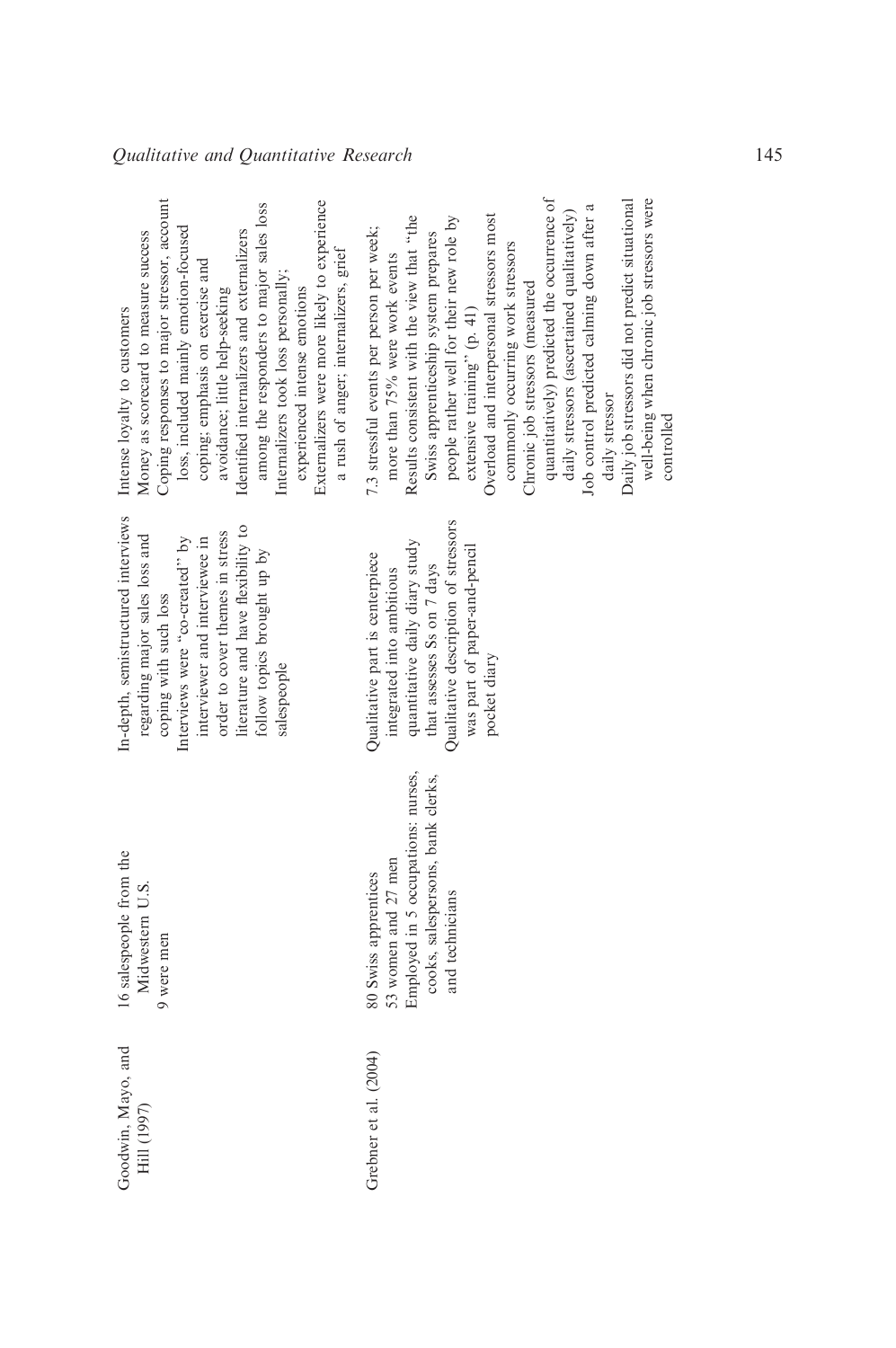|                                                                |                                                                                                                                                                                        | <b>Table 1.</b> (Continued)                                                                                                                                                                                                                            |                                                                                                                                                                                                                                                                                                                                                                                                                                                                                                             |
|----------------------------------------------------------------|----------------------------------------------------------------------------------------------------------------------------------------------------------------------------------------|--------------------------------------------------------------------------------------------------------------------------------------------------------------------------------------------------------------------------------------------------------|-------------------------------------------------------------------------------------------------------------------------------------------------------------------------------------------------------------------------------------------------------------------------------------------------------------------------------------------------------------------------------------------------------------------------------------------------------------------------------------------------------------|
| Paper                                                          | Sample                                                                                                                                                                                 | Method                                                                                                                                                                                                                                                 | Key Findings                                                                                                                                                                                                                                                                                                                                                                                                                                                                                                |
| Guthrie et al. (1995)                                          | 172 English first-year medical<br>students, 51% males                                                                                                                                  | Using Keenan and Newton's (1985)<br>incident (excluding exams) in the<br>measuring emotional disturbance<br>component in the form of scale<br>Also integrated a quantitative<br>SIR asked about 1 stressful<br>with the qualitative data<br>last month | stressor, those who did, had significantly<br>higher scores on emotional disturbance<br>Compared to those who did not report a<br>Stressors included keeping pace with<br>experience at dissection, arrogant<br>heavy workload, upset at first<br>instructors                                                                                                                                                                                                                                               |
| Williams, Black, and<br>Bacliocotti (1999)<br>Guthrie, Tattan, | seniority grades; about half were<br>106 U.K. psychiatrists of three<br>male                                                                                                           | stressful event that occurred in the<br>SIR, each psychiatrist described a<br>Using Keenan and Newton's (1985)<br>Supplemented a quantitative study<br>last month                                                                                      | illness, loss) and patient-related stressors;<br>Junior psychiatrists more often experienced<br>likely to include administrative problems<br>stressors. Balancing work and family life<br>more of a stressor early in psychiatrists'<br>for senior psychiatrists stressors more<br>Age and seniority-graded patterning of<br>psychiatrists at all levels of seniority<br>stressors in their personal lives (e.g.,<br>More stressors at work than at home<br>Violent patients were a stressor for<br>careers |
| Holmes and MacInnes<br>(2003)                                  | Jobs included managers, health-care<br>Vast majority were women (Holmes,<br>assistants, nurses, prison officers<br>April 23, 2009, personal<br>59 U.K. prison workers<br>communication | Attempted to capture the "everyday<br>reality" of the participants<br>35 in focus groups<br>24 interviewed                                                                                                                                             | Supportiveness among staff but support was<br>check. Info. from both sources dovetailed<br>Many distressing experiences including self-<br>one-to-one interviews served as a validity<br>Other stressors included high levels of role<br>groups could have involved mimicry;<br>Concerned that info. obtained in focus<br>switching and absenteeism among<br>limited because of absenteeism<br>harm among inmates<br>coworkers                                                                              |

#### 146 IRVIN SAM SCHONFELD AND EDWIN FARRELL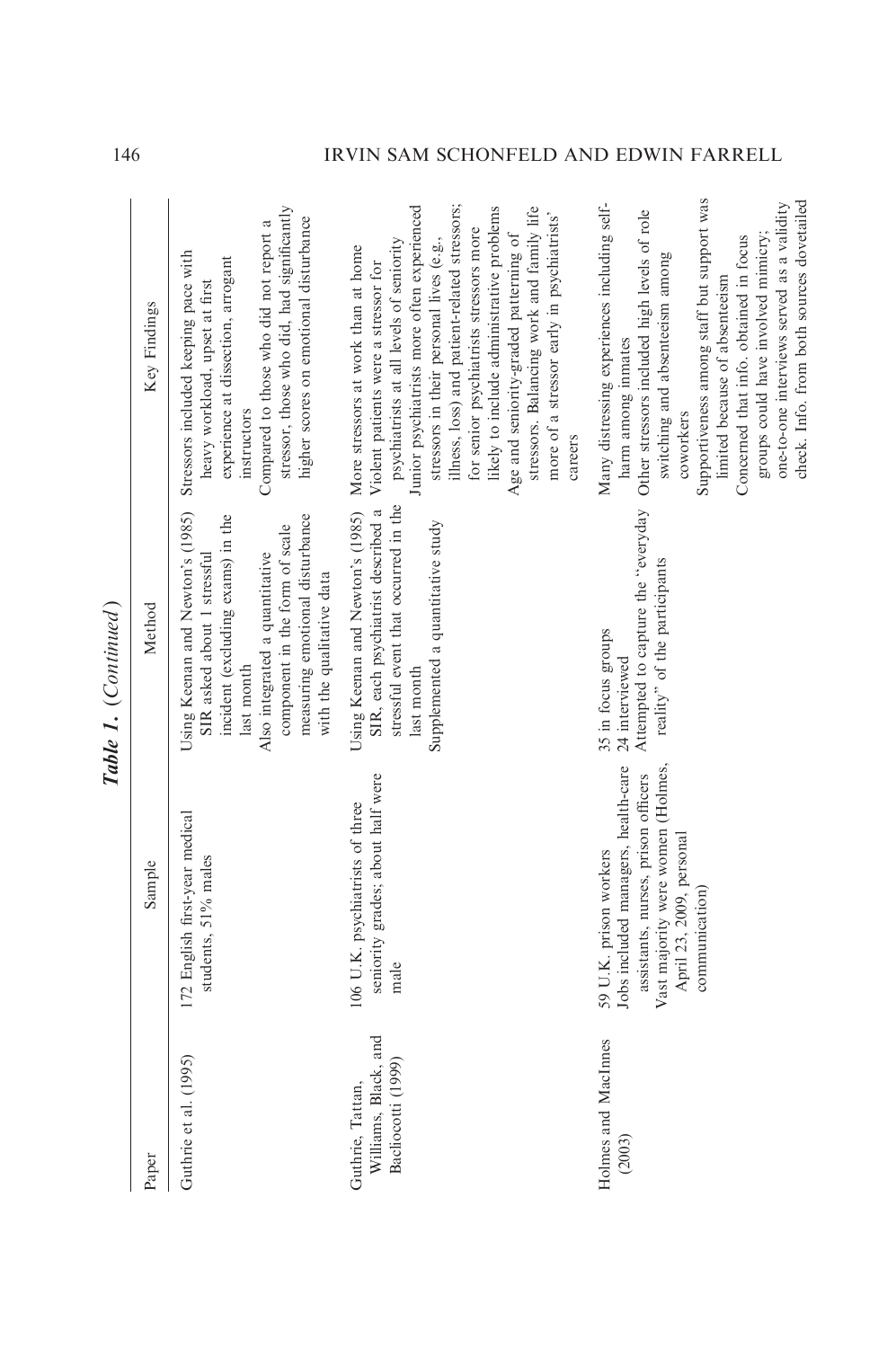| Themes that emerged from qualitative data<br>cooperation); lack of timely information<br>were consistent with quantitative results<br>important decisions; conflict between<br>interpersonal problems (e.g., lack of<br>Value of multiple methods emphasized<br>and feedback; lack of influence over<br>quality and quantity in production<br>Major sources of stress in the plant:                              | resources, questioning, and setting limits<br>These included acting assertively, seeking<br>Self-care strategies emerged                                                                                                                                                                                                                                                       | logical distress as per the quantitative part<br>The qualitative data suggest that the distress<br>Social workers had high levels of psycho-<br>resulted from overwork, feeling intense<br>pressure to work extra, burdensome<br>government-mandated assessments<br>paperwork, and time-consuming<br>administrative work including<br>of the study |
|------------------------------------------------------------------------------------------------------------------------------------------------------------------------------------------------------------------------------------------------------------------------------------------------------------------------------------------------------------------------------------------------------------------|--------------------------------------------------------------------------------------------------------------------------------------------------------------------------------------------------------------------------------------------------------------------------------------------------------------------------------------------------------------------------------|----------------------------------------------------------------------------------------------------------------------------------------------------------------------------------------------------------------------------------------------------------------------------------------------------------------------------------------------------|
| Supplemented by 3 waves of surveys<br>interventions and why they failed<br>Observation of committee meetings<br>$\approx$<br>employee opinions and feelings<br>nature of respondent's job and<br>"in-depth" interview covering<br>Focus-group interviews eliciting<br>set of topic areas such as the<br>about past health education<br>Semistructured individual,<br>its stressful aspects<br>Field observations | Example of Level I expressions like<br>Participant observation in a variety<br>Developed level I and II codes for<br>Level I codes relied on the nurses<br>"feeling angry," 'yelling," and<br>Level II codes merged categories<br>"feeling used" merging into<br>Level II "catharsis"<br>of different units<br>In-depth interview<br>qualitative data<br>from Level I<br>words | mail questionnaire/diary (1 week)<br>Open-ended responses in a section<br>of a quantitatively organized<br>Qualitative data were analyzed<br>thematically by a computer<br>program<br>study                                                                                                                                                        |
| 1,080 employees in which a health<br>Hugentobler et al. (1992) Michigan manufacturing plant with<br>education intervention was being<br>Unknown number of focus groups<br>with each group having 8-10<br>42 employee" key informants"<br>Gender distribution not clear<br>interviewed<br>employees<br>prepared                                                                                                   | operating room and general<br>20 women nurses from U.S.<br>medical units                                                                                                                                                                                                                                                                                                       | 237 U.K. mental health social<br>61% were females<br>workers                                                                                                                                                                                                                                                                                       |
|                                                                                                                                                                                                                                                                                                                                                                                                                  | Hutchinson (1987)                                                                                                                                                                                                                                                                                                                                                              | Huxley et al. (2005)                                                                                                                                                                                                                                                                                                                               |

# Qualitative and Quantitative Research 147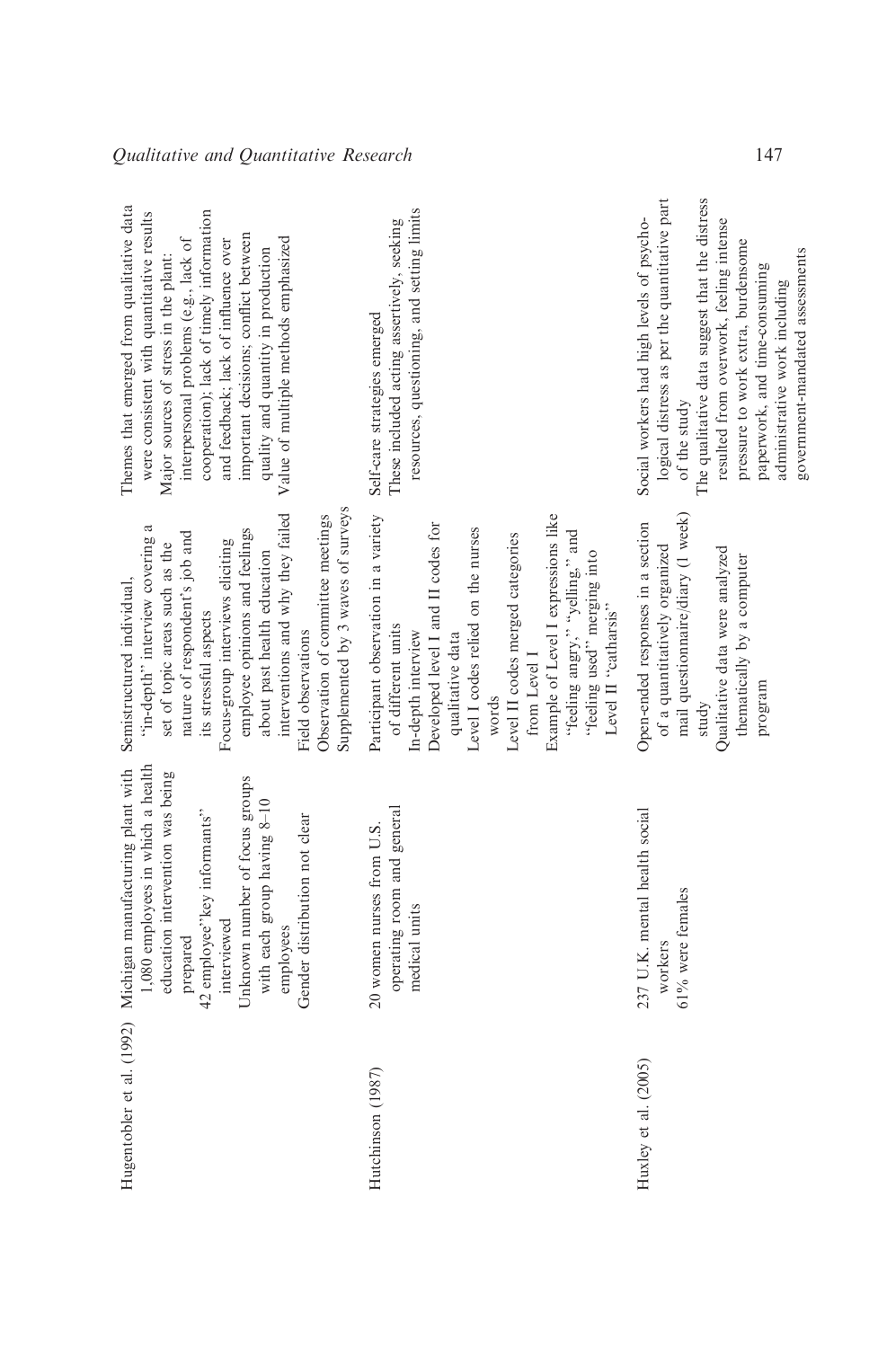| Paper                                    | Sample                                                                                                                                                                                                                                         | Method                                                                                                                                                                                                                                                                                                                                                | Key Findings                                                                                                                                                                                                                                                                                                                                   |
|------------------------------------------|------------------------------------------------------------------------------------------------------------------------------------------------------------------------------------------------------------------------------------------------|-------------------------------------------------------------------------------------------------------------------------------------------------------------------------------------------------------------------------------------------------------------------------------------------------------------------------------------------------------|------------------------------------------------------------------------------------------------------------------------------------------------------------------------------------------------------------------------------------------------------------------------------------------------------------------------------------------------|
| Isaksen (2000)                           | business where work was highly<br>28 Danish workers in catering<br>24 were women<br>repetitive                                                                                                                                                 | phenomenological, interpretive<br>Qualitative interview with highly<br>Meaning of work was the focus<br>approach                                                                                                                                                                                                                                      | Meaning of work can affect stress symptoms<br>to experience stress symptoms than those<br>negative work attitudes were more likely<br>Workers who emphasized boredom and<br>who experienced work as meaningful                                                                                                                                 |
| Iversen, Farmer, and<br>Hannaford (2002) | practices that were about equal in<br>14 nurses (all females), 9 practice<br>16 general practitioners (12 males),<br>divided between rural and urban<br>administrative staff (all females)<br>managers (8 females), and 14<br>Scotland<br>size | question about pressures of the job<br>Also had participants read and check<br>Observation day in each practice to<br>verify info. obtained in interview<br>Semistructured interview including<br>preliminary version of report on<br>findings to identify discrepancies<br>although not clear if blind to<br>interview results                       | Another element of the rural WL burden was<br>Dominating burden for rural doctors was<br>Burden of large amount of paperwork<br>injuries and diseases because of the<br>requirement to handle great variety<br>the heavy on-call commitments<br>Workload (WL) pressures for all<br>distance from a hospital<br>practitioners                   |
| Iwasaki, MacKay, and<br>Ristock (2004)   | experiencing role stress in a<br>34 Canadian male and female<br>managers who were<br>number of life roles                                                                                                                                      | $(n = 12)$ , one all-male $(n = 12)$ ,<br>Let deeper meanings emerge from<br>one half female and half male<br>3 focus groups: one all-female<br>transcripts<br>$(n = 10)$                                                                                                                                                                             | personal relationships were a major source<br>of stress although female managers were<br>home life and greater responsibility for<br>Females showed more stress issuing from<br>Females were more likely to hold back<br>Male and female managers indicated<br>more "worried" about others<br>feelings in mixed-sex group<br>caring for others |
| Jex et al. (1997)                        | .51 female clerical workers at U.S.<br>university                                                                                                                                                                                              | Qualitative component an adjunct to<br>incident that illustrates the degree<br>related critical incidents that they<br>Wrote descriptions of recent job-<br>Instructed to "think of a specific<br>of [stressor] you experience on<br>your job. Include all relevant<br>quantitatively oriented study<br>details such as " (p. 232)<br>found stressful | quantitative findings from the same study,<br>measures of role ambiguity, role conflict,<br>suggesting that bias in the quantitative<br>Nevertheless, quantitative and qualitative<br>and interpersonal conflict was minimal<br>Qualitative measures consistent with<br>measures should not be viewed as<br>interchangeable                    |

Table 1. (Continued) Table 1. (Continued )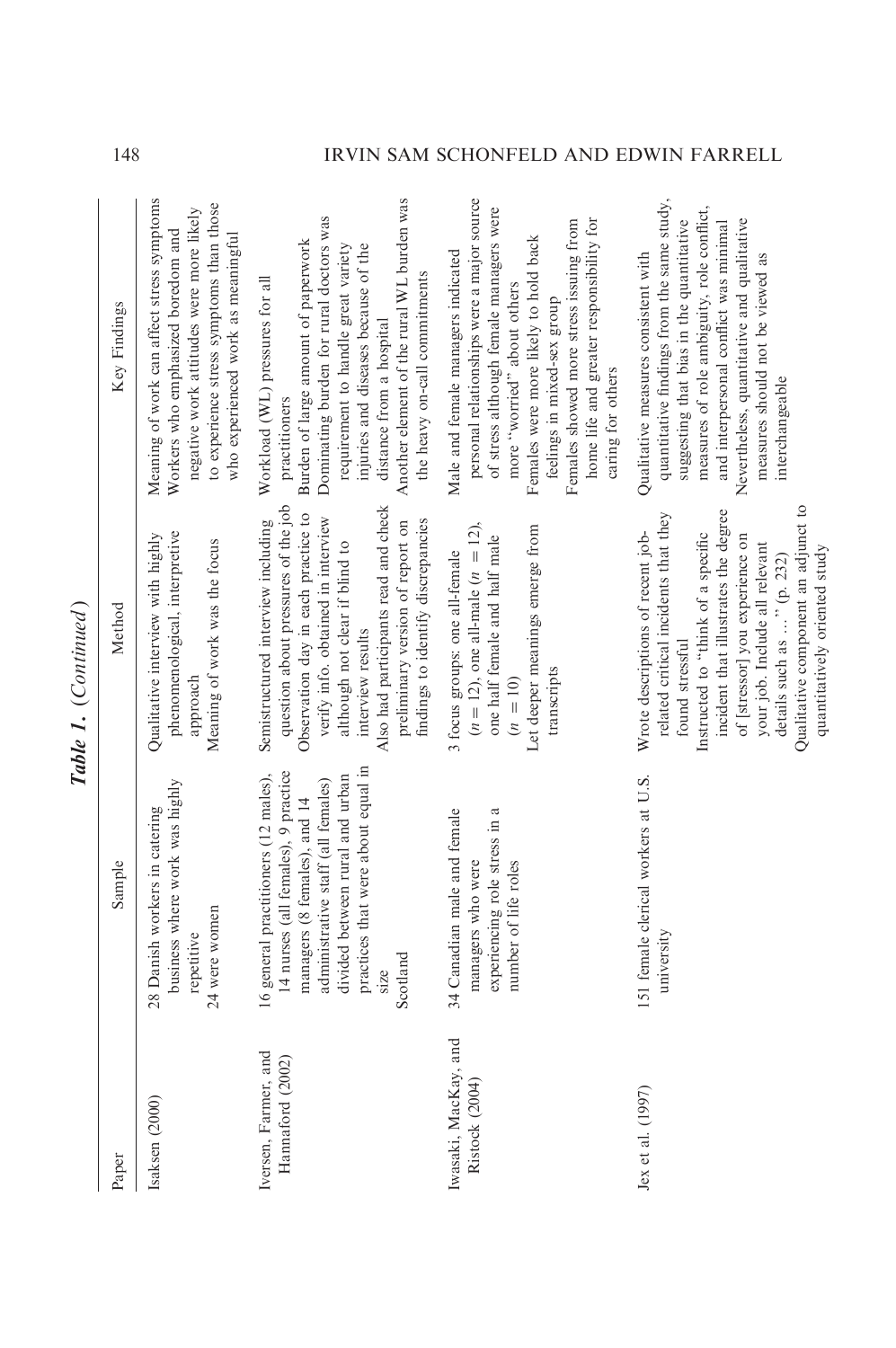| Jones and Fletcher<br>(1996)                          | All college graduates<br>20 U.K. couples                                                                                                                | evening over the course of 3 weeks<br>when both members of the couple<br>went to work or they spent more<br>incident that made them feel bad<br>The study had a quantitative focus<br>but also collected supplementary<br>Participants asked to describe an<br>Completed daily diary every day<br>than an hour together in the<br>qualitative data<br>or good | More negative events occurred at work than<br>Qualitative findings indicate for men and<br>women, most key negative events were<br>interpersonal<br>at home                                                                                                                                                                                                                                                                                                |
|-------------------------------------------------------|---------------------------------------------------------------------------------------------------------------------------------------------------------|---------------------------------------------------------------------------------------------------------------------------------------------------------------------------------------------------------------------------------------------------------------------------------------------------------------------------------------------------------------|------------------------------------------------------------------------------------------------------------------------------------------------------------------------------------------------------------------------------------------------------------------------------------------------------------------------------------------------------------------------------------------------------------------------------------------------------------|
| Kahn (1993)                                           | fundraiser, and office manager at a<br>executive director, SW supervisor,<br>7 social work staff members, the<br>8 women and 3 men<br>SW agency<br>U.S. | Checked observation notes with<br>with participants in a variety<br>of settings within work roles<br>Two in-depth interviews with<br>interactions over 6 months<br>Intensive observation of<br>each staff member<br>participants                                                                                                                              | caregiving could be supportive or depletive<br>Depleted coworker found to be at risk for<br>systems by multiple factors that render<br>obsolete the simple language of single<br>generally overdetermined, locked into<br>From an organization level, patterns of<br>Emergence of 8 caregiving dimensions:<br>"Troubling patterns of interaction are<br>cause-effect relations" (p. 560)<br>accessibility, inquiry, etc.<br>vis-à-vis recipient<br>burnout |
| Kalichman, Gueritault-<br>Chalvin, and Demi<br>(2000) | 499 AIDS-care nurses in the 84%<br>female<br>U.S.                                                                                                       | section that included quantitative<br>stressors. Integrated qualitative<br>to write about one of the most<br>data into quantitative analyses<br>ended question asking nurses<br>Also a quantitatively organized<br>In survey, there was an open-<br>coping scale and standard<br>stressful work experiences                                                   | Coping strategies varied by the nature of the<br>stressful situation (e.g., death of a patient,<br>Problem solving used more often in response<br>In response to patient-care stressors nurses<br>were more likely to use acceptance<br>to some workplace stressors (e.g.,<br>staff conflict)<br>biohazards)                                                                                                                                               |

# Qualitative and Quantitative Research 149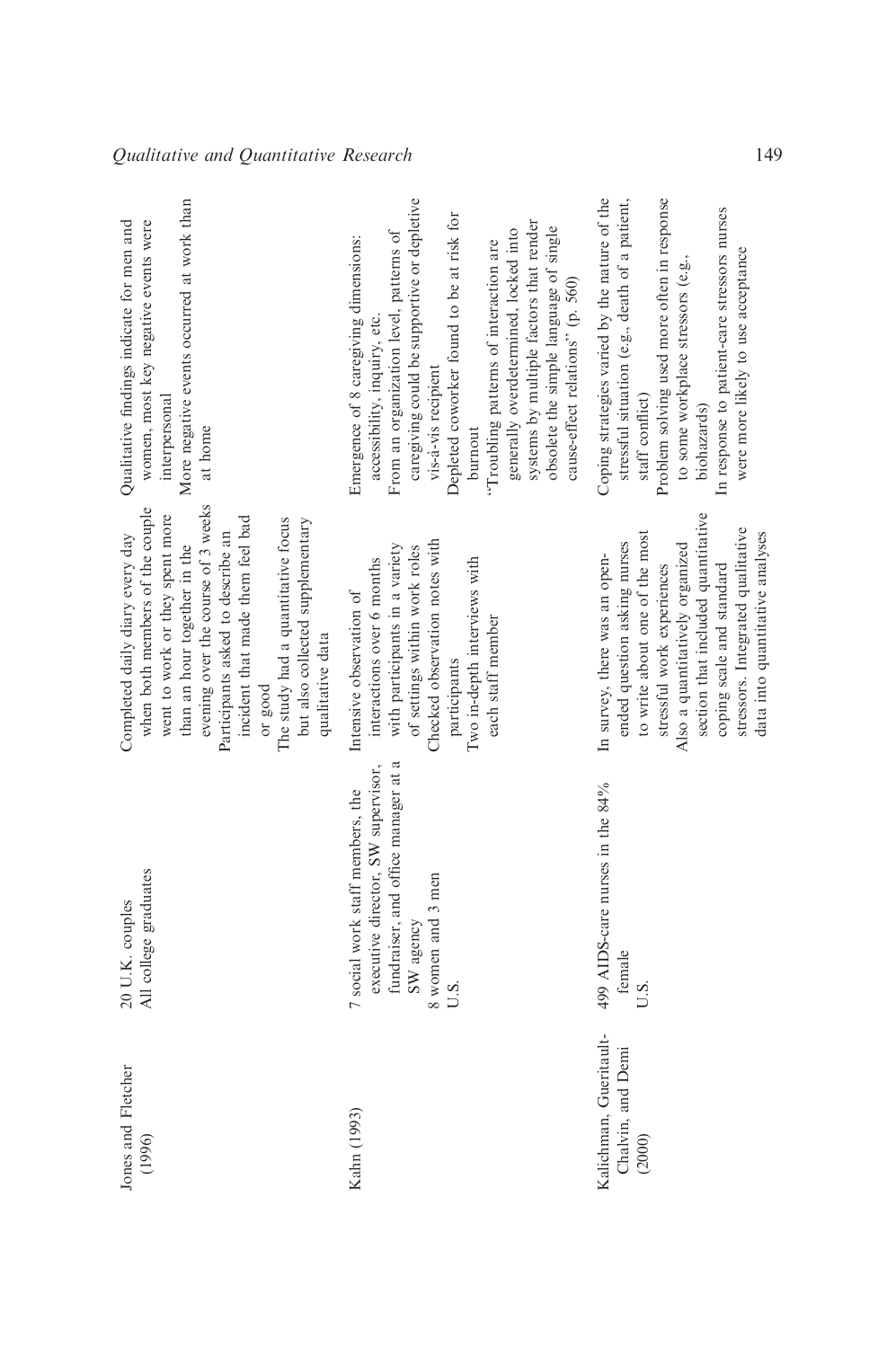| Paper                                   | Sample                                                                                                                                                                                                                             | Method                                                                                                                                                                                                             | Key Findings                                                                                                                                                                                                                                                                                                                                                                                                                                                                                                                                                                    |
|-----------------------------------------|------------------------------------------------------------------------------------------------------------------------------------------------------------------------------------------------------------------------------------|--------------------------------------------------------------------------------------------------------------------------------------------------------------------------------------------------------------------|---------------------------------------------------------------------------------------------------------------------------------------------------------------------------------------------------------------------------------------------------------------------------------------------------------------------------------------------------------------------------------------------------------------------------------------------------------------------------------------------------------------------------------------------------------------------------------|
| Keenan and Newton<br>(1985)             | Gender distribution unclear but given<br>era and other info. likely to be<br>predominantly male<br>798 young engineers                                                                                                             | made you feel anxious, annoyed,<br>Instructed to "recall incident that<br>occurring in the last two weeks<br>Developed the Stress Incident<br>Wrote on stressful incidents<br>frustrated" (p. 152)<br>Record (SIR) | Chief sources of stress included (a) job<br>Interpersonal conflict included verbal<br>Predominant outcome was anger<br>aggression and covert hostility<br>demands that waste time and<br>(b) interpersonal conflict                                                                                                                                                                                                                                                                                                                                                             |
| Khowaja, Merchant,<br>and Hirani (2005) | in paper suggest predominantly<br>No gender information but clues<br>A second sample of nurses who<br>45 registered nurses in Karachi<br>hospital with high turnover<br>were leaving their jobs $(n)$<br>female sample<br>unknown) | Questionnaire to assess satisfaction<br>Sample of job leavers received an<br>5 focus groups conducted with<br>nurses from variety of<br>subspecialties<br>exit interview                                           | Nurses often cited high workload (WL) as a<br>contributor to dissatisfaction and turnover<br>as too low; by contrast, 93% of nurses in<br>and positive comments from patients and<br>Management disrespect was also important<br>focus group viewed salary as satisfactory<br>Most nurses in exit interview viewed salary<br>nonnursing tasks such as removing linen<br>and advancement, advanced technology,<br>environment, opportunities for growth<br>WL included having nurses perform<br>Satisfiers included safe working<br>and bringing water and tea<br>their families |
| (1996)                                  | communication, April 21, 2008)<br>Kidd, Scharf, and Veazie 70 Kentucky farmers age 55 and<br>Half female (T. Scharf, personal<br>older                                                                                             | communication, April 21, 2008)<br>"The women [were] just as much<br>farmers as their husbands"<br>(T. Scharf, personal<br>Nine focus groups                                                                        | Injury related to the way farmers prioritize<br>Recommended that in disseminating safety<br>safety decision-making and economic<br>knowledge, underline for farmers<br>economic benefits of safety<br>concerns                                                                                                                                                                                                                                                                                                                                                                  |

Table 1. (Continued) Table 1. (Continued )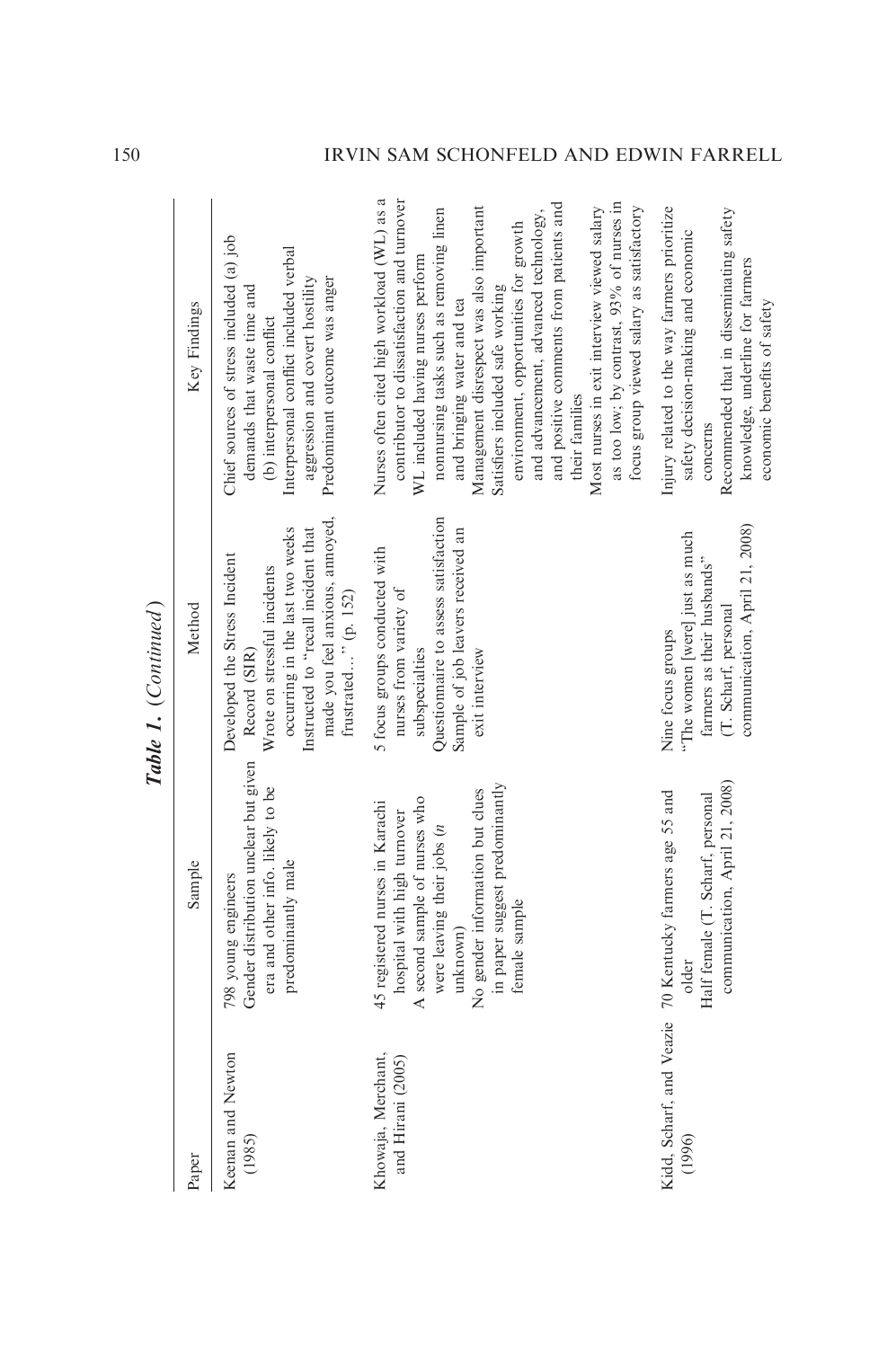| Kinman and Jones<br>(2005)      | 45 U.K. residents who worked<br>at a cross-section of jobs<br>20 were women                                                                                                                                     | Inductive framework was computer-<br>workers conceptualized job stress<br>driven content analysis of how<br>Semistructured interview                                                                                         | believed that management of stress was up<br>Those without management positions tended<br>Some workers described stress as a stimulus,<br>while others, a stimulus-response relation<br>had responsibility to manage stress; most<br>untenable job conditions" or in stimulus-<br>Only small number believed organization<br>Managers tended to describe stress as an<br>to describe stress as developing "from<br>individual response<br>response terms<br>to the worker |
|---------------------------------|-----------------------------------------------------------------------------------------------------------------------------------------------------------------------------------------------------------------|------------------------------------------------------------------------------------------------------------------------------------------------------------------------------------------------------------------------------|---------------------------------------------------------------------------------------------------------------------------------------------------------------------------------------------------------------------------------------------------------------------------------------------------------------------------------------------------------------------------------------------------------------------------------------------------------------------------|
| Kirmeyer and Diamond<br>(1985)  | 29 male and 2 female U.S. police<br>officers                                                                                                                                                                    | Analyses integrated quantitative and<br>Then answered standardized coping<br>items to assess coping with event.<br>asked to think of recent stressful<br>Semistructured interview; officer<br>qualitative data<br>work event | Type A officers used more active coping in<br>Stressors included difficult civilians, events<br>with risk of physical harm to self or<br>coworker, and death of a civilian<br>response to the events                                                                                                                                                                                                                                                                      |
| Lee (1998)                      | Teachers, factory workers, managers,<br>advertisements indicated that they<br>50 U.K. people who in response to<br>were bullied or observed bullying<br>at their workplaces<br>secretaries, etc.<br>21 were men | Semistructured interviews                                                                                                                                                                                                    | Publicity about the workplace bullying and<br>Reactions to workplace bullying included<br>Often bullying culminated in termination<br>its wrongness were helpful to victims<br>Fear of meeting bully outside of work<br>Euphemisms for bullying included<br>"personality clash"<br>nightmares                                                                                                                                                                             |
| Liu, Spector, and Shi<br>(2007) | Both samples had about 40% males<br>286 university employees in China<br>300 Florida faculty and support<br>$\operatorname{stat}$                                                                               | quantitative component of study.<br>Keenan and Newton's (1985) SIR<br>Unlike most qualitative studies,<br>supplement to quantitative<br>component of study<br>hypothesis-driven                                              | conflict differed (in U.S. conflict was more<br>For Americans strains were more likely to be<br>143 in US and all in China completed Americans more likely to find lack of control<br>anger and frustration; for Chinese, anxiety<br>Levels of interpersonal conflict about the<br>same in the two countries but types of<br>direct and in China, more indirect)<br>a stressor.                                                                                           |

# Qualitative and Quantitative Research 151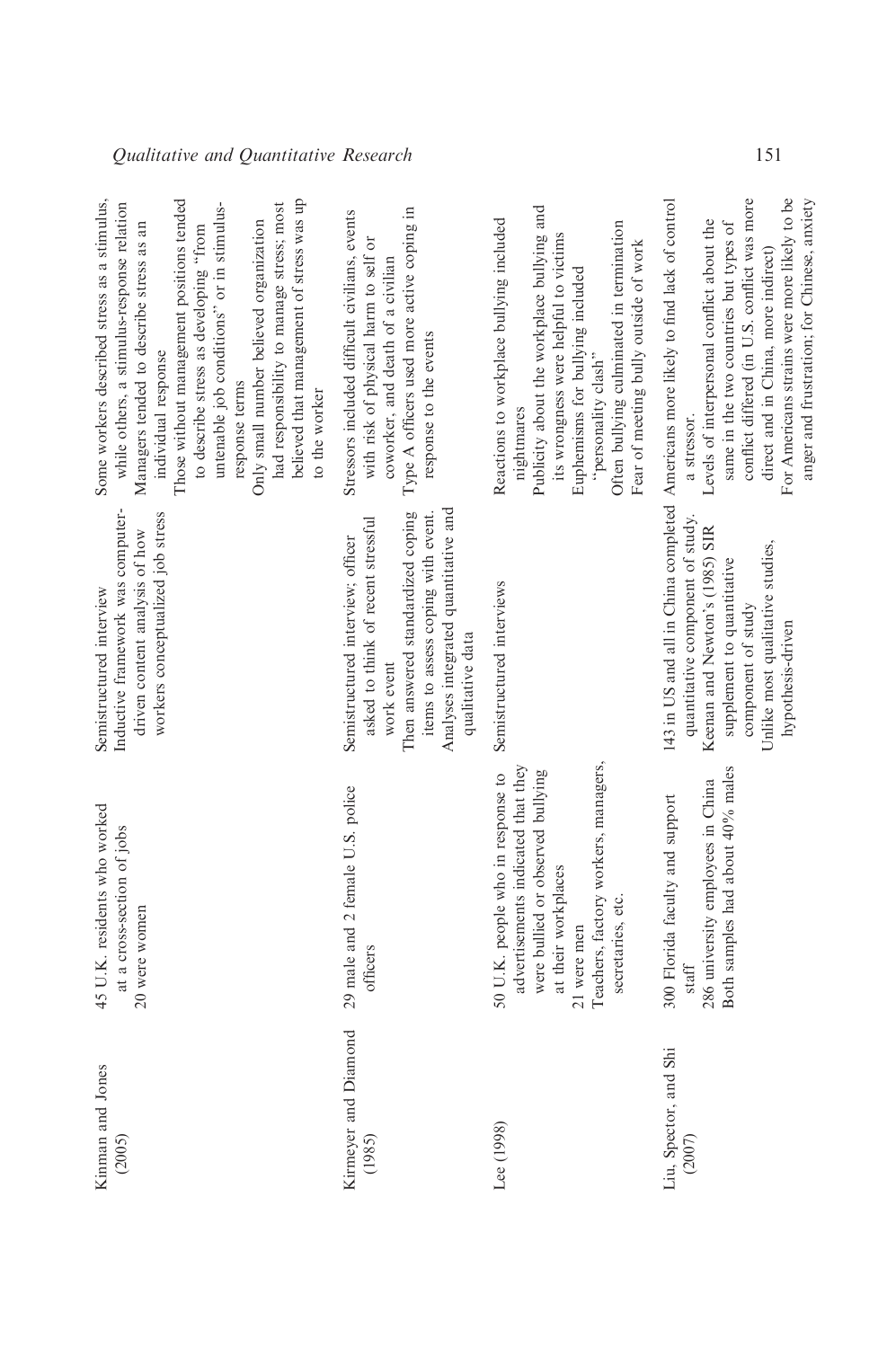|                                                      |                                                                                                                                             | Table 1. (Continued)                                                                                                                                                             |                                                                                                                                                                                                                                                                                                                                                                                                                                                                           |
|------------------------------------------------------|---------------------------------------------------------------------------------------------------------------------------------------------|----------------------------------------------------------------------------------------------------------------------------------------------------------------------------------|---------------------------------------------------------------------------------------------------------------------------------------------------------------------------------------------------------------------------------------------------------------------------------------------------------------------------------------------------------------------------------------------------------------------------------------------------------------------------|
| Paper                                                | Sample                                                                                                                                      | Method                                                                                                                                                                           | Key Findings                                                                                                                                                                                                                                                                                                                                                                                                                                                              |
| Liu, Spector, and Shi<br>(2008)                      | 175 Florida university faculty and<br>Overlap with Florida participants<br>in Liu, Spector, and Shi (2007).<br>161 support staff; 198 women | Keenan and Newton's (1985) SIR<br>as supplement to quantitative<br>Unlike most qualitative studies,<br>component of study<br>hypothesis-driven                                   | Support staff had more conflict than faculty<br>Women experienced more conflict than men<br>Quantitative findings partly support<br>Women had more strains<br>qualitative findings                                                                                                                                                                                                                                                                                        |
| Maki, Moore, Grunberg,<br>and Greenberg (2005)       | 19 managers from west coast<br>11 were women<br>of U.S.                                                                                     | organizational changes and their<br>Semistructured interview that<br>included questions on<br>impact                                                                             | Men felt greater pressure to advance in their<br>Women were more likely to cry when having<br>women have been treated in the workplace<br>to inform employee about layoff; feeling<br>workers; men showed greater emotional<br>Women noted vast improvement in how<br>shame after crying. Women showed<br>greater emotional involvement with<br>Women showed greater reluctance to<br>confront dismissal of their ideas<br>careers, and this was stressful<br>suppression |
| Shockley, and Spector<br>Mazzola, Jackson,<br>(2008) | 207 U.S. graduate assistants<br>70% females                                                                                                 | Keenan and Newton's (1985) SIR<br>covering last 30 days; asked to<br>component of study into data<br>describe reaction to stressor<br>Also integrated a quantitative<br>analyses | Sample had lower stressor scale scores (e.g.,<br>Stressors were related to emotional strain<br>occurrence of any event was related to<br>interpersonal conflict) than published<br>interpersonal conflict, organizational<br>Principal stressors included overload,<br>Quantitative analyses indicated that<br>Linked SIR reports of stressor to<br>quantitative work stress scales<br>elevated physical symptoms<br>constraints, and evaluation<br>norms                 |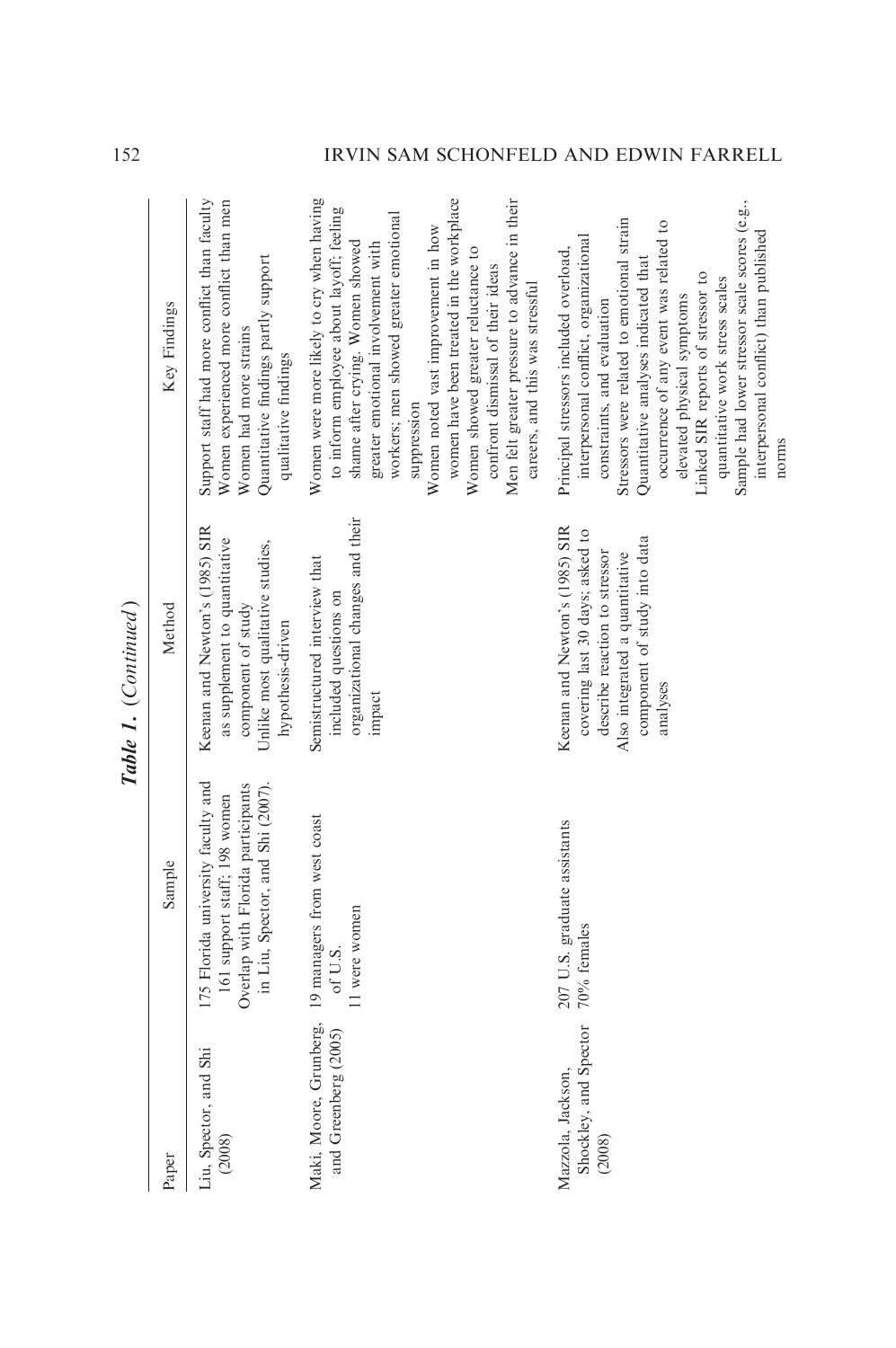| McDonald and Korabik<br>(1991) | occupants of low- and high-stress<br>Theoretical sampling of managers<br>Quantitative study with 121 male<br>19 male and 20 female Canadian<br>about equally divided among<br>and female managers<br>managers<br>positions | Quantitative study using survey to<br>qualitative CI interview study<br>preceded by 6 months the CI<br>assess job stress and coping<br>In-depth critical incident (CI)<br>were sampled from the 121<br>The 39 men and women in<br>interviews<br>interviews | Men more likely to have problems with work<br>relationships, particularly unfair criticism<br>Women were more likely to be troubled by<br>difficulty motivating subordinates whose<br>Quantitative study indicated that females<br>and males were about equally stressed<br>performance did not meet standards<br>Use of physical activity to cope<br>from the boss                                                                                                                                  |
|--------------------------------|----------------------------------------------------------------------------------------------------------------------------------------------------------------------------------------------------------------------------|------------------------------------------------------------------------------------------------------------------------------------------------------------------------------------------------------------------------------------------------------------|------------------------------------------------------------------------------------------------------------------------------------------------------------------------------------------------------------------------------------------------------------------------------------------------------------------------------------------------------------------------------------------------------------------------------------------------------------------------------------------------------|
|                                | Mears and Finlay (2005) 15 female fashion models living in<br>Atlanta                                                                                                                                                      | Participant observation<br>Interviewed models                                                                                                                                                                                                              | Great deal of rejection; great deal of standing<br>Lack of privacy: having to change clothes in<br>Models often coped by attributing failure to<br>friendliness" and exchange such as buying<br>Modeling seen as neither glamorous nor well<br>Models were subject to sharp competition<br>Other kinds of coping included "strategic<br>get jobs to bad luck or by working on<br>an agent a gift<br>appearance<br>and insult<br>corridors<br>paid                                                    |
| Molapo (2001)                  | 813 male Black South African<br>mineworkers                                                                                                                                                                                | Quantitative component of the study<br>measures. BP was not related to<br>interviews that capture work<br>included blood pressure (BP)<br>Structured and open-ended<br>Participant observation<br>feelings about work                                      | minimizing injury, medical staff not taking<br>"constant fear" of such accidents, physical<br>accidents (survivors suffering PTSD) and<br>Some veteran miners "numbed" to fear of<br>Documented distress in workers who saw<br>demands of work, fear of underground<br>exploitation, inadequate pay, bosses<br>stressors and psychological distress Other stressors included underground<br>coworker(s) die in mining accident<br>"demons," disrespect from bosses,<br>miners seriously<br>accidents |

# Qualitative and Quantitative Research 153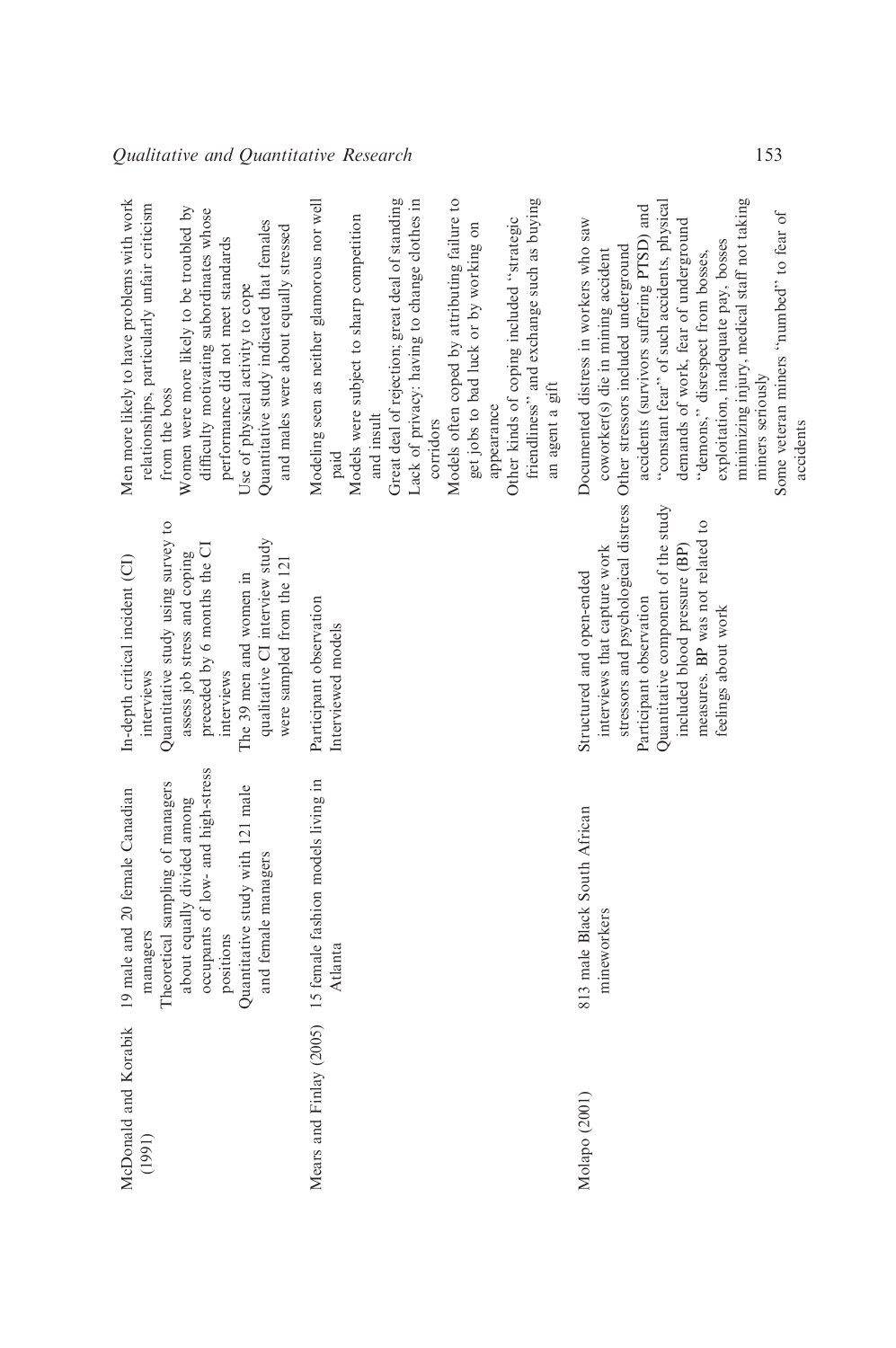| Paper                                     | Sample                                                                 | Method                                                                                                                                                                                                                                                                                                                                                                                  | Key Findings                                                                                                                                                                                                                                                                                                                                                                                |
|-------------------------------------------|------------------------------------------------------------------------|-----------------------------------------------------------------------------------------------------------------------------------------------------------------------------------------------------------------------------------------------------------------------------------------------------------------------------------------------------------------------------------------|---------------------------------------------------------------------------------------------------------------------------------------------------------------------------------------------------------------------------------------------------------------------------------------------------------------------------------------------------------------------------------------------|
|                                           |                                                                        |                                                                                                                                                                                                                                                                                                                                                                                         | belief, reliance on traditional healers and<br>Coping with fear of accidents by religious<br>interference with treatment for serious<br>Downside of reliance on healers was<br>Support from family and friends<br>medical conditions (e.g., HIV)<br>ritual                                                                                                                                  |
| and Manning (1986)<br>Motowidlo, Packard, | Predominantly female based<br>on clues in text<br>104 U.S. nurses      | sample followed qualitative study<br>Quantitative study with larger<br>Focus groups                                                                                                                                                                                                                                                                                                     | Results of qualitative study helped to create<br>study conducted with much larger sample<br>self-report questionnaire for quantitative<br>coworkers, difficulties with physicians<br>uncooperative patients, negligent<br>Stressors included work overload,                                                                                                                                 |
| Spector (1999a)                           | Narayanan, Menon, and 133 Florida women clerical<br>clerical employees | stressful work event and whom the<br>of responses was hypothesis-driven<br>an examination of the patterning<br>unlike most qualitative research,<br>employees and 130 Indian women Augmented by questions that add<br>Keenan and Newton's (1985) SIR<br>Quantitative measures also in the<br>Given the size of the study, and<br>Content analysis of results<br>women spoke to<br>study | focus on women's coping with the Otherwise different profiles of stressors with<br>lack of clarity more common in India and<br>In response to a stressor, more frustration/<br>Interpersonal conflict was stressor in both<br>Americans talked to coworkers more;<br>Acceptance/resignation in India<br>annoyance/anger in the U.S.<br>overload in the U.S.<br>Indians, to family<br>places |

Table 1. (Continued) Table 1. (Continued )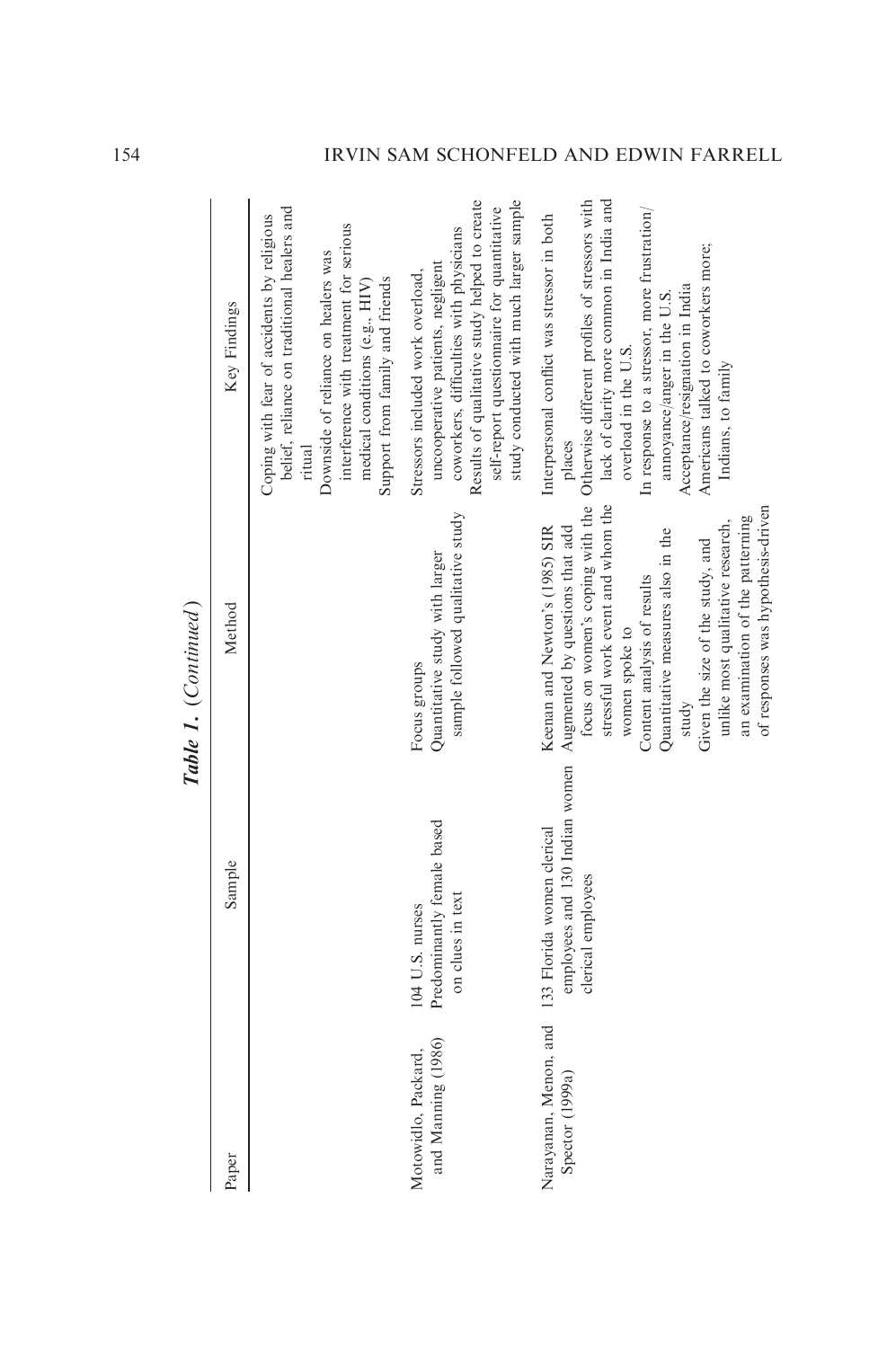| Spector (1999b)      | Narayanan, Menon, and 133 women clerical workers (same<br>as in above study); 70 male and<br>79 male and 51 female retail sales<br>54 female professors<br>All from Florida<br>employees              | Keenan and Newton's (1985) SIR<br>What support employee used, if<br>Describe emotional reaction to<br>The study, and unlike most<br>How person handled event<br>qualitative research, was<br>hypothesis-driven<br>Content analysis<br>event<br>any                                                                 | people, by talking to coworkers and family<br>Clericals coped by talking to coworkers and<br>friends; professors, by direct action; sales<br>For sales employees, interpersonal conflict<br>For professors, interpersonal conflict and<br>autonomy and interpersonal conflict<br>Stressors for clericals included lack of<br>and time wasting<br>time wasting                                                                                                 |
|----------------------|-------------------------------------------------------------------------------------------------------------------------------------------------------------------------------------------------------|--------------------------------------------------------------------------------------------------------------------------------------------------------------------------------------------------------------------------------------------------------------------------------------------------------------------|---------------------------------------------------------------------------------------------------------------------------------------------------------------------------------------------------------------------------------------------------------------------------------------------------------------------------------------------------------------------------------------------------------------------------------------------------------------|
|                      | players with different levels of<br>Noblet and Gifford (2002) 32 Australian men who played<br>Sampling ensured inclusion of<br>Australian Rules Football<br>professional experience<br>professionally | other studies of elite (but amateur)<br>Semistructured interview and focus<br>Authors compared results with<br>interpretation of transcripts<br>athletes to corroborate<br>groups                                                                                                                                  | (e.g., long training sessions; injury); work-<br>criticism); demanding nature of the work<br>pressure to perform); career development<br>concerns (e.g., job insecurity); negative<br>nonwork interface (e.g., missing family<br>leadership); performance worries (e.g.,<br>organizational system (e.g., autocratic<br>aspects of relationships (e.g., abusive<br>Stressors included negative aspects of<br>and friends); post-football career<br>uncertainty |
| Noonan et al. (2004) | 17 high-achieving U.S. women<br>having physical or sensory<br>disabilities                                                                                                                            | disabilities, career path, disability<br>coding of data into concepts and<br>aggregates of categories" (p. 70)<br>then categorizing concepts into<br>"increasingly comprehensive<br>Series of steps that begin with<br>influences, stressors, coping<br>Included questions specific to<br>Semistructured interview | Emergent model was centered on a dynamic<br>such as disability identity and racial/ethnic<br>discrimination), and the individual's own<br>disability impact (includes prejudice and<br>self, which subsumes identity constructs<br>including family, opportunity structure,<br>The dynamic self embedded in contexts<br>sociopolitical context, social support,<br>attitudes toward work<br>identity                                                          |

# Qualitative and Quantitative Research 155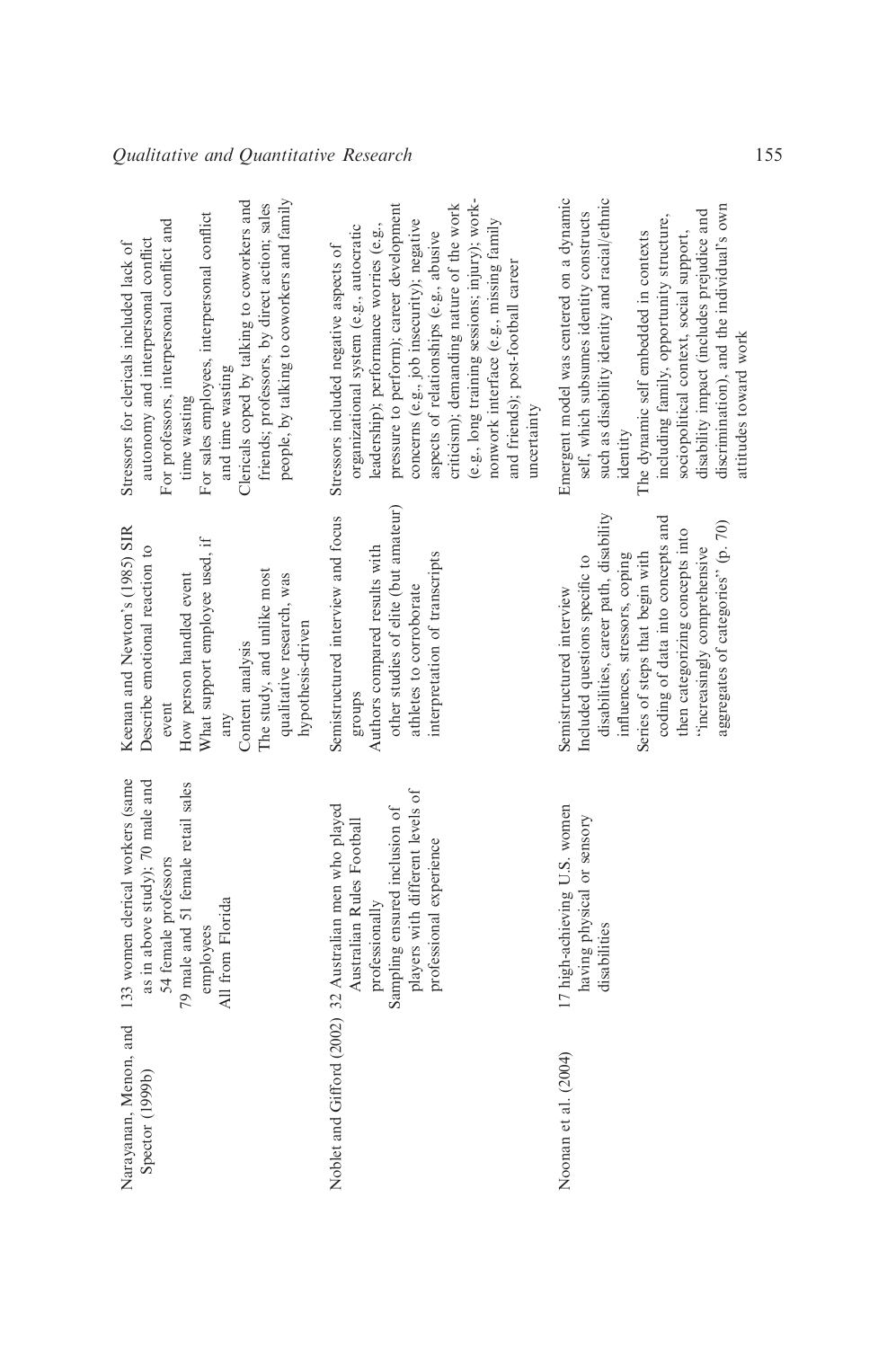|               |                                                                                                                                                                                                              | <b>Table 1.</b> (Continued)                                                                                                                                                                                         |                                                                                                                                                                                                                                                                                                                                                                                                                                                                                                            |
|---------------|--------------------------------------------------------------------------------------------------------------------------------------------------------------------------------------------------------------|---------------------------------------------------------------------------------------------------------------------------------------------------------------------------------------------------------------------|------------------------------------------------------------------------------------------------------------------------------------------------------------------------------------------------------------------------------------------------------------------------------------------------------------------------------------------------------------------------------------------------------------------------------------------------------------------------------------------------------------|
| Paper         | Sample                                                                                                                                                                                                       | Method                                                                                                                                                                                                              | Key Findings                                                                                                                                                                                                                                                                                                                                                                                                                                                                                               |
| (2002)        | sample was fairly representative<br>Paice, Rutter, Wetherell, 1435 U.K. doctors in the second<br>Given nature of sampling, the<br>Winder, and McManus half of their first year<br>of population<br>787 women | In addition, there was a quantitative<br>that occurred in their new post<br>in own words one particularly<br>stressful work-related incident<br>Also asked how they coped<br>component                              | Questionnaire that asked to describe Stressors included professional responsibility<br>beyond competence; senior staff unfairly<br>responsibility or competence had higher<br>Doctors who experienced incident beyond<br>uncaring; intensity of work; conflicting<br>Hard emotional work dealing with death<br>Coping by means of talking to someone<br>demands; unexpected sudden death,<br>critical, bullying, incompetent, or<br>sudden serious illness of patients<br>levels of distress<br>supportive |
| Palmer (1983) | 22 emergency medical technicians<br>Sex of EMTs not specified but<br>reader is led to believe they<br>in the Southwestern U.S.<br>were mostly male                                                           | Participant observation with author<br>Informal interviews with EMTs<br>Immersion in work culture<br>Rode with EMTs on calls<br>trained as EMT                                                                      | stressfulness of the job by distancing the<br>EMT argot was helpful in adjusting to the<br>Training served to frame injury objectively<br>Humor was helpful in adjusting to stress<br>and distance the EMT from the<br>EMT from injured person<br>gruesomeness of injury                                                                                                                                                                                                                                   |
| Parkes (1985) | 150 U.K. student nurses, almost<br>Plus an additional 56 from<br>another intake group<br>all women                                                                                                           | describe a stressful event at work<br>study described in Parkes (1984)<br>A quantitative component of the<br>used the stressful event elicited<br>Nurses interviewed and asked to<br>from the interview differently | Stressors include communicating with dying<br>problems with supervisors and insecurities<br>Problems arose when a patient died who<br>Two types of overload, pure workload and<br>Insecurity helped by sensitive supervisors<br>Other stressors included interpersonal<br>was subject to a minor discourtesy<br>patients and the death of patients.<br>about own knowledge<br>complexity of work                                                                                                           |

# 156 IRVIN SAM SCHONFELD AND EDWIN FARRELL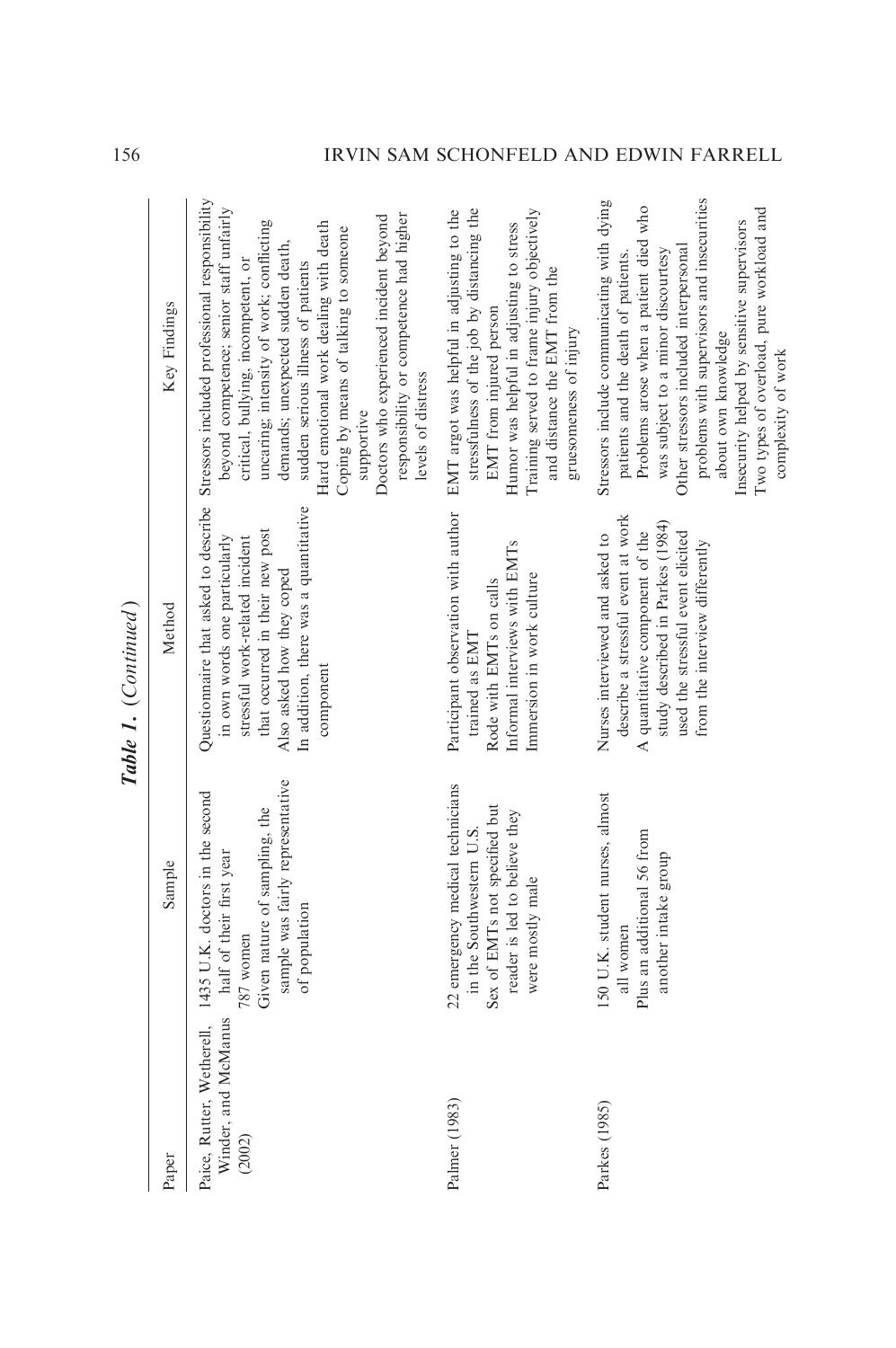| Polanyi and Tompa<br>(2004) | 120 U.S workers from wide variety<br>recreation; 20%, services; 15%,<br>25% of workers in arts and<br>$56\%$ males<br>of jobs                 | "Studs Terkel" type interviews<br>descriptive monologues about<br>of workers who provided rich<br>Secondary data analysis of<br>their jobs                                                               | Dimension concerned meaning and purpose<br>Identified dimension of work not found in<br>of work. Workers experienced distress<br>demand-control and effort-reward<br>imbalance models                                                                      |
|-----------------------------|-----------------------------------------------------------------------------------------------------------------------------------------------|----------------------------------------------------------------------------------------------------------------------------------------------------------------------------------------------------------|------------------------------------------------------------------------------------------------------------------------------------------------------------------------------------------------------------------------------------------------------------|
|                             | management and administration;<br>$14\%$ , sales                                                                                              | Computer program organized<br>coding                                                                                                                                                                     | Results also underlined importance of social<br>interactions with clients and customers as<br>when they believed purpose of their job<br>was destructive; importance of feeling<br>well as with managers and coworkers<br>ethically at ease with one's job |
| Reid et al. (1999)          | professionals drawn from earlier<br>study $(n = 121)$ by Prosser et al.<br>Gender distribution not clear<br>30 London mental health<br>(1996) | Software facilitated textual analysis<br>by creating indexing system for<br>that community mental health<br>Earlier quantitative study found<br>categorizing emergent themes<br>Semistructured interview | uncooperative patients, leading to negative<br>community staff included contact with<br>Sources of satisfaction for hospital and<br>Ward nurses had little control over<br>colleagues<br>mood                                                              |
|                             |                                                                                                                                               | staff had higher levels of distress<br>and emotional exhaustion than<br>This study to help understand<br>hospital-based staff<br>earlier finding                                                         | Ward nurses complained of not having much<br>responsibility; felt constant pressure and<br>fear of patient crisis; fear of violence,<br>Community staff had more patient<br>of a therapeutic role<br>personal safety                                       |
| Rout (1996)                 | 14 male and 11 female general<br>practitioners and their<br>partners; UK                                                                      | Separate semistructured interviews<br>Covered stress related to job and<br>for targeted GPs and spouses<br>coping                                                                                        | Husbands were not sufficiently supportive of<br>childcare and home; more conflict between<br>Women GPs had more responsibilities for<br>the women given the dual burdens<br>GPs experienced great time pressure<br>work and home                           |
|                             |                                                                                                                                               |                                                                                                                                                                                                          | Wives of GPs experienced detachment in<br>High level of professional commitment<br>subtracted from family life<br>husbands                                                                                                                                 |

# Qualitative and Quantitative Research 157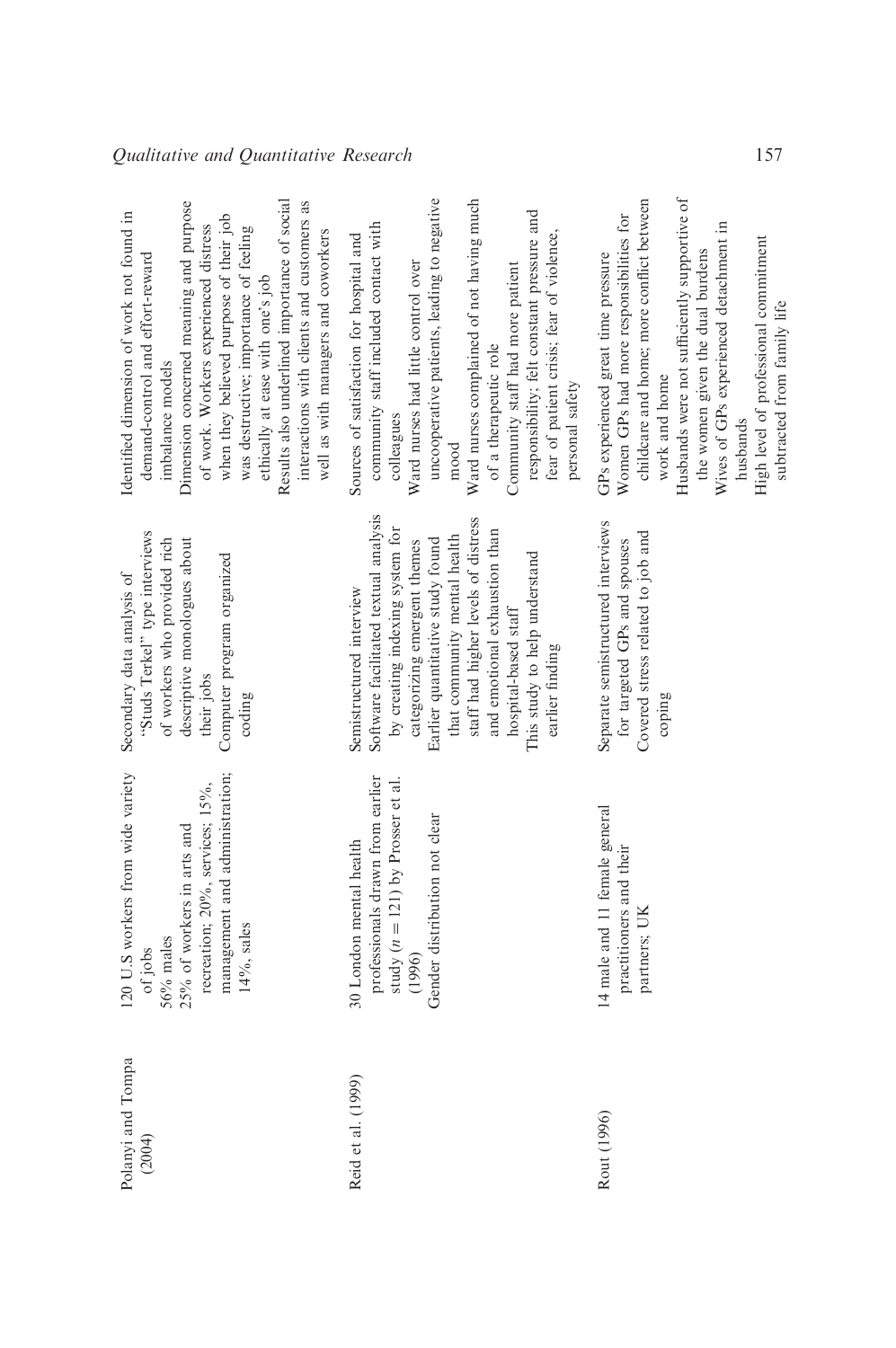|                                               |                                                                                        | <b>Lable 1.</b> (Communed)                                                                                                                                                                                               |                                                                                                                                                                                                                                                                                                                                                                                                                                                                                                                     |
|-----------------------------------------------|----------------------------------------------------------------------------------------|--------------------------------------------------------------------------------------------------------------------------------------------------------------------------------------------------------------------------|---------------------------------------------------------------------------------------------------------------------------------------------------------------------------------------------------------------------------------------------------------------------------------------------------------------------------------------------------------------------------------------------------------------------------------------------------------------------------------------------------------------------|
| Paper                                         | Sample                                                                                 | Method                                                                                                                                                                                                                   | Key Findings                                                                                                                                                                                                                                                                                                                                                                                                                                                                                                        |
| Severinsson (2003)                            | One female Australian community Interview to produce narrative of<br>nurse             | the nurse's professional and inner<br>life leading up to her becoming<br>burnt out                                                                                                                                       | Developed fear of making mistakes in caring<br>impoverished area and exposure to much<br>Stressors included overwork in a frontline,<br>for patients and need to leave nursing<br>sorrows that nurse held in confidence.<br>Experienced headaches, exhaustion, and<br>Patients confided in her their personal<br>That confidence became a burden<br>lowering of self-confidence<br>suffering                                                                                                                        |
| Shinn, Rosario, Mørch,<br>and Chestnut (1984) | organizations and in private<br>148 group therapists in<br>58% women<br>practice<br>SŪ | psychological symptoms, somatic<br>questions about job stress and<br>individual and organizational<br>Questionnaire with open-ended<br>Closed-end items measuring<br>symptoms, alienation, job<br>satisfaction<br>coping | responses in this domain were tinged with<br>Stressors included workload, role conflict,<br>Agencies did little to help morale; some<br>competence by attending workshops<br>focusing on family, friends, hobbies;<br>Quantitative component indicated that<br>Ss who worked for agencies showed<br>incompetent administrators, feeling<br>Individual coping strategies included<br>lack of recognition, dealings with<br>relaxing on weekends; building<br>inadequate in helping role<br>more strain<br>bitterness |

# Table 1.  $(Continued)$ Table 1. (Continued )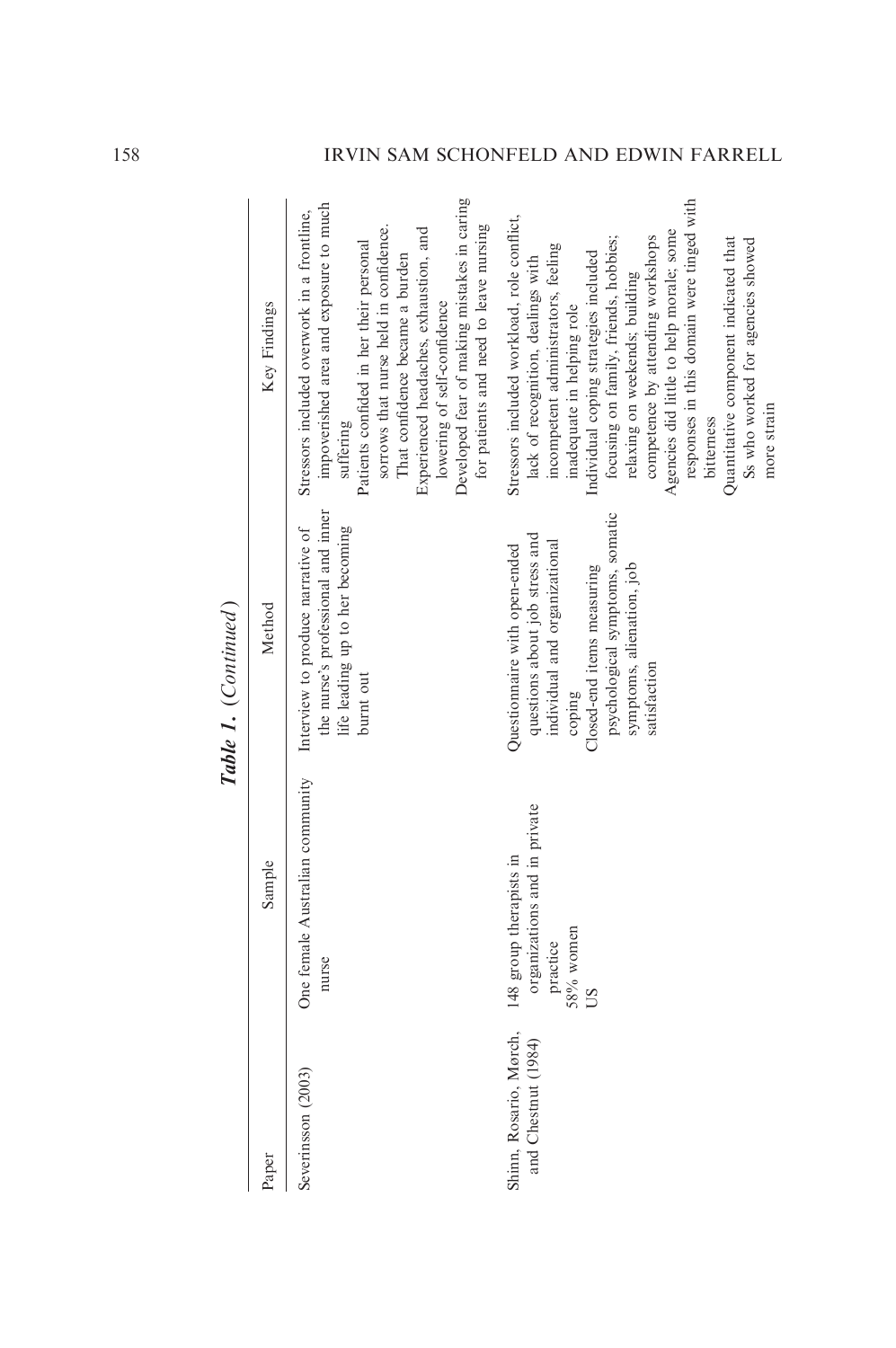|                                           | mental health nurses (5 males)<br>Taylor and Barling (2004) 20 registered rural Australian<br>snowballing; sought nurses<br>experiencing carer fatigue<br>Convenience sampling via | Transcription and computer-driven<br>Semistructured interview designed<br>analysis of emergent themes<br>to elicit narrative | demands; emotional investment in patients<br>patients; and doctors being dismissive and<br>going to get better; some very disruptive<br>Reactions to the stressors include tiredness<br>Stressors included: threat of job loss if one<br>who have chronic illness, and are not<br>Coping by setting boundaries, thinking<br>voices a complaint; high paperwork<br>undervaluing nurses<br>about new career<br>and insomnia |
|-------------------------------------------|------------------------------------------------------------------------------------------------------------------------------------------------------------------------------------|------------------------------------------------------------------------------------------------------------------------------|---------------------------------------------------------------------------------------------------------------------------------------------------------------------------------------------------------------------------------------------------------------------------------------------------------------------------------------------------------------------------------------------------------------------------|
| Tewksbury (1993)                          | 40 U.S. postsecondary instructors<br>in correctional facilities<br>24 males                                                                                                        | In-depth semistructured<br>Participant observation<br>interviews                                                             | that inmate would misinterpret kindness;<br>achievements (social compensations) and<br>Stressors involved instructors having to be<br>Another stressor was increased likelihood<br>Another stressor was having many weak<br>intensified self-monitoring of speech<br>extra careful interacting because of<br>Satisfiers included feeling good about<br>presence of violent felons<br>money earned<br>students             |
| Thelwell, Weston, and<br>Greenlees (2007) | 9 professional U.K. cricket<br>batsmen<br>All men                                                                                                                                  | Semistructured interview                                                                                                     | fear of failure, self-doubts); match-specific<br>factors (e.g., respondent is last batsman);<br>Coping with stressors include self-talk (e.g.,<br>relationships with others (e.g., too much<br>Stressors included perceptions of self (e.g.,<br>self-instructions) and support from<br>teammates and others<br>advice)                                                                                                    |

# Qualitative and Quantitative Research 159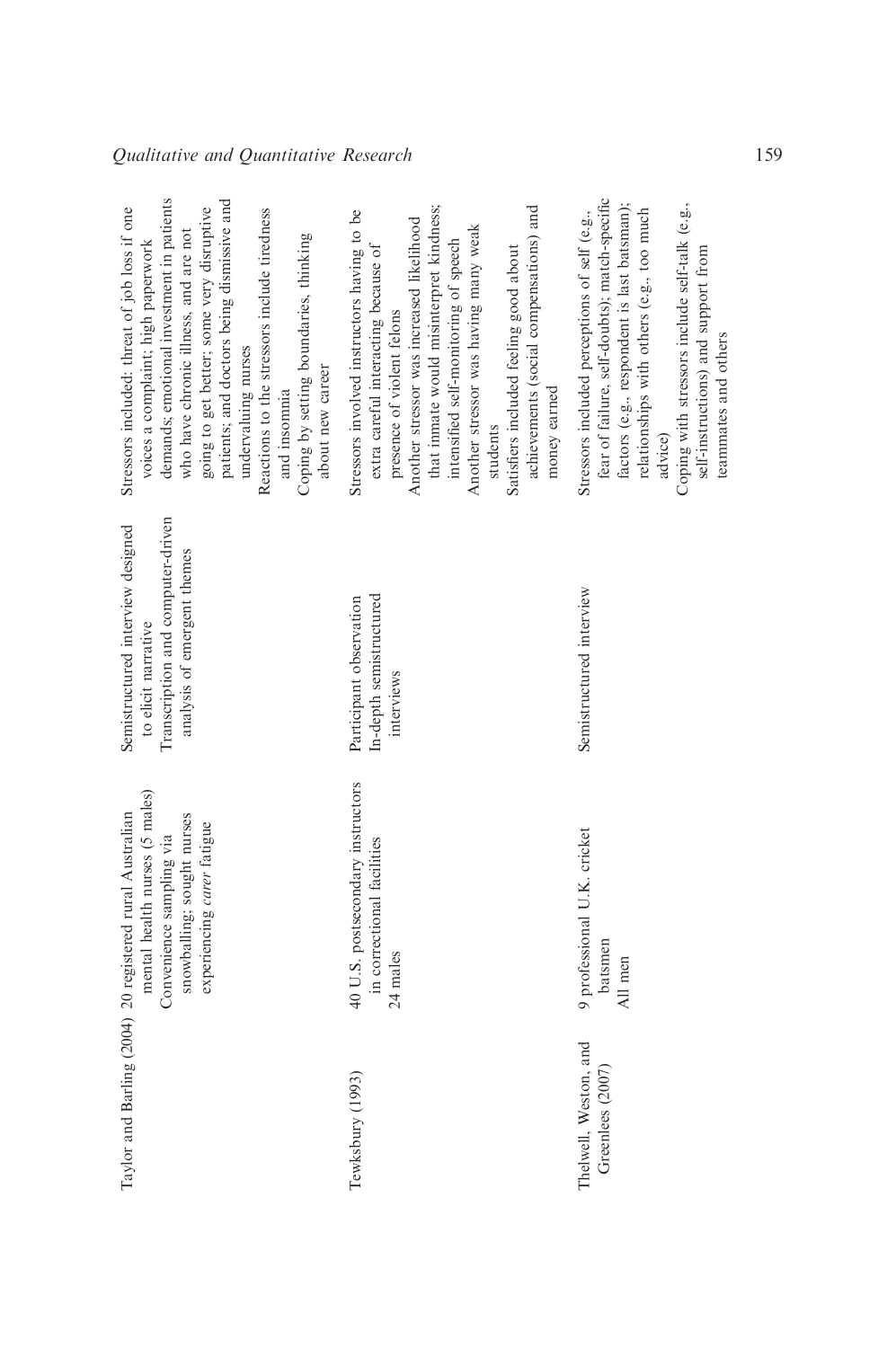| Paper                                                 | Sample                                                                                                                                  | Method                                                                                                                                                                                                                                                                                                                      | Key Findings                                                                                                                                                                                                                                                                                                                                                                                                                                                                                                |
|-------------------------------------------------------|-----------------------------------------------------------------------------------------------------------------------------------------|-----------------------------------------------------------------------------------------------------------------------------------------------------------------------------------------------------------------------------------------------------------------------------------------------------------------------------|-------------------------------------------------------------------------------------------------------------------------------------------------------------------------------------------------------------------------------------------------------------------------------------------------------------------------------------------------------------------------------------------------------------------------------------------------------------------------------------------------------------|
| Tracy, Myers, and Scott<br>(2006)                     | correctional officers but including<br>firefighters and 911 operators<br>Gender distribution not clear<br>109 U.S. participants, mostly | Interviews aimed at obtaining worker<br>Field observations accompanying<br>corrections officers, sitting in<br>firefighters on 15 emergency<br>narratives and retrospective<br>Ethnographic field interviews<br>response calls, shadowing<br>accounts of sense-making<br>In-depth formal interviews<br>with 911 call-takers | feel superior to others; provide emotional<br>Humor used to distance self from others or<br>sense-making among workers in difficult<br>relief; help with cognitive consistency (a<br>Humor served as an organizing force for<br>joke may put together unrelated or<br>inconsistent matters)<br>iobs                                                                                                                                                                                                         |
| Weyman, Clarke, and<br>$\cos(2003)$                   | in the first part of 2-part study,<br>64 U.K. male miners participated<br>quantitatively organized<br>with 2nd part of study            | behavior but miners' attributions<br>Concern was not actual risk-taking<br>Miners distributed in 8 focus<br>regarding risk-taking<br>groups                                                                                                                                                                                 | commitment; confidence in ability to deal<br>development of 83 questionnaire items to<br>19 thematic constructs emerged from the<br>be used in larger study of 787 miners<br>transcript of focus group interviews<br>performance pressure; management<br>Qualitative results contributed to the<br>3 attributional factors emerged from<br>quantitative study: time pressure/<br>with risk                                                                                                                  |
| Gilje, and Olofsson<br>Wilstrand, Lindgren,<br>(2007) | 6 Swedish nurses (3 males) in an<br>inpatient psychiatric ward                                                                          | experience connected to a patient<br>experience and an unsatisfying<br>who harmed himself or herself<br>"Narrative interview" in which<br>nurse narrated a satisfying                                                                                                                                                       | Felt troubled when there was lack of support<br>rewarding the patient with attention in the<br>because self-harm could be fatal, a burden<br>Troubled by paradox of having to care for<br>Experienced anger toward patients that<br>from colleagues; felt confirmed when<br>Burden of being on guard at all times<br>compounded by patients who were<br>aftermath of the act of self-harm<br>the self-harming patient without<br>manipulative and deceitful<br>nurses cannot release<br>support was present |

Table 1. (Continued) Table 1. (Continued )

#### 160 IRVIN SAM SCHONFELD AND EDWIN FARRELL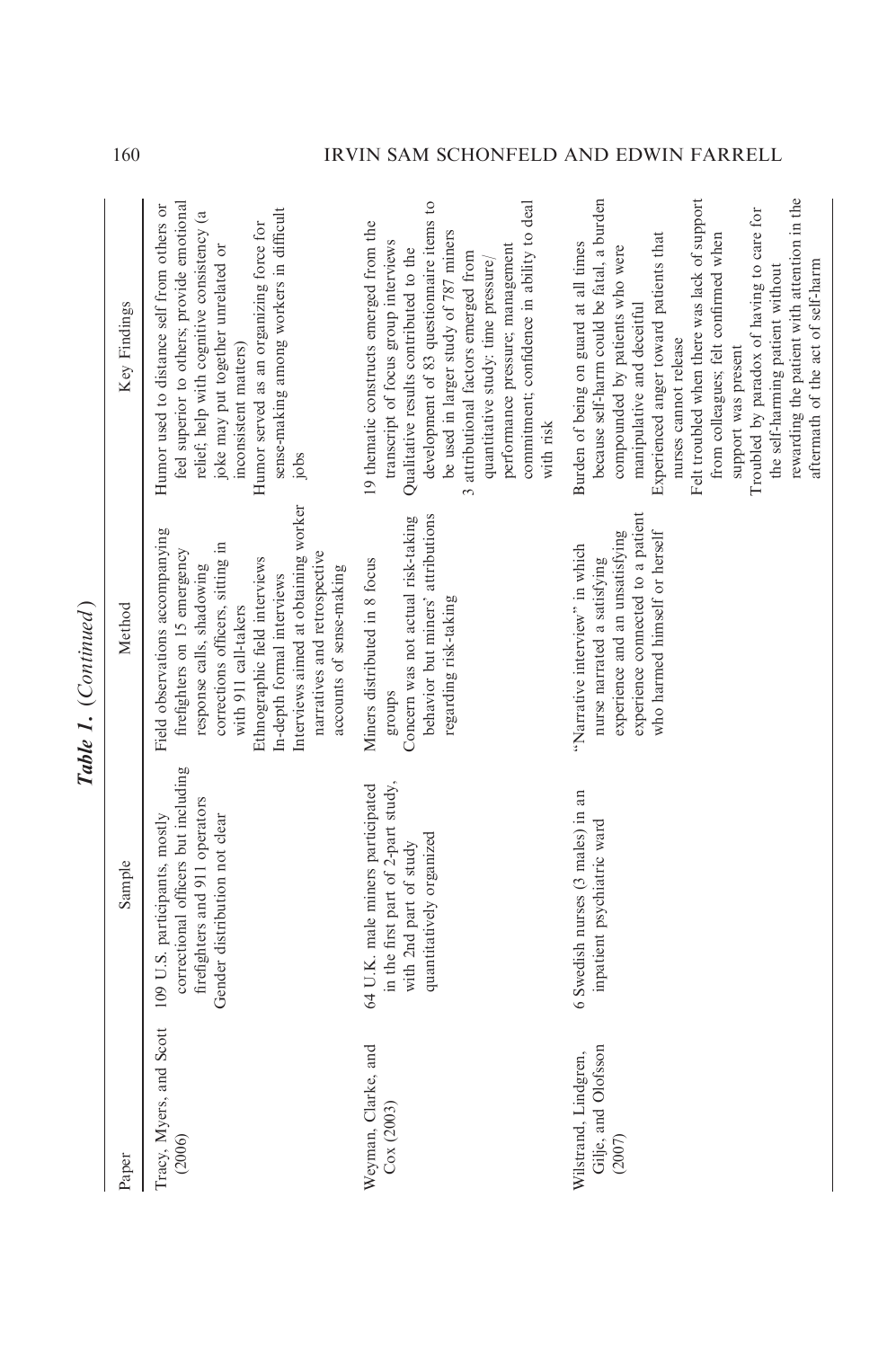|                                                 | Table 2.                                                                                                                                                                                                  | Qualitative Studies of Occupational Stress Bearing on Teachers.                                                                                                                                                                                                      |                                                                                                                                                                                                                                                                                                           |
|-------------------------------------------------|-----------------------------------------------------------------------------------------------------------------------------------------------------------------------------------------------------------|----------------------------------------------------------------------------------------------------------------------------------------------------------------------------------------------------------------------------------------------------------------------|-----------------------------------------------------------------------------------------------------------------------------------------------------------------------------------------------------------------------------------------------------------------------------------------------------------|
| Paper                                           | Sample                                                                                                                                                                                                    | Method                                                                                                                                                                                                                                                               | Key Findings                                                                                                                                                                                                                                                                                              |
| Blase (1986)                                    | 38% taught in elementary school;<br>20%, middle school; 42%, high<br>392 U.S. teachers<br>67% females<br>school                                                                                           | and illustrate meaning of stressors<br>Teacher Stress Inventory, a written<br>which was to identify, describe,<br>questionnaire, the purpose of                                                                                                                      | intellectual curiosity and enthusiasm, and<br>instructional time, decline in teachers'<br>Stressors included student discipline<br>Exposure to stressors led to wasted<br>problems, student apathy, low<br>achievement, and overload<br>increased distress                                                |
| Blase and Pajak (1986)                          | A. 80 teachers in urban Southeastern<br>B. 55 teachers in Iowa and Georgia<br>Gender distribution not clear.<br>2 qualitative studies:<br>U.S. high school                                                | Teacher Personal Professional Life<br>from teachers effect of work on<br>questionnaire designed to elicit<br>Inventory, an open-ended<br>their personal lives                                                                                                        | High workload (WL) was emotionally and<br>states which caused teachers to 'neglect'<br>"Job tensions precipitated negative mood<br>physically draining; feeling used up<br>relationships with colleagues had<br>Excessive WL and poor quality of<br>spouses and children" (p. 312)<br>detrimental effects |
| Swart, and Eloff (2003)<br>Engelbrecht, Oswald, | 52 female and 3 male South African<br>teachers having special education<br>children in their classes                                                                                                      | perceived stressors associated with<br>ð<br>having special education children<br>detailed interview, the purpose<br>quantitatively organized survey<br>10 teachers were administered a<br>which was to closely examine<br>All teachers participated in<br>in classes | with short attention spans; limited contact<br>Teachers distressed by: inclusion of learners<br>teachers' lack of knowledge regarding<br>social behavior, violent behavior; and<br>with parents; children's inappropriate<br>managing the children                                                        |
| Farber (2000)                                   | 1 male high school teacher, 1 female Clinical case material<br>metropolitan area (Farber, April 2,<br>high school teacher, and 1 female<br>2008, personal communication)<br>elementary school teacher; NY |                                                                                                                                                                                                                                                                      | Three subtypes of burnout: the worn-out, the<br>classic (or frenetic), and the<br>underchallenged subtypes                                                                                                                                                                                                |

# Qualitative and Quantitative Research 161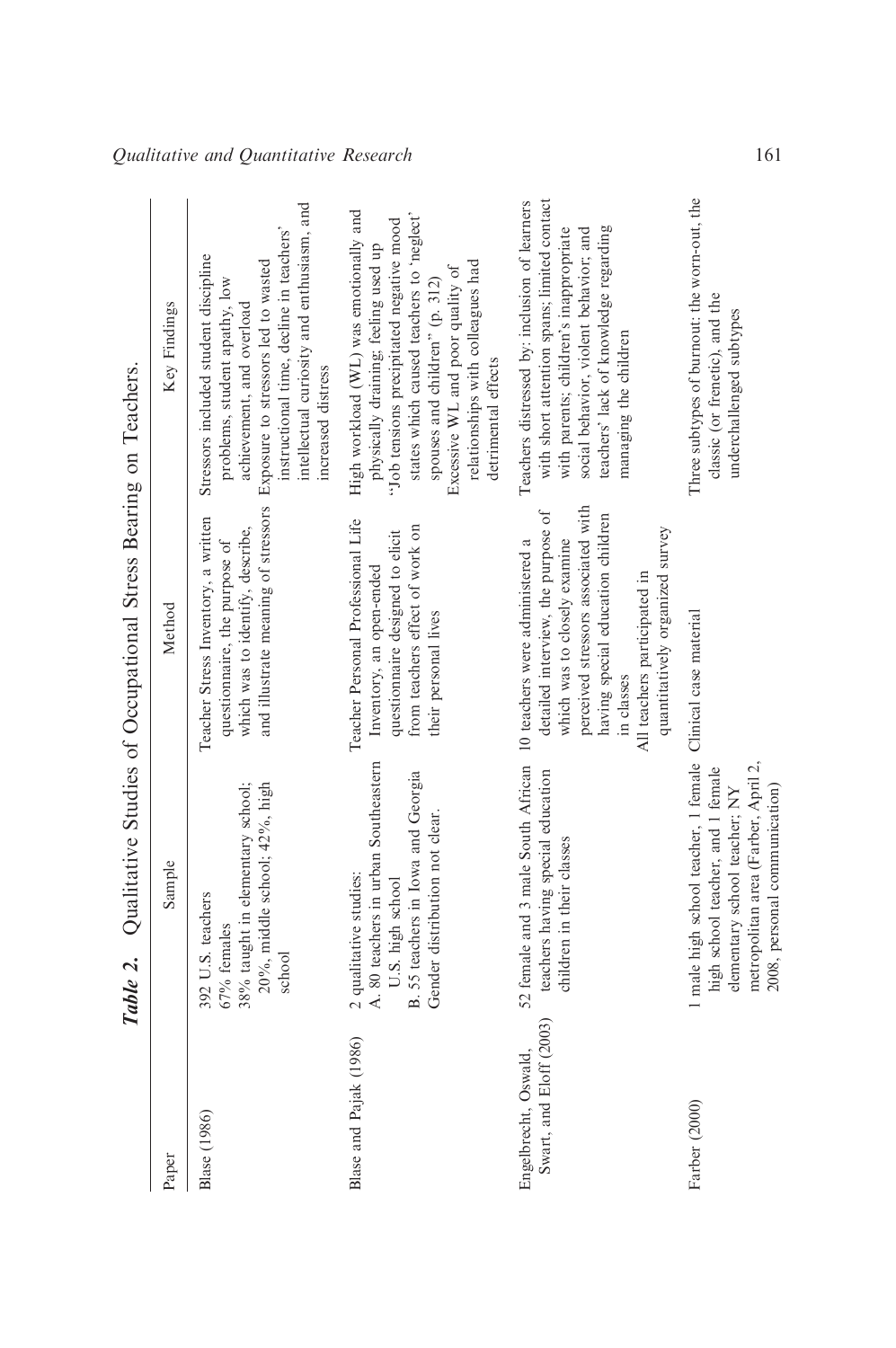|                                                     |                                                                                                                                                                                                                                            | Table 2. (Continued)                                                                                                                                                                                                                                                         |                                                                                                                                                                                                                                                                                                                                                                                                                                                                                                                        |
|-----------------------------------------------------|--------------------------------------------------------------------------------------------------------------------------------------------------------------------------------------------------------------------------------------------|------------------------------------------------------------------------------------------------------------------------------------------------------------------------------------------------------------------------------------------------------------------------------|------------------------------------------------------------------------------------------------------------------------------------------------------------------------------------------------------------------------------------------------------------------------------------------------------------------------------------------------------------------------------------------------------------------------------------------------------------------------------------------------------------------------|
| Paper                                               | Sample                                                                                                                                                                                                                                     | Method                                                                                                                                                                                                                                                                       | Key Findings                                                                                                                                                                                                                                                                                                                                                                                                                                                                                                           |
| Olson, and Bennett<br>Ginsberg, Schwartz,<br>(1987) | Numbers of teachers interviewed or<br>Northeastern U.S. city and 3 in<br>observed was not clear nor was<br>Sampled 6 urban schools (3 in a<br>elementary, middle, and high<br>Midwestern city) including<br>gender distribution<br>schools | memos and quantitative data<br>Analysis of documents such as<br>Observations<br>Interviews                                                                                                                                                                                   | Stressors included barriers to teaching (e.g.,<br>In schools with older students, problem of<br>bigger and stronger students was more<br>large volume of paperwork and other<br>Security/safety a problem in school and<br>Student stressors included disrespectful<br>neighborhood around school<br>nonteaching roles)<br>threatening<br>behavior                                                                                                                                                                     |
|                                                     | schools and one middle school<br>Griffith and Brem (2004) 15 biology teachers (8 women)<br>from 6 Phoenix-area high                                                                                                                        | teachers' feelings when writing and<br>circulating evolution lessons, and<br>interview sessions, questionnaires<br>evolutionary theory on students,<br>5-person focus groups, one-to-one<br>identifying aspects of teaching<br>evolution that made teachers<br>uncomfortable | 3 types of teachers emerged from qualitative<br>Purpose was to learn about effect of 1. Scientist teachers (deep love of science; no<br>2. Selective teachers (concern for community<br>3. Conflicted teachers (experienced internal<br>Teachers lacked training in the social and<br>and external pressure and worry about<br>harmony led them to restrict content);<br>personal implications of teaching<br>internal stress); 5 men, 0 women<br>consequences); 2 women, 1 man<br>6 women, 1 man<br>evolution<br>data |
| Kainan (1994)                                       | Israeli high school having 138<br>Gender distribution not clear<br>Descriptions of 110 teachers<br>Quoted 55 teachers directly<br>(includes the 55 above)<br>teachers                                                                      | Recorded staff room conversations<br>Investigator situated herself in the<br>First-hand observation.<br>staff room                                                                                                                                                           | to confront difficult students and a lack of<br>Themes to emerge included teachers having<br>Teachers enjoyed complaining, "a general<br>human phenomenon" (p. 286).<br>appreciation.                                                                                                                                                                                                                                                                                                                                  |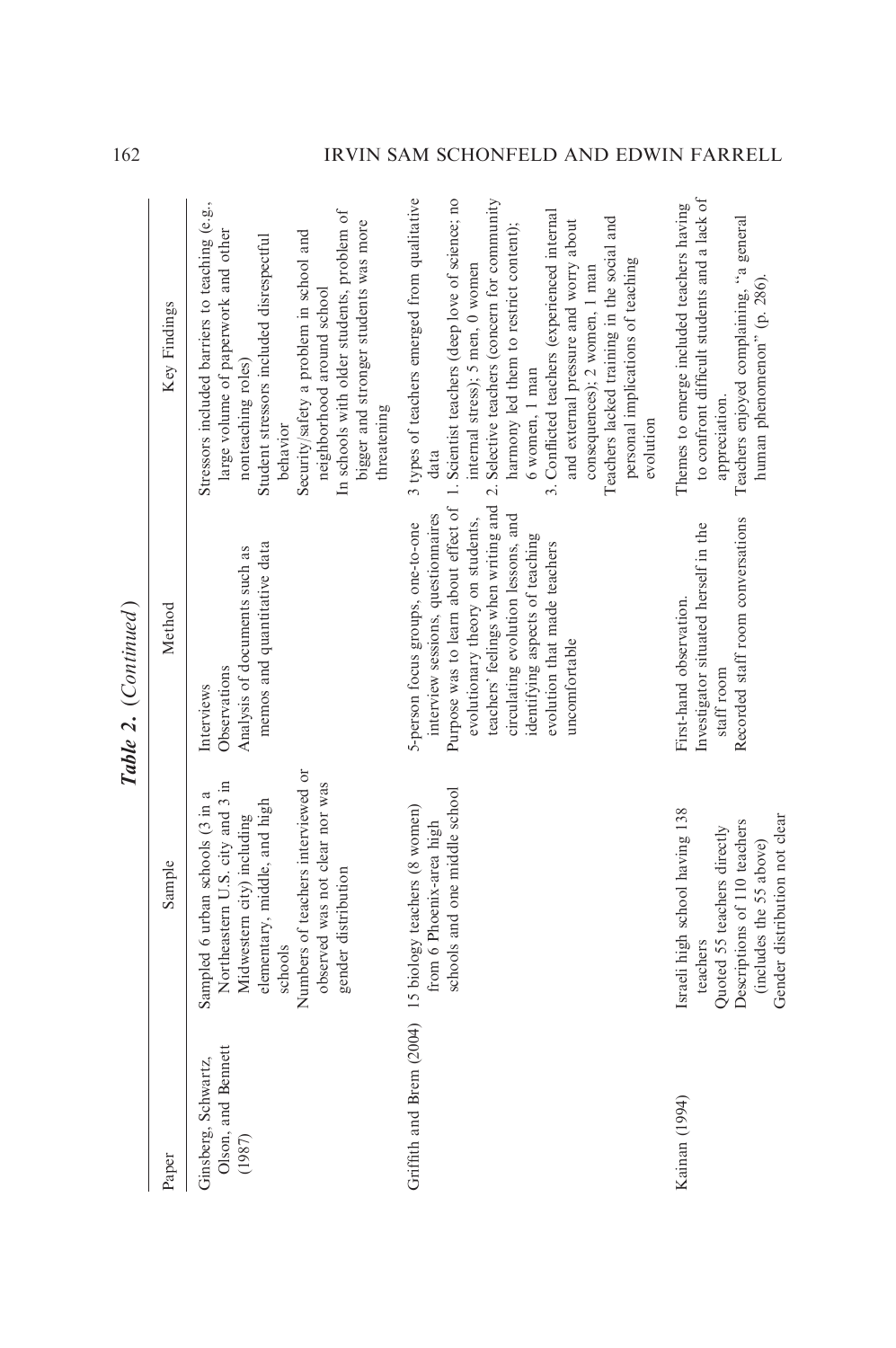| Blatchford, and Martin<br>Moriarty, Edmonds,<br>(2001) | 151 reception teachers (children<br>Not indicated but likely to be<br>age 5) and 208 first-year<br>principally female; U.K.<br>teachers | you find most stressful about your<br>dissatisfied with your job?", were<br>At a time when a major education<br>job?" and "What are the main<br>reasons for being satisfied/<br>included in questionnaire<br>reform was initiated | inspections by government authority, and<br>Reception teachers expressed dissatisfaction<br>with excessive formality in educational<br>2 open-ended questions, "What do linked to new educational initiatives,<br>As part of a larger quantitative study, Stressors included excessive paperwork<br>changes for the youngest children<br>not having enough time                                 |
|--------------------------------------------------------|-----------------------------------------------------------------------------------------------------------------------------------------|-----------------------------------------------------------------------------------------------------------------------------------------------------------------------------------------------------------------------------------|-------------------------------------------------------------------------------------------------------------------------------------------------------------------------------------------------------------------------------------------------------------------------------------------------------------------------------------------------------------------------------------------------|
| Mykletun (1985)                                        | 79 teachers from small Norwegian<br>55% females<br>city                                                                                 | Interview with open-ended<br>questions                                                                                                                                                                                            | Job stress carried over to the home; observed<br>teaching and interactions with colleagues<br>Sources of satisfaction included: successful<br>in difficulties relaxing                                                                                                                                                                                                                          |
| Naylor (2001)                                          | 644 British Columbia elementary<br>and secondary school teachers<br>No info. on gender distribution                                     | Survey with open-ended questions<br>Methodology not well spelled out                                                                                                                                                              | Teaching classes with heterogeneously placed<br>English; increased numbers of at-risk and<br>students with special needs or deficient<br>disruptive children in classes; and<br>3 broad categories of stressors:<br>unsupportive parents                                                                                                                                                        |
| Parkay (1980)                                          | 8 male and 13 female urban U.S.<br>high school teachers                                                                                 | Teachers were selected based on<br>Two qualitative interviews and<br>prior quantitative study<br>observations                                                                                                                     | Other teachers adapted by showing tolerance<br>Some teachers showed cynical adaptation to<br>for the tumult and liking for the students;<br>easy quizzes. I go over the test before the<br>test I do what's easiest on my nerves.<br>the stress: "I have no standards. I give<br>But there's not much in the way of<br>rewards and satisfaction" (p. 457)<br>they had low levels of felt stress |

# Qualitative and Quantitative Research 163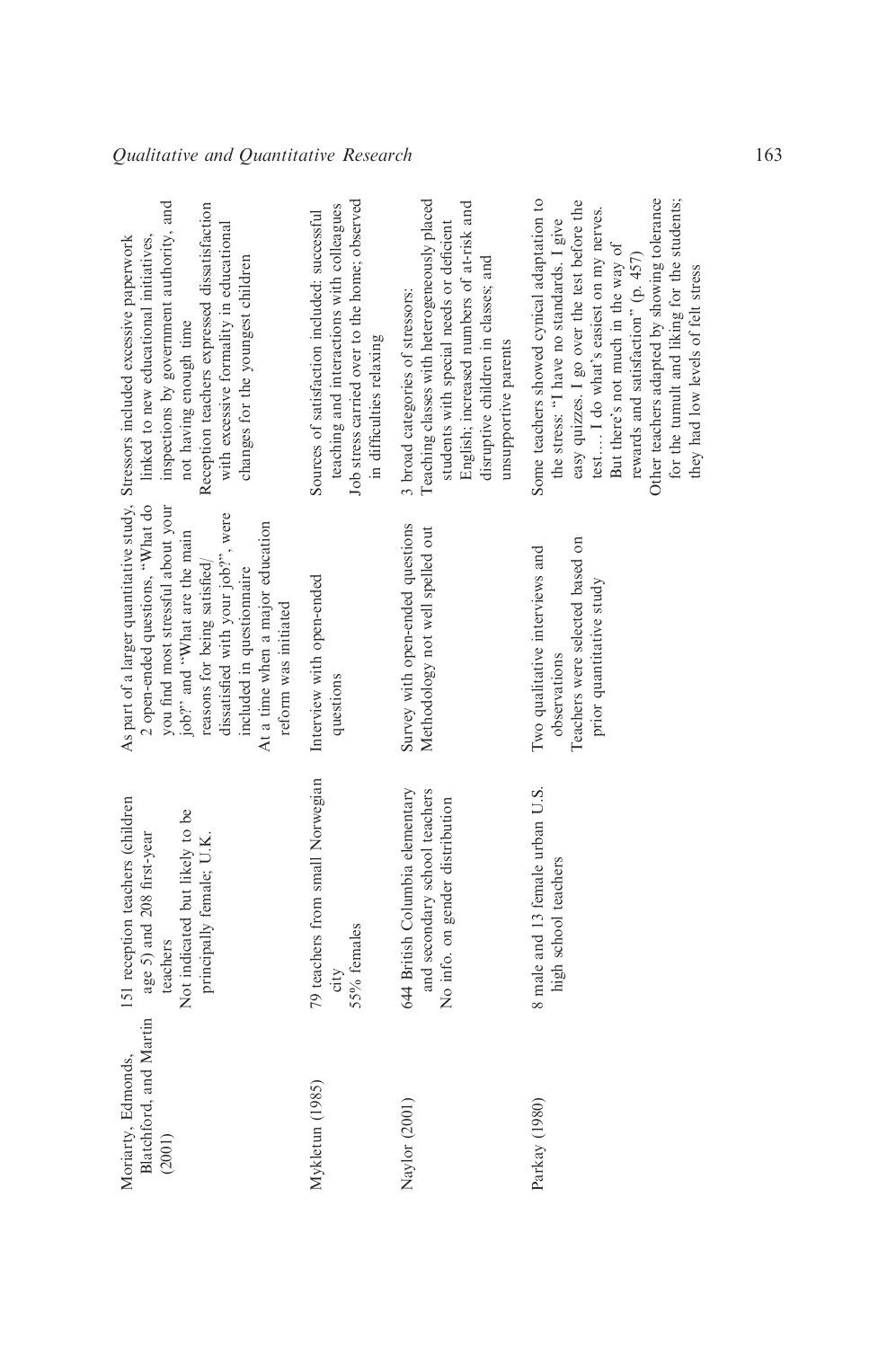| Paper                            | Sample                                                                                                               | Method                                                                                                                                                                                                                                                | Key Findings                                                                                                                                                                                                                                                                                                                                                                                                                                                |
|----------------------------------|----------------------------------------------------------------------------------------------------------------------|-------------------------------------------------------------------------------------------------------------------------------------------------------------------------------------------------------------------------------------------------------|-------------------------------------------------------------------------------------------------------------------------------------------------------------------------------------------------------------------------------------------------------------------------------------------------------------------------------------------------------------------------------------------------------------------------------------------------------------|
| Sachar (1991)                    | mathematics teacher in Brooklyn<br>Author's own experiences as<br>junior high school                                 | position as full-time teacher for<br>Author a journalist who obtained<br>observations of other teachers<br>Participant observer; own<br>experiences and some<br>and administrators<br>one year                                                        | Disengaged principal; teachers obtained little<br>Widespread student underachievement<br>Safety a problem in and near school<br>Everyday insult from some students<br>help from other administrators<br>Morale problems among faculty                                                                                                                                                                                                                       |
| Schonfeld and Feinman<br>(2009)  | 74 NYC-area teachers (42 women)<br>(165 women) in first few years<br>252 NYC public school teachers<br>in profession | Results of CI study used to construct<br>interview based on O'Driscoll and<br>Teacher Daily Diary (TDD) for<br>longitudinal, quantitative study<br>Qualitative, critical incident (CI)<br>Cooper (1994) for 74 teachers<br>involving the 252 teachers | appearing incompetent, adversely affecting<br>Example of teacher who would like help with<br>for help would make teacher vulnerable to<br>classroom management; however, asking<br>CI study identified classroom management<br>TDD study found high levels of classroom<br>certified and, to a slightly lesser extent,<br>management problems in alternatively<br>difficulties and violence as problems<br>traditionally certified teachers<br>job security |
| Schonfeld and Ruan<br>(1991)     | quantitatively organized study<br>Case study of one female NYC<br>An adjunct to a report on a<br>high school teacher | Interview of teacher                                                                                                                                                                                                                                  | Impact of stressors on psychological distress<br>explanation for distress-stressor relation<br>antedated onset of stressors, suggesting<br>plausibility of proneness to stressors as<br>High levels of psychological distress<br>is not easily documented                                                                                                                                                                                                   |
| Schonfeld and Santiago<br>(1994) | area teachers on the job for less<br>More than 300 New York City<br>More than 90% were women.<br>than 3 years        | As part of quantitatively organized<br>study, the teachers were allowed<br>to freely describe their working<br>conditions                                                                                                                             | difficulties; violence/lack of security/crime<br>feeling happy with the job; problems with<br>support; serious classroom management<br>Themes to emerge from the data included<br>administrators or colleagues/lack of                                                                                                                                                                                                                                      |

Table 2. (Continued) Table 2. (Continued )

#### 164 IRVIN SAM SCHONFELD AND EDWIN FARRELL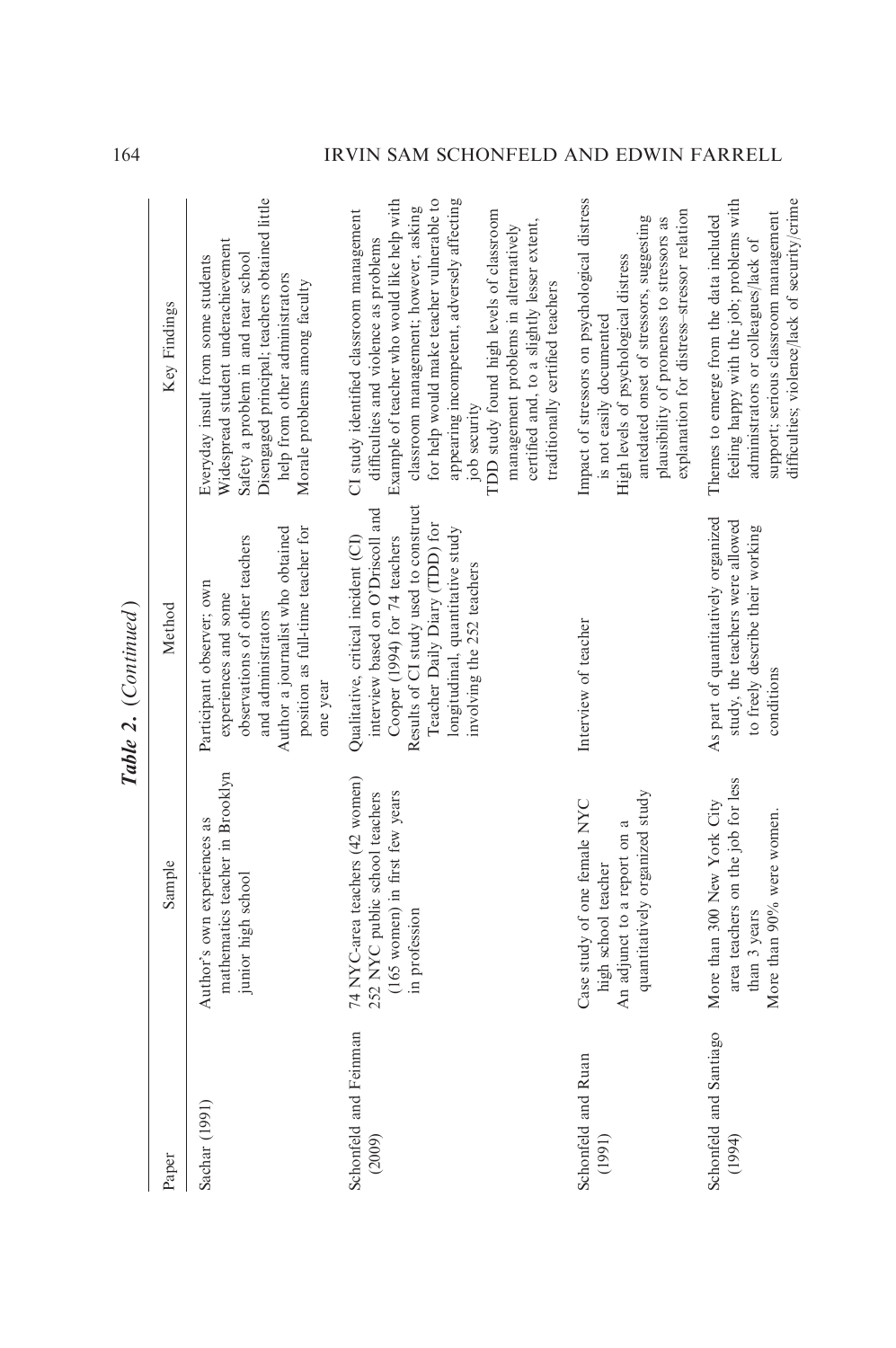| to stake trees, swinging the poles at each<br>students who grabbed ground poles used<br>blackboard; and two groups of warring<br>other; throwing rocks and soda cans at<br>Examples included: a large 5th-grader<br>pinning a pregnant teacher to the<br>10 of 12 teachers told about violent<br>each other<br>incidents | Withdrawal from teaching as the result of:<br>Unanticipated difficulties motivating<br>Classroom management problems;<br>Lack of support and respect from<br>Out-of-license assignments;<br>Exposure to violence<br>administrators;<br>students; | Qualitative data dovetailed with quantitative<br>results that revealed high rate of exposure<br>and fear teachers felt as well as reluctance<br>of administrators to take steps to support<br>Quantitative findings were consistent with<br>Qualitative results underlined the anxiety<br>administrators who bullied and abused<br>to abuse, threats, and violence<br>Qualitative findings highlighted<br>the qualitative findings<br>and protect teachers.<br>teachers |
|--------------------------------------------------------------------------------------------------------------------------------------------------------------------------------------------------------------------------------------------------------------------------------------------------------------------------|--------------------------------------------------------------------------------------------------------------------------------------------------------------------------------------------------------------------------------------------------|-------------------------------------------------------------------------------------------------------------------------------------------------------------------------------------------------------------------------------------------------------------------------------------------------------------------------------------------------------------------------------------------------------------------------------------------------------------------------|
| tell about their time at the urban<br>Asked for stories "they most often<br>schools"<br>Interviews                                                                                                                                                                                                                       | and conversations with the<br>70 former teachers<br>Interviews                                                                                                                                                                                   | survey included both qualitative<br>Mail survey to the 292 teachers;<br>and quantitative components<br>60-90 minute interviews of the<br>Focus group for the 8 females<br>23 teachers                                                                                                                                                                                                                                                                                   |
| 8 female and 4 male urban teachers<br>From Massachusetts and Michigan<br>communication, April 2, 2008)<br>7 worked in elementary schools,<br>1 in middle school, 4 in high<br>who left the profession<br>(B. Smith, personal<br>schools                                                                                  | Moines elementary and secondary Field notes based on documents<br>10 male and 10 female former Des<br>Selected from among 70 public<br>school teachers who recently<br>teachers<br>resigned                                                      | 169 female and 123 male additional<br>12 female and 11 male NF teachers<br>8 female Newfoundland (NF)<br>NF teachers<br>teachers                                                                                                                                                                                                                                                                                                                                        |
| Smith and Smith (2006)                                                                                                                                                                                                                                                                                                   | Steggerda (2003)                                                                                                                                                                                                                                 | Younghusband (2008)                                                                                                                                                                                                                                                                                                                                                                                                                                                     |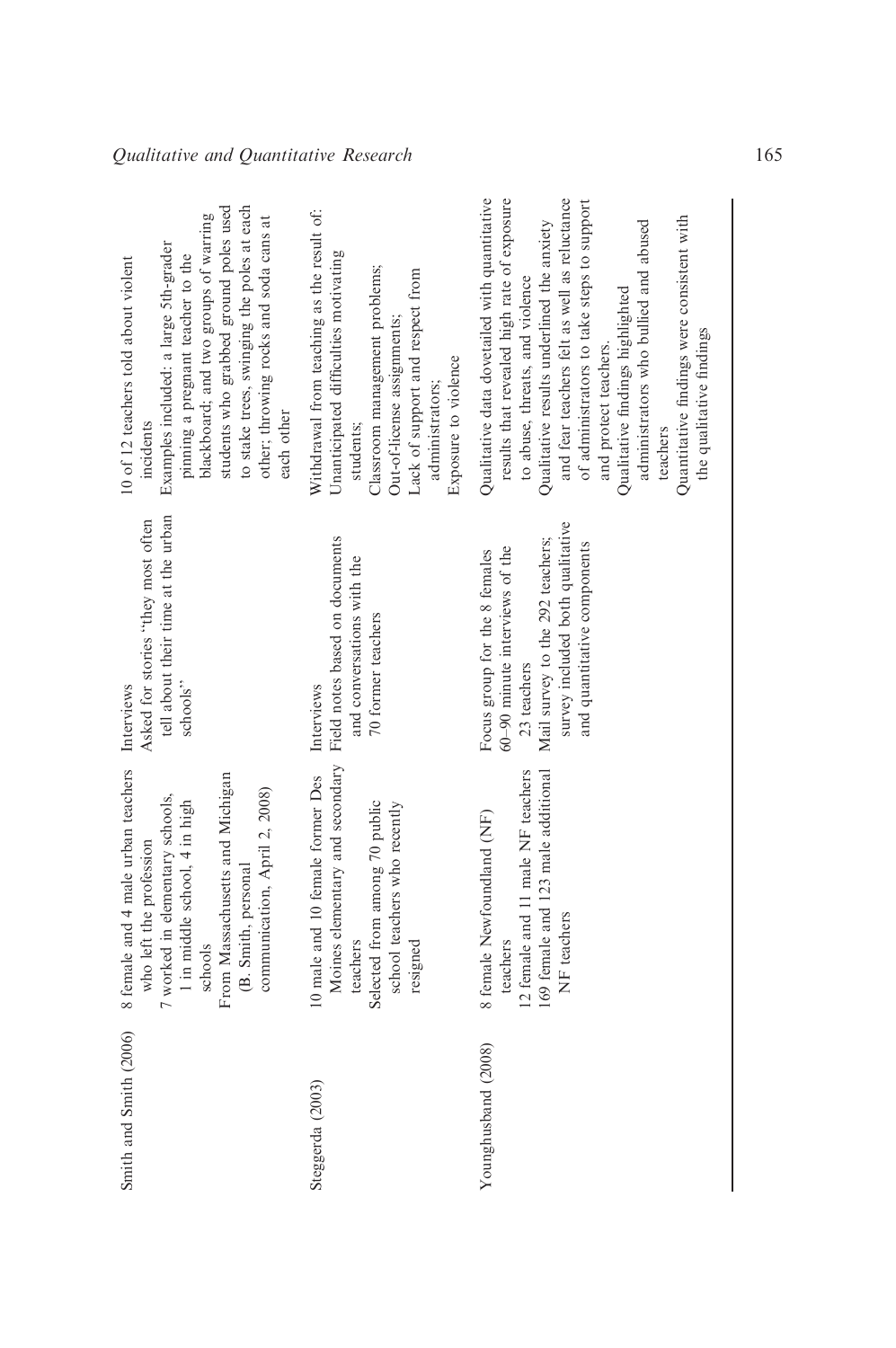occupational groups describe, in their own words, in writing or orally (including focus groups, which are, in effect, group interviews), their everyday work experiences. This type of method has been applied to a variety of occupational roles (Abouserie, 1996; Arter, 2008; Bargagliotti & Trygstad, 1987; Billeter-Koponen & Fredén, 2005; Brown et al., 1986; Browner et al., 1987; Büssing & Glaser, 1999; Carradice et al., 2002; Cohen, 1989; Dewe, 1989; Dick, 2000; Elfering et al., 2005; Firth & Morrison, 1986; Fischer et al., 2007; Glazer & Gyurak, 2008; Gomme & Hall, 1995; Goodwin et al., 1997; Grebner et al., 2004; Guthrie et al., 1995, 1999; Holmes & MacInnes, 2003; Hugentobler et al., 1992; Hutchinson, 1987; Huxley et al., 2005; Isaksen, 2000; Iversen et al., 2002; Iwasaki et al., 2004; Jex et al., 1997; Jones & Fletcher, 1996; Kahn, 1993; Kalichman et al., 2000; Keenan & Newton, 1985; Khowaja et al., 2005; Kidd et al., 1996; Kinman & Jones, 2005; Kirmeyer & Diamond, 1985; Lee, 1998; Liu et al., 2007, 2008; McDonald & Korabik, 1991; Maki et al., 2005; Mazzola et al., 2008; Mears & Finlay, 2005; Molapo, 2001; Motowidlo et al., 1986; Narayanan et al., 1999a, 1999b; Noblet & Gifford, 2002; Noonan et al., 2004; Paice et al., 2002; Parkes, 1985; Polanyi & Tompa, 2004; Reid et al., 1999; Rout, 1996; Severinsson, 2003; Shinn et al., 1984; Taylor & Barling, 2004; Tewksbury, 1993; Thelwell et al., 2007; Tracy et al., 2006; Weyman et al., 2003; Wilstrand, Lindgren, Gilje, & Olofsson, 2007) including that of teachers (e.g., Blase, 1986; Blase & Pajak, 1986; Engelbrecht et al., 2003; Farber, 1991, 2000; Ginsberg et al., 1987; Griffith & Brem, 2004; Moriarty et al., 2001; Mykletun, 1985; Naylor, 2001; Parkay, 1980; Schonfeld & Feinman, 2009; Schonfeld & Ruan, 1991; Schonfeld & Santiago, 1994; Smith & Smith, 2006; Steggerda, 2003; Younghusband, 2008). In this type of qualitative research, workers' descriptions of their working conditions are not constrained to fit the response alternatives found in structured interviews and questionnaires, the stock-in-trade of quantitatively oriented, occupationalstress investigators.

The second method involves investigators who situate themselves in a workplace (without obtaining a position in the workplace), and observe, firsthand, workers on the job (Ginsberg et al., 1987; Gomme & Hall, 1995; Hugentobler et al., 1992; Iversen et al., 2002; Kahn, 1993; Kainan, 1994; Tracy et al., 2006). The third method involves participant observation. Here the researcher works at the kind of job that he or she intends to study, and describes elements of the occupational stress process ''from the inside'' (Browner et al., 1987; Hutchinson, 1987; Mears & Finlay, 2005; Molapo, 2001; Palmer, 1983; Tewksbury, 1993; see particularly Sachar, 1991). Sometimes the participant-observer obtains a partial work role that includes some but not all job tasks (Browner et al., 1987; C. H. Browner, personal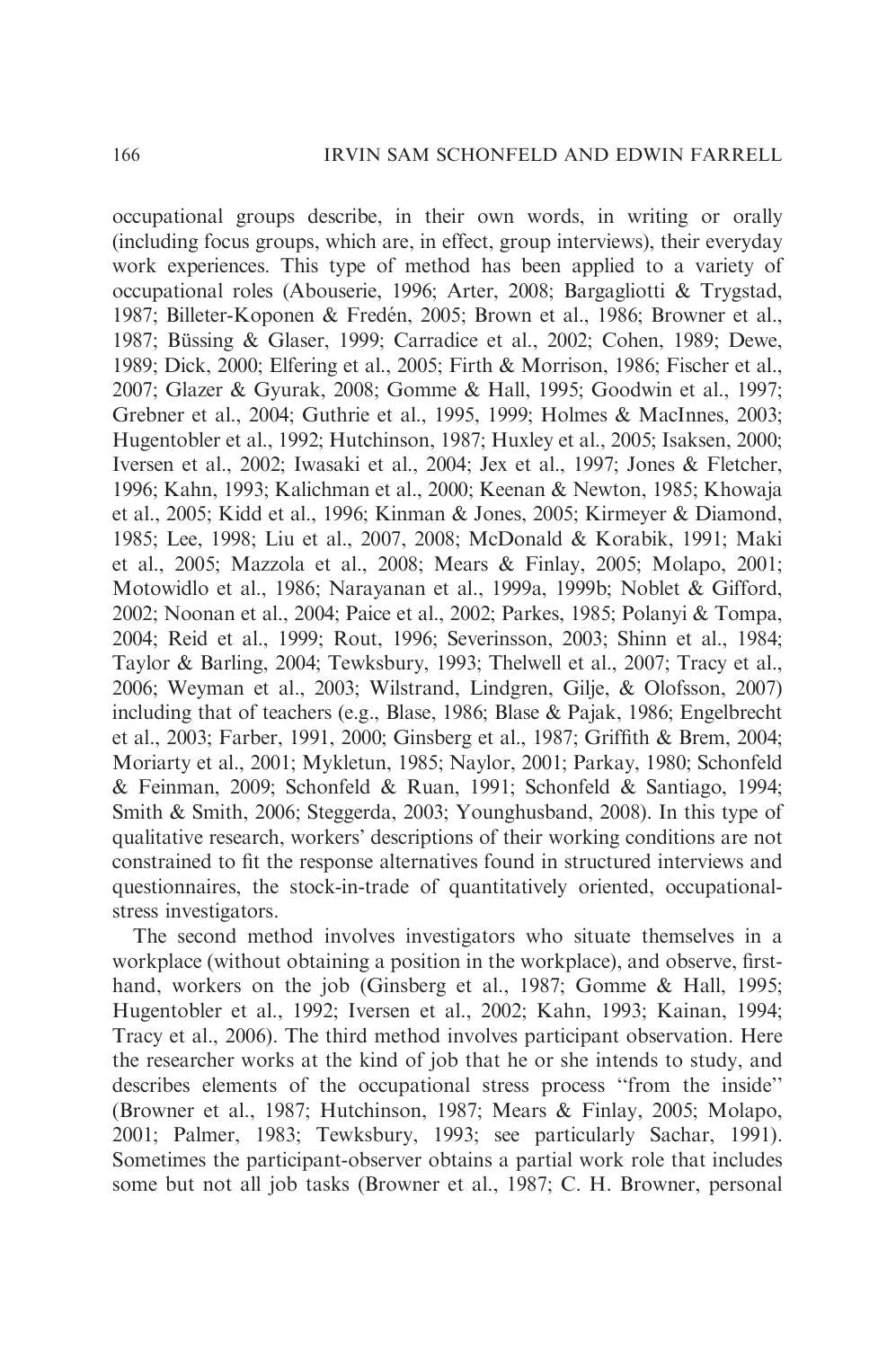communication, September 20, 2007). While this first-hand experience on the job provides an insider's perspective, participant-observers, like the investigators in the second category, also closely observe other workers first hand. Although some investigators label as participant observation, scrutiny at close quarters without necessarily occupying the same occupational role as the workers under study (Gomme & Hall, 1995; Tracy et al., 2006), we do not.

Qualitative research playing a direct role in hypothesis testing. Although not the focal concern of this chapter, it should be mentioned that 12 studies reviewed here (Arter, 2008; Elfering et al., 2005; Grebner et al., 2004; Guthrie et al., 1995; Jones & Fletcher, 1996; Kalichman et al., 2000; Kirmeyer & Diamond, 1985; Liu et al., 2007, 2008; Mazzola et al., 2008; Narayanan et al., 1999a, 1999b) contrast with the others. Although the 12 studies collected a substantial amount of qualitative data, these studies differ from the rest because the 12 were largely hypothesis-driven rather than hypothesisgenerating.<sup>1</sup> Nine of the 12 employed "hybrid methodologies" (Mazzola, Schonfeld, & Spector, 2009) that coordinated qualitative and quantitative study components, and integrated into the same analyses both qualitative and quantitative data. The nine applied inferential statistical analyses (e.g., ANOVA) to variables developed from qualitative descriptions of work experiences and quantitative data from structured scales; one (Narayanan et al., 1999b), using chi-square statistics, assessed hypothesized relations among qualitatively ascertained variables; one (Liu et al., 2008) examined hypothesized relations in the qualitative data using log-linear modeling; and one (Arter, 2008) evaluated hypotheses without applying inferential statistics to the qualitative data. By contrast, the bulk of the studies cited in Tables 1 and 2 were more purely qualitative and exploratory, and principally examined qualitative data without the aid of inferential statistics.

#### A Quantitatively Oriented Approach to Measuring Stressful School Conditions

Teaching is a particularly stressful occupation because the profession is built on a fundamental conflict, namely, the tension between the socializing agent and those being socialized (Mykletun, 1985). The examples to follow will show how qualitative research helps to add theoretical depth to findings obtained from a longitudinal study of new teachers. The qualitative research includes teachers' descriptions of their jobs and a participant-observer's description of her year as a junior high school math teacher as well as a Canadian interview and focus-group study.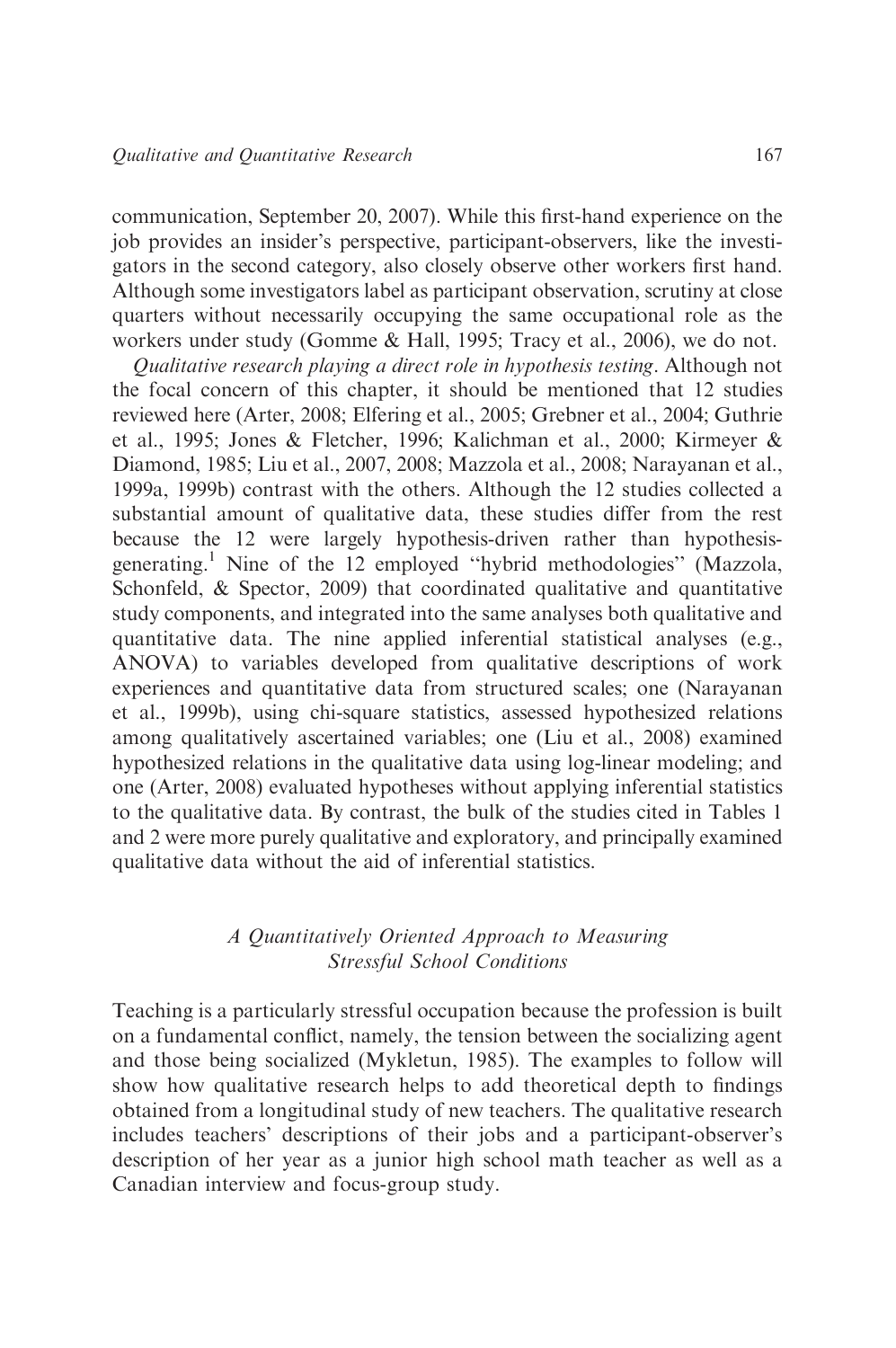To describe how qualitative research was utilized in a research program devoted to teachers, we first briefly describe a series of quantitatively oriented studies and measurement concerns related to those studies. Within the framework of two cross-sectional studies of veteran teachers (Schonfeld, 1990, 1994) and one longitudinal study of newly appointed female teachers (Schonfeld, 1992a, 2001), one of us developed self-report instruments that were designed to assess teachers' exposures to adverse working conditions.

The occupational-stress scales had solid measurement characteristics. The alpha coefficients of scales measuring episodically occurring work events and ongoing job conditions were satisfactory. In the veteran- and newteacher samples, the occupational-stress scales were more highly related to each other than they were to nonwork stressors. In the longitudinal study of new teachers, workplace scales administered during the fall term demonstrated convergent and discriminant validity. The fall-term workplace measures were more highly related to spring-term depressive symptoms and job satisfaction four and a half months later than to summer, preemployment depressive symptoms and anticipatory levels of job satisfaction, measured four and a half months earlier (Schonfeld, 2000). Compared to other measures found in the occupational stress literature, the teacher stressor measures were relatively uncontaminated by negative affectivity, a personality trait thought to have the potential to affect the reporting of stressors (Brief, Burke, George, Robinson, & Webster, 1988), or by prior psychological distress (Schonfeld, 1992b, 1996).

Like qualitatively oriented researchers, quantitatively oriented researchers are concerned with the richness and informativeness of the data they collect. Quantitatively oriented investigators have addressed the value and accuracy of both ''objective'' and self-report data, and have considered the best ways to ensure the validity of quantitative data (Frese & Zapf, 1994; Kasl, 1987). In view of these considerations, one of us secured official, objective data bearing on the quality of the workplaces of the new teachers who were employed in New York City public schools. The objective data included school-by-school rates of assaults, robberies, and sex offenses against teachers. One of the project's aims was to link the official data, which were independent of the responses of the New York City participants in the longitudinal study, to various outcome measures, including depressive symptoms and job satisfaction. Interestingly, the objective data proved to be of little merit. An audit of the official data revealed widespread underreporting by administrators who were charged with officially recording and aggregating crimes occurring in the city's schools (Dillon, 1994). The problem of underreporting violent incidents continues to occur in schools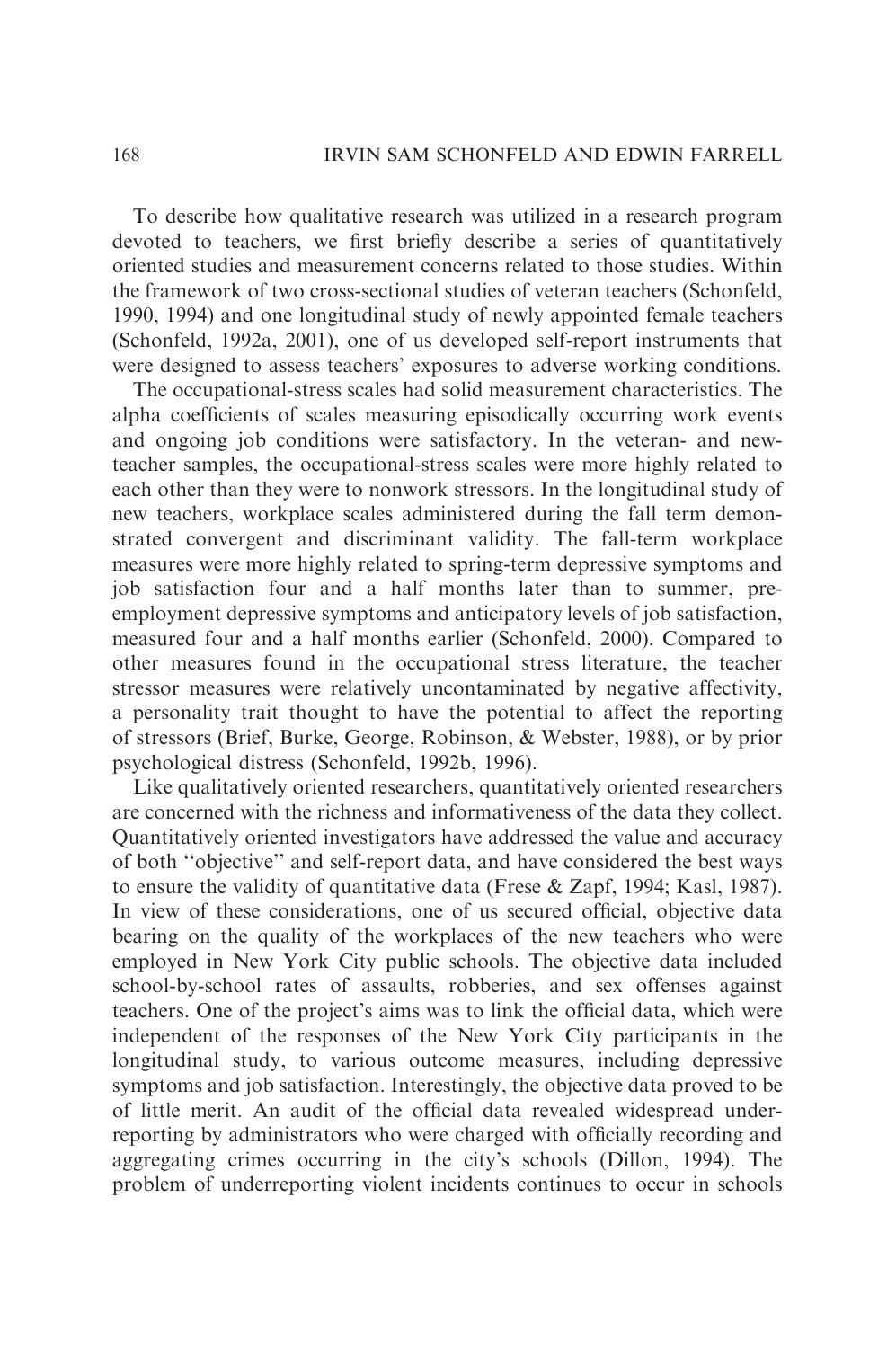in New York City (Gootman, 2007) and across the United States (Schonfeld, 2006). Information obtained independently of audits is consistent with the view that there has been serious underreporting of violent incidents (Bloch, 1978; Sachar, 1991; Schonfeld, 1992b). This situation amounted to an instance in which the quality of the self-reported data that became part of the abovementioned episodic and ongoing stressor scales was superior to that of the so-called objective data.

The longitudinal research on new teachers identified sizable mean differences in depressive symptoms and job satisfaction among new women teachers confronting different levels of adversity in working conditions (Schonfeld, 2001). Compared to their colleagues who worked in quieter circumstances, teachers who experienced high levels of episodic stressors (e.g., students acting aggressively or defiantly) were considerably more likely to show elevated depressive symptom levels and diminished job satisfaction. In addition, colleague and supervisor support were found to be a positive influence on job satisfaction. The findings were largely independent of the women's (a) pre-employment symptom profiles, (b) anticipatory levels of job satisfaction measured prior to their entry into the teaching profession, and (c) stressors occurring outside of work.

#### Qualitative Data that Enrich the Quantitative Data

As a supplement to the longitudinal study mentioned above (Schonfeld, 2001), the new teachers were given an opportunity to write, with no constraints, about their work experiences. As the longitudinal study progressed, hundreds of pages of the teachers' written descriptions of their work lives accumulated.

Given the labor required by the quantitative side of the research, a quantitatively oriented investigator may initially view qualitative research as an interested spectator; it is something best done by ethnographers who seek to describe diverse subcultures. By contrast, the research activities of a quantitative investigator are best devoted to scale construction, power analyses, the writing of computer programs to identify response sets, etc., in adherence to the methodological canons of quantitative research. How does one assess the reliability of workers' characterizations of their phenomenal worlds? Despite the difficulties involved in ''processing'' the qualitative data, a reading of the teachers' descriptions proved to be highly compelling and demanded a closer look.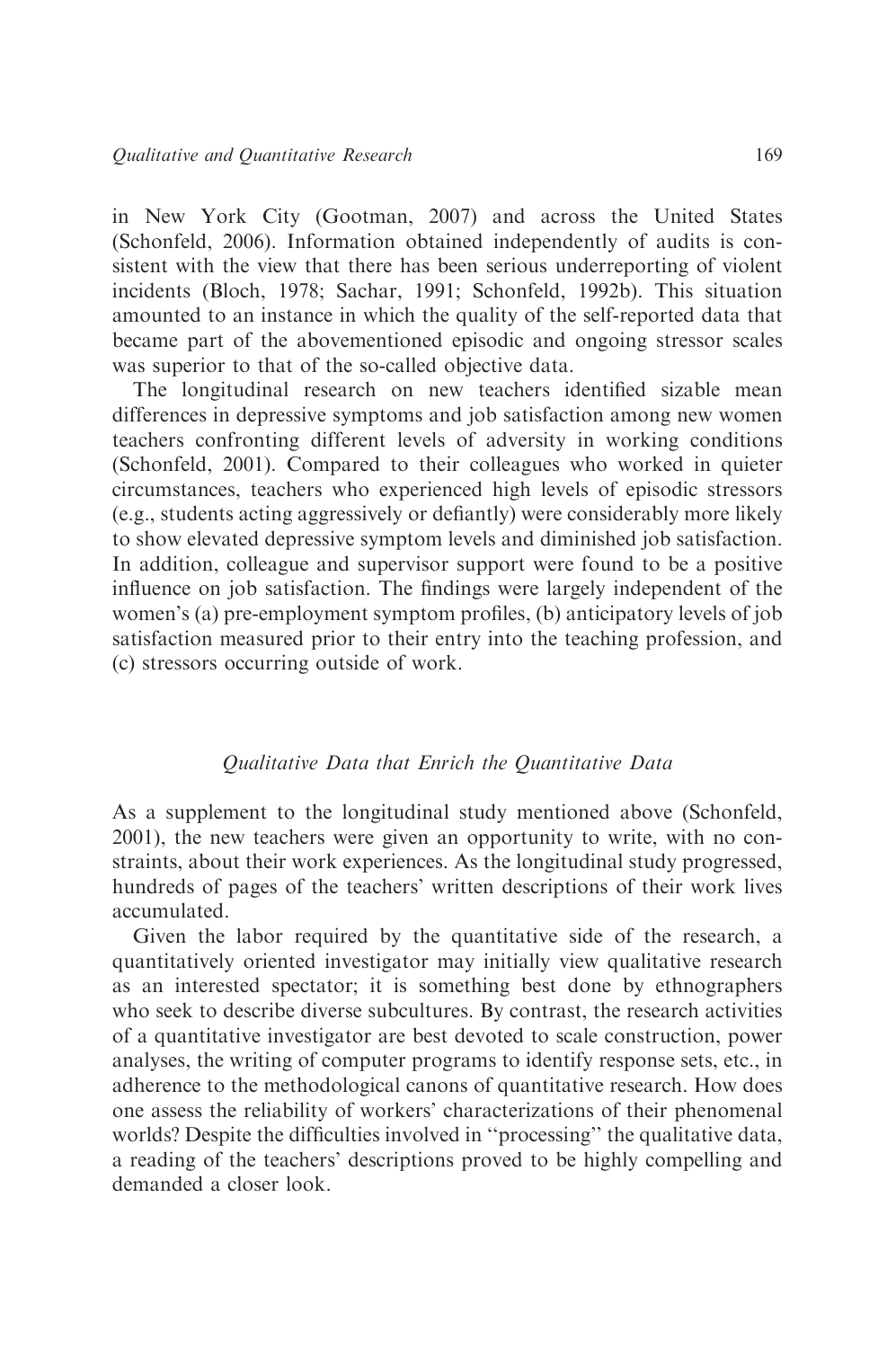The qualitative data collected to supplement the quantitative research on new teachers provided a detailed examination of the transactions occurring in schools (Schonfeld  $&$  Santiago, 1994) as do qualitative data collected by Sachar (1991) and Younghusband (2008). These qualitative data vividly depicted the working conditions that gave rise to psychological distress in teachers. For example, a former public elementary school teacher, a participant in the longitudinal study, wrote (in future references, if we omit mentioning the study from which the quotation comes, we refer to the longitudinal study):

I loved the teaching profession but because of my experience at P.S. xxx I doubt I'll ever teach again. If I do, it will not be for the New York City Board of Education. My present job requires me to work many more hours and much harder but I am a much happier person. The stress caused by teaching a rough class is incredible. I used to come home crying every night.

Crying can be construed as a symptom of depression; it is captured in items on the Center for Epidemiologic Studies Depression Scale (Radloff, 1977) and the depression subscale of the SCL-90 (Derogatis, Lipman, & Covi, 1973). This teacher's words and the words of many other teachers richly describe the human context to which the quantitative findings pertain. Consider the words of the following elementary school teacher (all teachers are public school teachers unless otherwise indicated):

The students in my school are physically violent. It seems that fighting is the only solution to their problems. I was previously working in this school as a substitute teacher. It is discouraging and depressing to me to see that even first graders are fighting. There seems to be no love, friendship, or caring going on among the students.

Notice that she used the terms ''discouraging'' and ''depressing'' to describe how she felt about the student-to-student transactions she observed as part of her job. The longitudinal study found that teachers in the most dangerous, worst-run schools manifested high levels of depressive symptoms (Schonfeld, 2000).

Consider the words of this female high school teacher who wrote to the first author in connection to an effort to follow a cohort into a fourth (and additional) year of teaching:

This questionnaire is late getting to you because I didn't want to fill it out while I was feeling depressed about the job. I kept waiting for it to pass. It usually does, but this has been a longer termed thing. I think this fourth-year, 37-year-old teacher is trying to accept that some things are probably not going to get easier anymore. It was so tough as a new teacher that [I thought] things could only get better.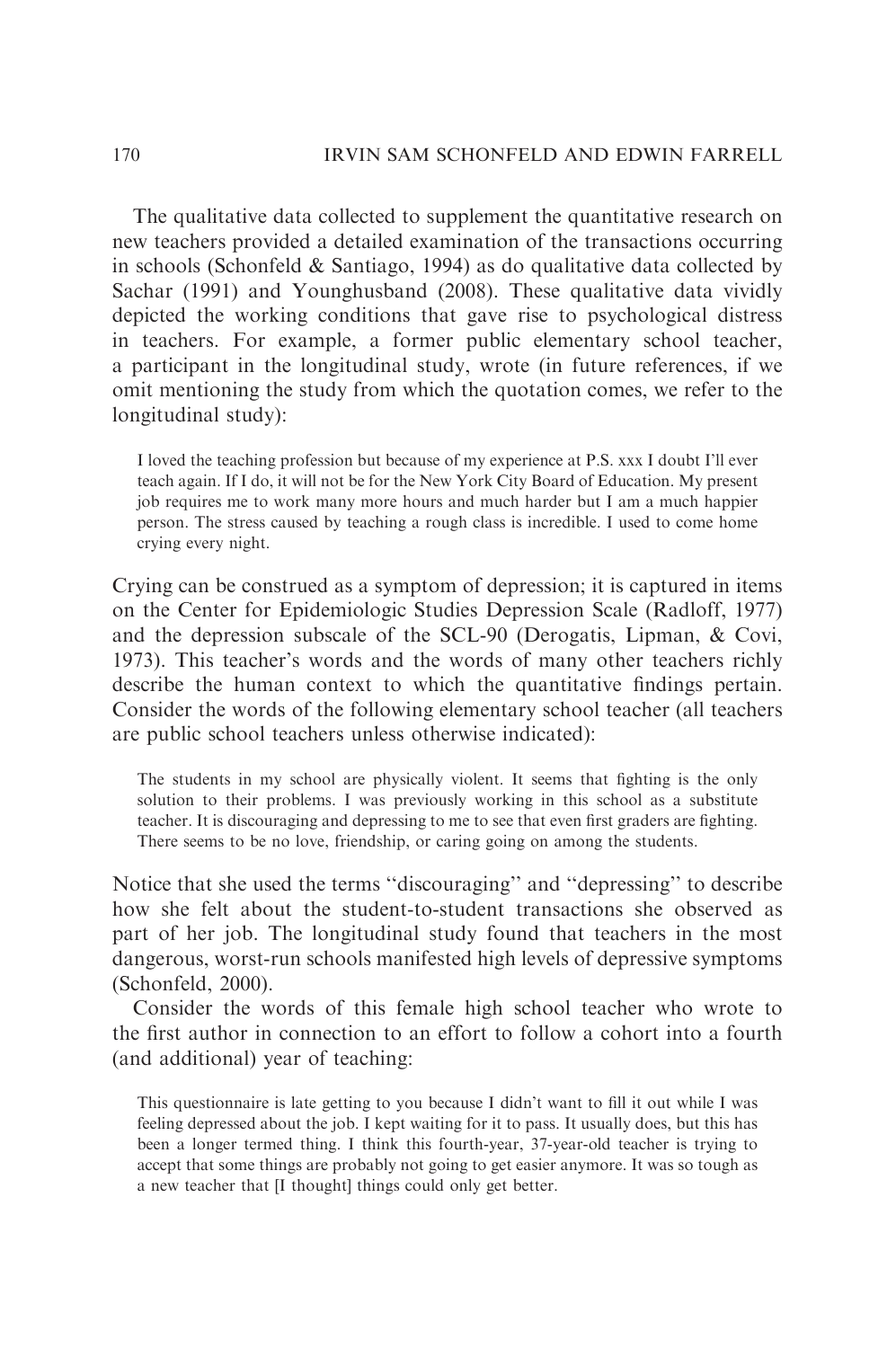Also consider the fear in the next teacher and its impact on her health and life decisions:

One of the worst classes I have is a fourth grade Gates class<sup>2</sup> in which the children are around age 13. They are very rough children and I have to break up fights regularly. Last week as I was getting the children ready to be dismissed, an object which looked like a gun fell out of a child's pocket. I was in a panic until the boy picked it up, turned it over and it was red and purple. In this class I would not have been surprised if it were a real gun. Weapons are constantly being taken away from children in this class. Also lately there has been a big security problem in the building. Several times intruders have entered the building. Last week children reported being threatened by a man with a knife and a gun. Since I have been teaching my health has declined. I am constantly sick with whatever the kids have and I have developed an ulcer-like condition. Last year I was perfectly healthy. I have decided that since I have the grades, in two years I will start law school.

Being a prekindergarten teacher does not provide immunity from classroom violence. Nor does it guarantee action by administrators. One prekindergarten teacher wrote:

My supervisor was not helpful. She was daily informed of an insubordinate assistant teacher in my classroom. I was attacked by this person who is almost 100 lbs [heavier] than me and 10 inches taller than I am. The school is not standing behind me even though [administrators] told me this person is being put on probation due to insubordinate behavior in the classroom.

Participant-observer research, another form of qualitative research, also sheds light on teachers' working conditions. Emily Sachar (1991), who had been a journalist, left her job at a newspaper to obtain a teaching position in one of New York City's more chaotic schools, Walt Whitman Junior High School in Brooklyn. As a participant-observer, she wrote what amounts to an ethnographic account of one year in the life of a mathematics teacher. She described a high level of day-to-day verbal abuse, disrespect, and insult:

My problems with Jimmy promptly worsened. By the third week, he had a ritual prank – raising his hand constantly to pose questions that had nothing to do with class work. I fell for the bait every time. His questions were tame enough at first. ''Mrs. Sachar, could I get a drink? I'm gagging in my throat,'' or ''Mrs. Sachar, how about a night of no homework?'' Their innocent tone did not last long. One day after waving his hand frantically, Jimmy asked, ''Mrs. Sachar, where do babies come from?'' Calmly I told him to ask his health instructor. Another day he tried, ''Mrs. Sachar, do you like sex?.... Do you have orgasms, Mrs. Sachar?... Do you masturbate Mrs. Sachar?" (pp. 76, 77) $3$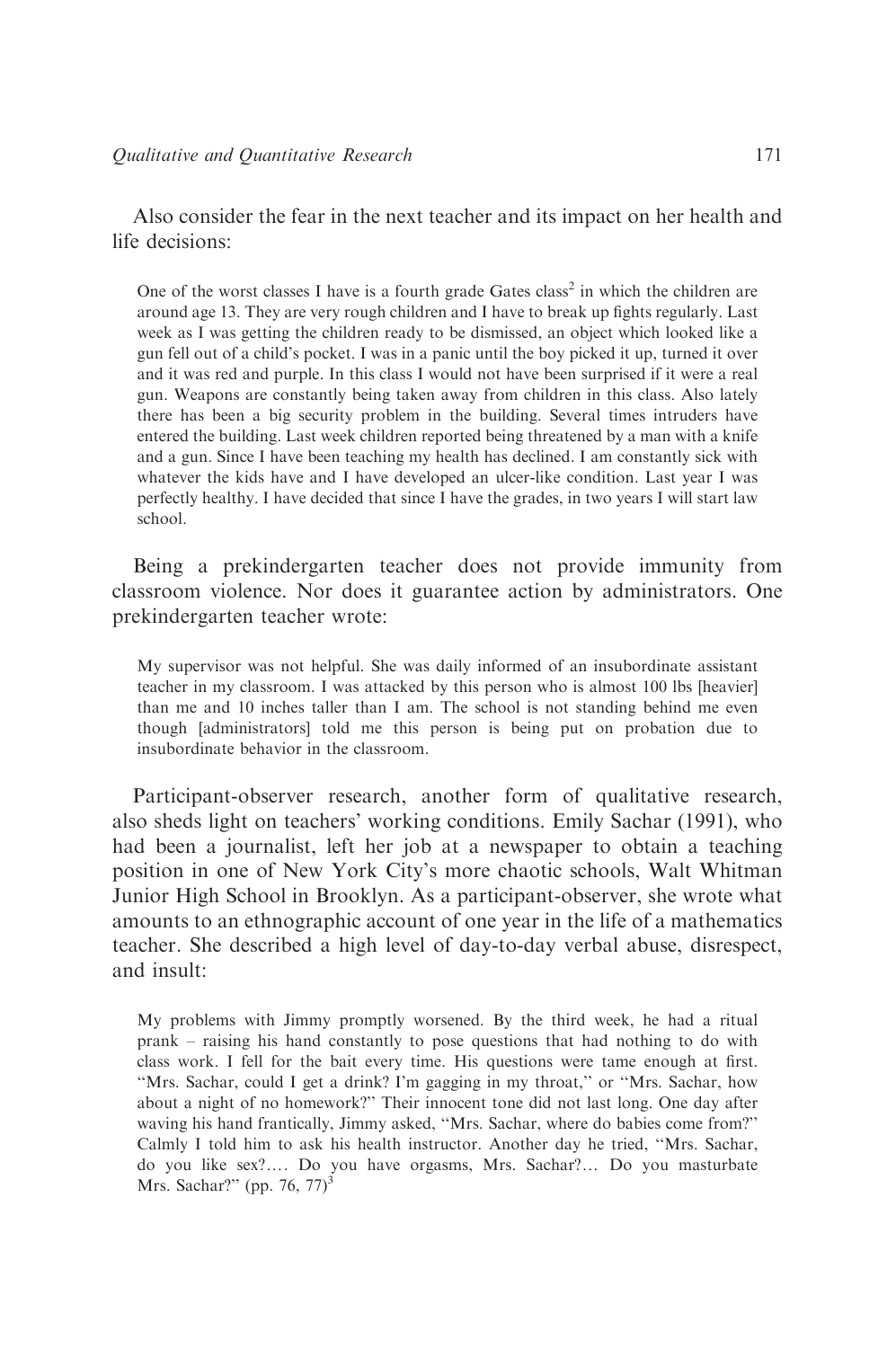This student was not a rarity. A woman high school language arts teacher reported:

The students are generally nasty, impolite, and non-cooperative. The result is that I feel that my health is suffering tremendously. I often feel confused and depressed. I just pray that all high schools are not this bad.

Consider this third-grade woman teacher.

When I was first interviewed for this job my principal said the children were slow. I told him that I could deal with slow but not too many discipline problems. He assured me there were no discipline problems. However, I soon found out that 10 out of the 20 children in my class belong in special education for emotional problems as well as severe learning disabilities. [Administrators] have removed the top 7 children in my class so they can be in a more positive learning environment and are doing well. The remainder of the children consist of a child whose mother and two sisters died of AIDS, two self-destructive children, a child who sings whenever he feels like it, a child who likes to roll on the floor and quiet but resistant others who refuse to work. I have referred these children for special ed. (I am not a special ed teacher.) I feel more like a babysitter than a teacher and get little support past the removal of my high functioning students. I was told [administrators] expect results. I feel a lot of pressure because I still cannot control the room. Teachers who had these children say just close the door and survive. I really want to help these children. However, most come from such confusing backgrounds and I am not told very much by administration about their problems. I often feel confused and I'm sure the class senses this as well.

#### Another woman elementary school teacher wrote:

My students have very short attention spans. They just will not behave. They will be quiet and well behaved for 5 minutes and then they are off again. In everything we do from reading to going down the stairs it takes us at least 10 minutes to quiet down. I try rewarding and praising good behavior but that doesn't mean anything. Sometimes when I'm standing, trying very hard to teach a lesson, no one pays attention. I feel frustrated at least twice a day for the entire school week. I sometimes just want to quit with the behavior and lack of supplies in the school.

Although many fewer males than females were recruited to participate in the longitudinal study, male teachers described classroom management problems that rivaled those of female teachers. A male junior high school Spanish teacher wrote:

My greatest problem is gaining and maintaining control of my students. Students are constantly getting out of their seats, calling out to each other and throwing paper in class. I admit I have lost control but I also believe that most students have very little respect for anyone. I feel that I am being left on my own to resolve my problems. When I did follow the recommendations of a [supervisor], I was told in effect that it's my responsibility to discipline my class not theirs. I feel almost isolated and on most days I get home emotionally and physically drained.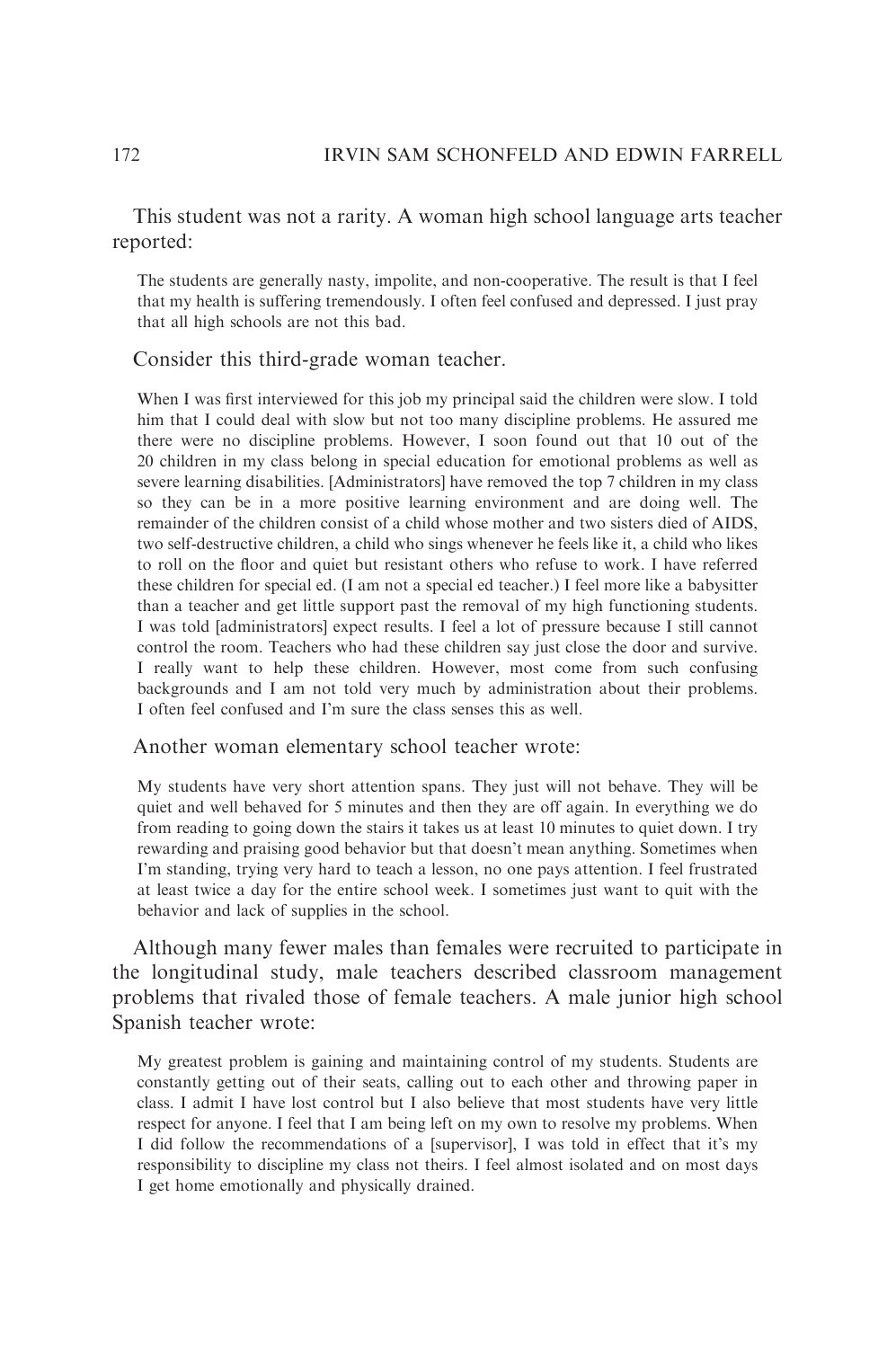A woman elementary school teacher wrote:

Presently a number of children have been transferred to my class. All of them have behavior problems. Fighting, name calling, swearing, and the inability to literally sit still for short periods of time remain problems for them.

The teacher went on to express worry that the newcomers will be a baleful influence on the behavior of the students who were already in her class.

Violence and its threat are a problem for teachers and children. Sachar (1991) wrote:

We were not officially informed of the gun incident until the monthly faculty conference on January 23rd [about three weeks after the incident occurred]. Then we learned that one student had been inches away from death in the accident. Winfield [the principal] told us that a twelve-year-old boy had brought a loaded gun to school, and that it had accidentally fired in class. The bullet tore a large hole through the coat of a girl standing next to him, then ricocheted off a desk. ''If the girl had larger breasts, they would have been eliminated,'' Winfield said, ''and if she'd been turned in another direction, she'd probably be dead."  $(p. 146)^3$ 

Despite the seriousness of the situation, the principal's flippancy is evident. Violence was not a rare occurrence at Walt Whitman Junior High School. Sachar (1991) also wrote:

This was only the first of a series of weapons incidents. In February, one dean told me, a sixth-grade girl hit another student over the head with a hammer and was suspended for five days. A few days later, another sixth-grader brought a custom-made .410-gauge shotgun to school, and was arrested. The boy had borrowed the weapon from his fourteen-year-old brother, a drug dealer, to scare another kid at school who was ''giving him trouble.'' A detective from the local precinct said that the boy showed no remorse: "He was quite callous, in fact."  $(p. 146)^3$ 

Compounding the school's problems, Sachar (1991) noted that many administrators were not forthcoming in helping the teachers tackle classroom management problems. She observed that administrators tended to squelch reports of school violence. The principal used to dress in such a way that parents visiting the school would mistake him for a member of the nonprofessional staff, and not think to stop to talk to him about their concerns.

Many teachers in the longitudinal study reported that administrative support was absent. For example, this female junior high school language arts teacher reported:

My supervisor has been totally nonexistent in my career to date. She has observed me twice since September – each time no longer than 5 minutes! She really has no idea what I'm doing (or not doing), except for the weekly set of plans I give her. No curriculum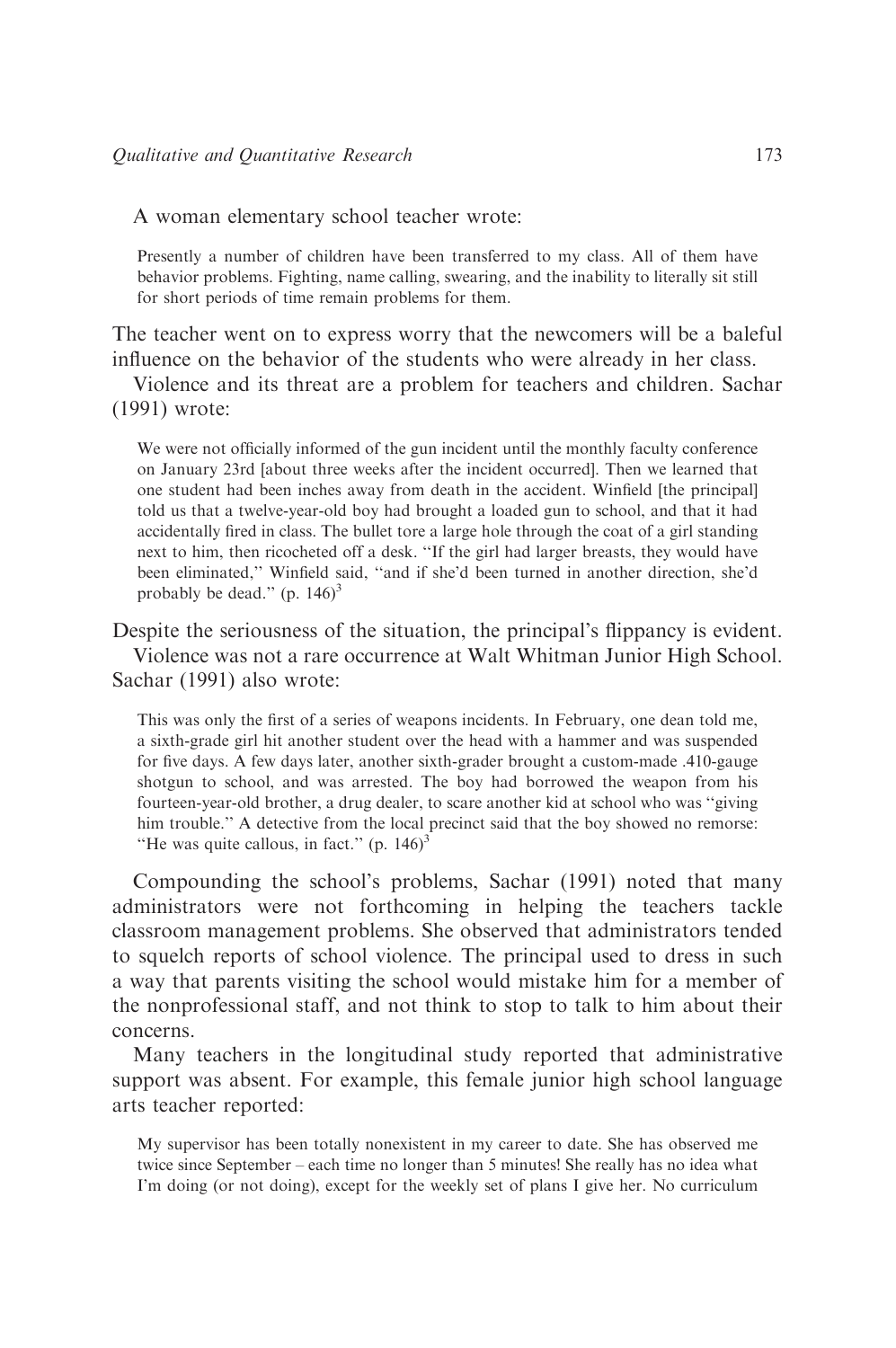guidance, no support, no advice. I think it's shameful that I am allowed to have virtual carte-blanche in my classroom especially since I am a first-year teacher.

In a similar vein, a female elementary school teacher complained that administrators in her school adhered to the view that ''the child is precious'' and that children should not be judged ''without considering their race, socioeconomic [status], and gender.'' However, she went on to note that administrators gave teachers ''one tenth the consideration'' given to students. She then commented sarcastically: ''Perhaps I am ignorant but I view adults as important as children.'' Another teacher, a woman who recently left teaching wrote, ''The supervisor in my school has never praised me. She also has as little to do with me as possible.''

Disrespect from administrators is compounded by administrative incompetence. A male junior high school language arts teacher complained that he was

given a memo on Friday saying Monday's classes would start later. When I got to school on Monday, classes started the regular time. Experienced teachers know to ignore this misinformation [that comes from administrators].

Consider the supervisory problem of this female high school math teacher:

The person who puts stress in my work is my supervisor. She used to walk into my classroom at any time during the first 3 weeks of school to observe me or to give me things. From talking to other teachers in the department, it seemed that she did this with everybody. Anyway, I just didn't like it. Also, I found out she hung around outside my classroom door. I don't know what it meant. She just did it once. And I learned that she doesn't mean what she says. For instance, she invited me to observe her teaching. When I went to her class, she asked me very coldly in front of the class: ''May I help you?'' And when I told her I came to observe her, she said, ''Not today'' and turned around to go to her desk. I felt insulted that she treated me that way.... So, from now on I don't worry about her and try to have as little contact as possible with her.

Qualitative material from Barry Farber (1991) in his book on teacher burnout depicts a young idealistic teacher working in an inner city school. Farber described her incessant problems controlling her class, the lack of help from an otherwise ''caring'' principal, and how ''beat'' she felt at the end of the day.

Sachar (1991) also described the physical toll of the job including exhaustion and other bodily complaints. She wrote:

I phoned this teacher on a Sunday to chat about the coming year and to gossip a bit about the school administration.

''I'm in the midst of a diarrhea spell,'' he said.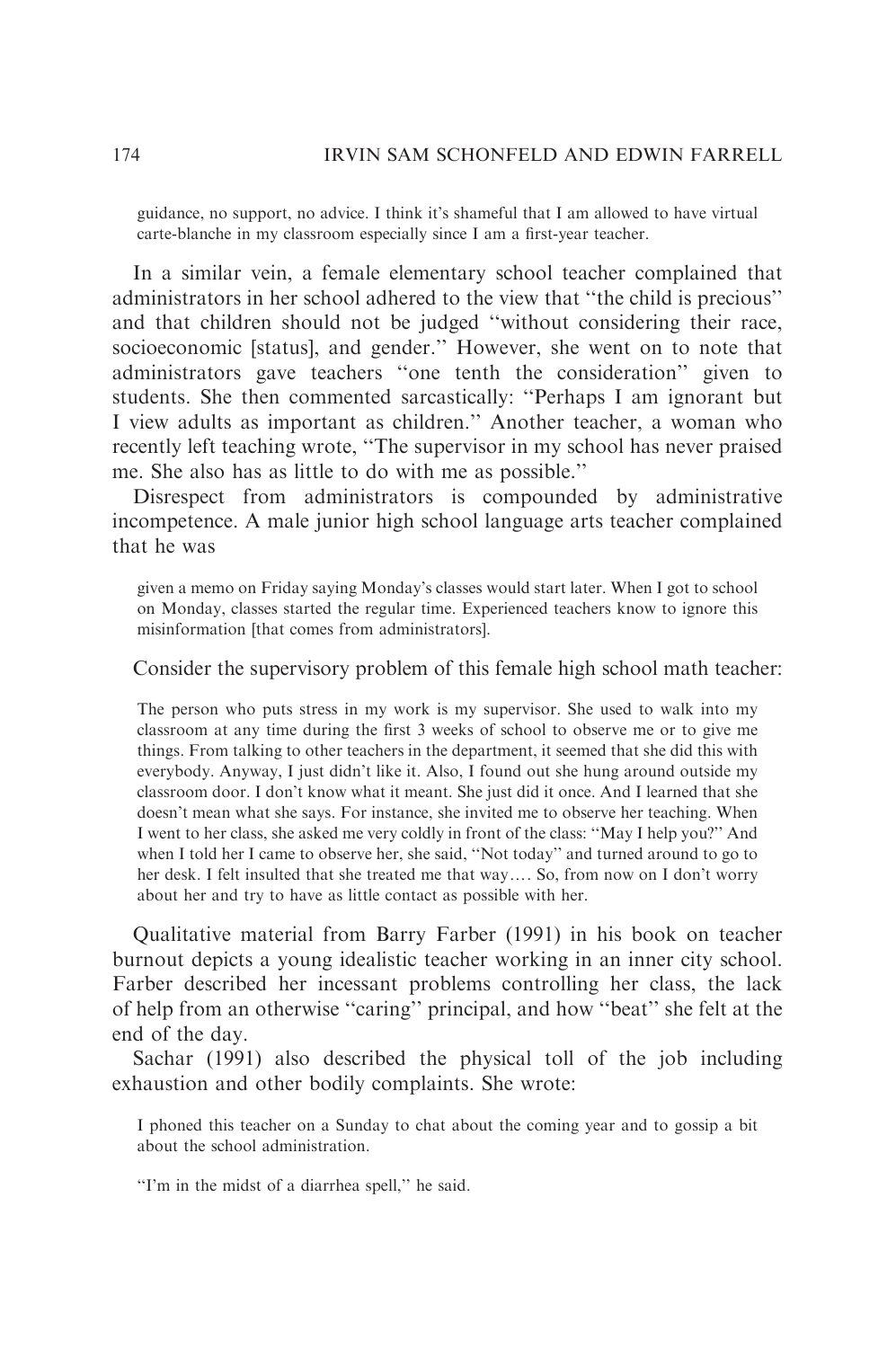''What's wrong? Did you eat something bad?''

''You know what's wrong,'' my friend said. ''I've got to go back there in two days.''

This was a veteran teacher with a good reputation at Whitman, a man whose company I cherished during the year. Later the man reported ''I feel helpless. You have a principal who says the school is great when the school stinks."  $(p. 215)^3$ .

Other teachers in Sachar's school spoke of chronic depression.

Consider the observation of this woman, a Brooklyn elementary school teacher:

The children in my class have had behavior problems. Since I began to work, I have become sick with my nerves and have lost a lot of weight. I think that I would be much happier if I were to quit my job at this point.

The nervousness and weight loss are linked to her having to confront a difficult class in a high-need area, and suggest that she will quit her job, teacher retention being another casualty of exposure to highly problematic student behaviors (also see Ingersoll, 2003; Ingersoll & Smith, 2003). In fact, she moved to another school in a more middle-class area within a term. Teachers' motivation to remain in the profession goes hand in hand with their experiencing high levels of psychological distress (Schonfeld, 2001).

#### Making Sense of Qualitative Data

Given the wealth of descriptive material gathered from the new teachers in the longitudinal study, the project needed a method for categorizing the teachers' writings. Brenner (2006) suggested an analytic framework for interview data consisting of five phases: transcription, description, analysis, interpretation, and display. Although she presented them as a linear progression, she emphasized that working with qualitative data is often a cyclical process. In this case, the transcription was relatively easy since the data were already written.

For the qualitative data collected in the longitudinal study, a provisional set of themes emerged ''naturally'' from the new teachers' writings according to a method described by Farrell (1990). The readers' goal was to adhere to the principle that no preconceived theory guide this stage of the qualitative research, the readers following the groundbreaking dictum of Glaser and Strauss (1967) who advanced the view that theory arise from data. Of course, the thesis that important categories emerge from data is an ideal. Popper (1963) underlined the fact that ''observation is always selective,'' and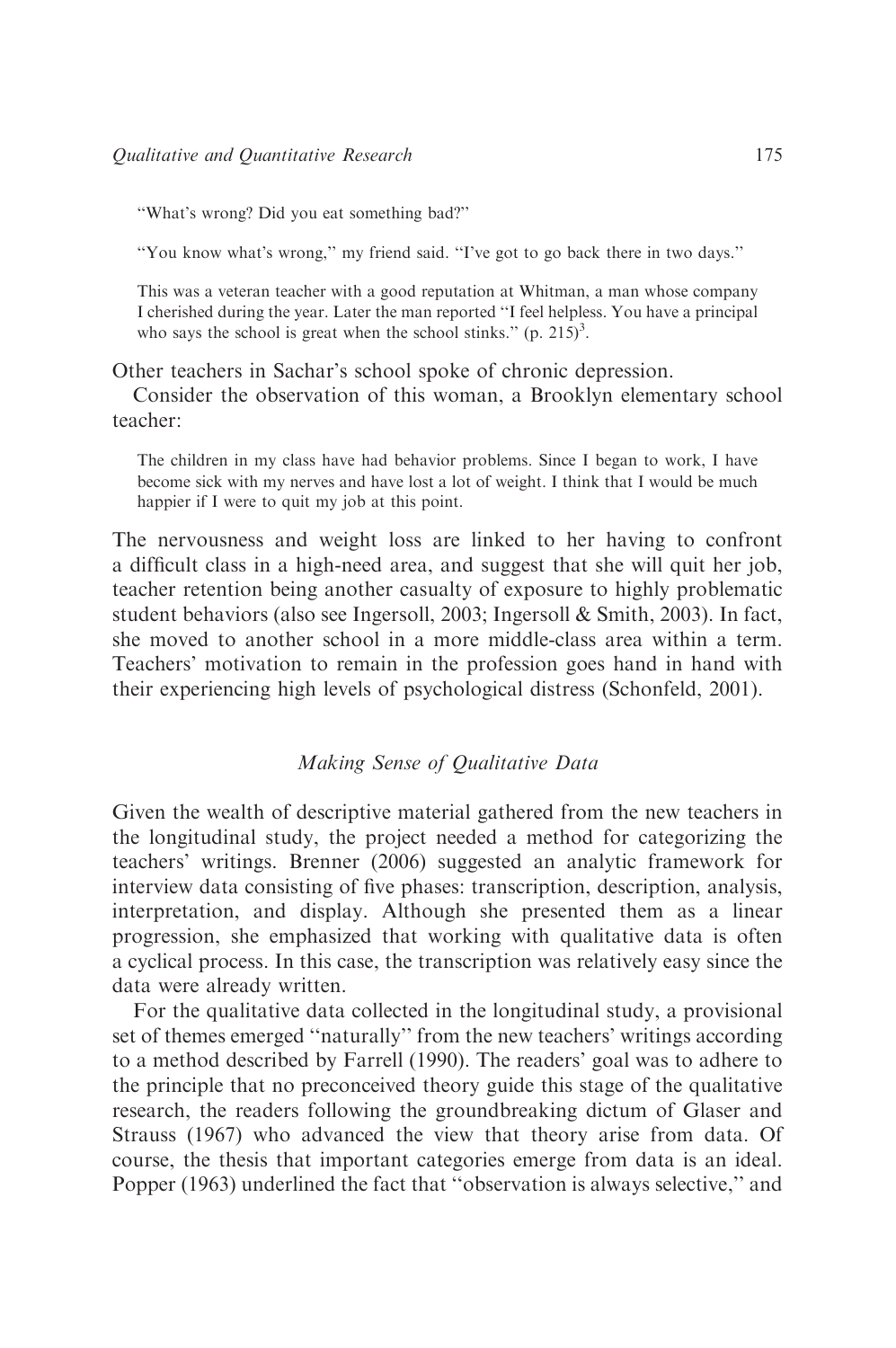that so much of what one observes is presupposed by a host of factors. Nonetheless, qualitative methods have a role to play in occupational-stress research.

It should, of course, be noted that qualitative researchers dispute positivist social scientists on the role of methodology. Kirk and Miller (1986) maintained that quantitative definitions of reliability and validity are rarely appropriate to the way qualitative researchers work. They argued for a theoretical rather than an apparent validity. They were less charitable when discussing reliability, calling a single method of observation continually yielding an unvarying measurement a quixotic reliability. They advanced the idea of linking the two concepts while realizing that there are tradeoffs between them when conducting qualitative research. Qualitative researchers lean toward validity as the more important concept with experimental controls and triangulation to increase objectivity (cf., Goodwin et al., 1997; Holmes & MacInnes, 2003; Hugentobler et al., 1992; Kidd et al., 1996).

Notwithstanding Kirk and Miller's (1986) admonitions about reliability, Schonfeld and Santiago (1994) needed a way to make sense of hundreds of pages of teachers' descriptions of their working conditions, descriptions that were collected as a supplement to the longitudinal study. After the initial content analysis, the two readers independently read through a series of about 75 writings, categorizing the writings by the provisionally agreedupon, ''naturally emerging'' set of themes mentioned above. After the readers examined their disagreements, they slightly altered the categorical scheme. The readers then proceeded to classify another series of about 75 descriptions using the revised scheme, checked how reliably they classified the writings, and made additional adjustments in the categorical scheme based on the location of disagreements. They blindly and incrementally refined the initial set of categories. With the final set of thematic categories, the pair of readers obtained coefficient kappas (Cohen, 1960) of 0.79 or greater for every category, indicating a satisfactory level of inter-rater agreement. All the teachers' writings were reread and sorted on the basis of the final categorical scheme.

With few exceptions (Elfering et al., 2005; Firth & Morrison, 1986; Glazer & Gyurak, 2008; Grebner et al., 2004; Isaksen, 2000; Keenan & Newton, 1985; Kidd et al., 1996; Kinman & Jones, 2005; McDonald & Korabik, 1991; Paice et al., 2002; Schonfeld & Feinman, 2009; Schonfeld & Santiago, 1994; Shinn et al., 1984) among the 81 qualitative studies of occupational stress that we reviewed (see Tables 1 and 2), most investigators neglected to apply *kappa* to assess the reliability of the categories that emerged from their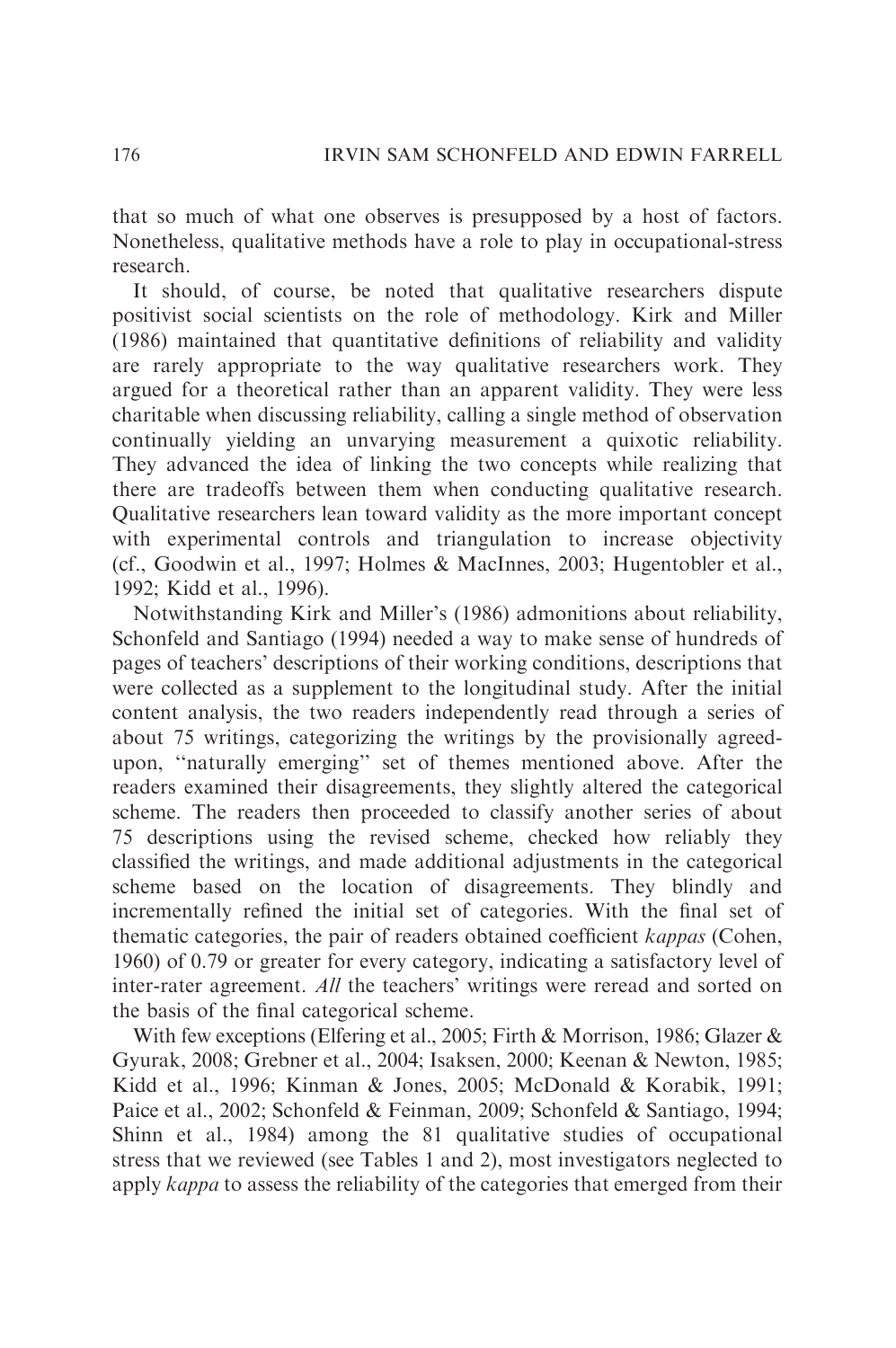data. Kappa should not be mistaken for percent agreement, a much weaker standard of reliability that has been used in some qualitative studies (Arter, 2008).

Although validity checks have also been rare in qualitative, occupational stress research, they were sometimes carried out. Kidd et al. (1996) reported on a validity check that involved the successful application of their agricultural-stressor coding scheme, which they developed for one sample of farmers, to another farm sample. Goodwin et al. (1997) had interviewees read summaries of interviews to confirm the accuracy of the summaries; Noblet and Gifford (2002) and Arter (2008) had interpretations of the qualitative interview data corroborated by the interviewees. Goodwin et al. also solicited from interviewees' interpretations and disconfirmations of ''findings from previous interviews'' as the interviews progressed. Iversen et al. (2002) had participants read a preliminary report in order to identify discrepant findings; none were identified and some participants noted that the analyses were very much consistent with their perceptions. Kahn (1993) had participants read a transcript of his observational field notes in order to check for accuracy. Other types of validity checks included having outside experts review transcripts and coding (Goodwin et al., 1997; Noblet & Gifford, 2002), using both interviews and focus groups to evaluate informational consistency (Holmes & MacInnes, 2003; Noblet & Gifford, 2002), having participants report on both stressful and satisfying experiences to help to assess for disconfirming conditions (Firth & Morrison, 1986; Jones & Fletcher, 1996; Moriarty et al., 2001; Wilstrand et al., 2007) and break response sets, cross-checking interview and observational data (Iversen et al., 2002), and cross-checking qualitative findings with quantitative results (Liu et al., 2008; Schonfeld & Santiago, 1994; Younghusband, 2008). Noblet and Gifford (2002), in their research on stress in professional athletes, compared their results to results of other studies of elite (but amateur) athletes, a kind of consistency check on sporting stress. Although most qualitative research is, by definition, interpretative (Erickson, 1986; Farrell, Pegero, Lindsey, & White, 1988; Rabinow & Sullivan, 1987), we suggest that some of the tools (e.g., *kappa*) employed by quantitative researchers can be used to strengthen qualitative research.

#### Four Themes Emerge from the Teacher Data

Four major categories emerged from the new teachers' descriptions: (a) interpersonal tensions and lack of support among colleagues/supervisors,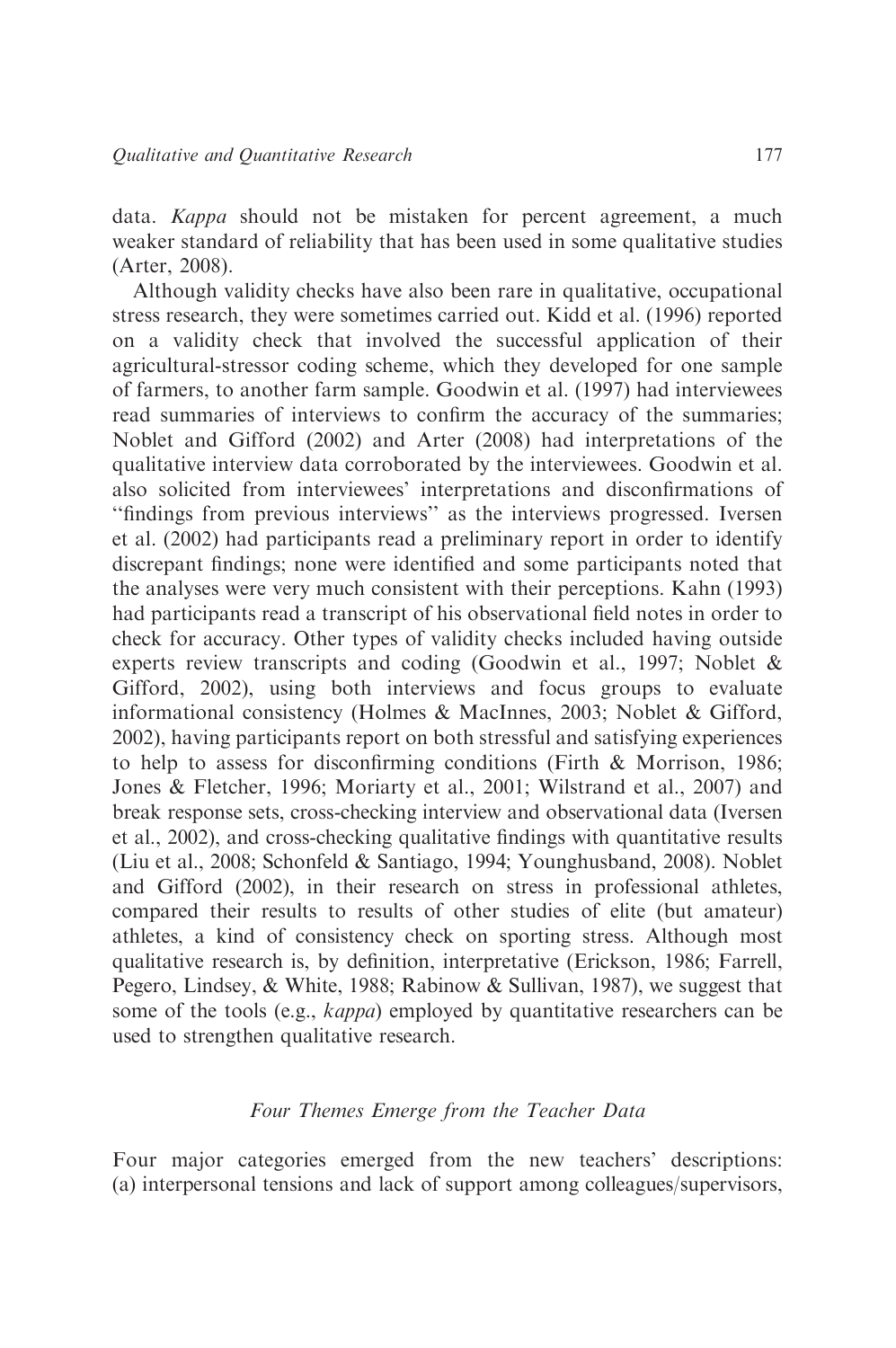(b) happiness with one's job, (c) violence and other security problems, and (d) classroom management problems. Teachers' descriptions sometimes reflected more than one theme. The themes illuminate problems with which quantitatively oriented occupational-stress researchers have grappled.

The first two themes to emerge from the teachers' writings accord with findings from the longitudinal study and with much of the quantitative research literature bearing on social support. Many new teachers described their distress when supervisors absented themselves from the supervisory role or when they obtained jobs in schools characterized by interpersonal tensions among the faculty members or between faculty and administrators. By contrast, when new teachers reported being happy with their jobs, they often described the importance to their well-being and success in managing a classroom, of good relationships with colleagues and supervisors. For example, a female fourth-grade Catholic-school teacher wrote:

Where I work the teachers are very close. They help each other when help is needed. There is only one [other] teacher who is also teaching for the first time and we are close. We usually talk about school and our own personal life but we don't do any recreation together.

Another woman who taught in a Catholic elementary school wrote:

I believe that I do not have much stress to deal with because of the school I am working in. The principal and my colleagues made me feel welcome from the beginning. We have more of a family at school. I honestly could ask anyone for help.

Although some parochial schools offer clues for improving public schools (Bryk, Lee, & Holland, 1993), one of the Catholic-school teachers mentioned above went on to complain about the difficulties she experienced in making ends meet because her salary was considerably lower than that of her public school colleagues. In general, when teachers expressed satisfaction with their jobs, they tended to mention reliable colleagues and administrators who were available to help them (Schonfeld  $&$  Santiago, 1994).

The examples of teachers who expressed satisfaction with their jobs are not limited to teachers in Catholic schools. Sometimes public school teachers expressed such satisfaction. Again, school administrators played an important role in the public school teachers' satisfaction. A male elementary school teacher wrote:

As a new teacher, I feel I am lucky to have landed a job in the school where I work. The main reason is that my supervisor (and mentor teacher) is very reliable and very, very cooperative and encouraging with me.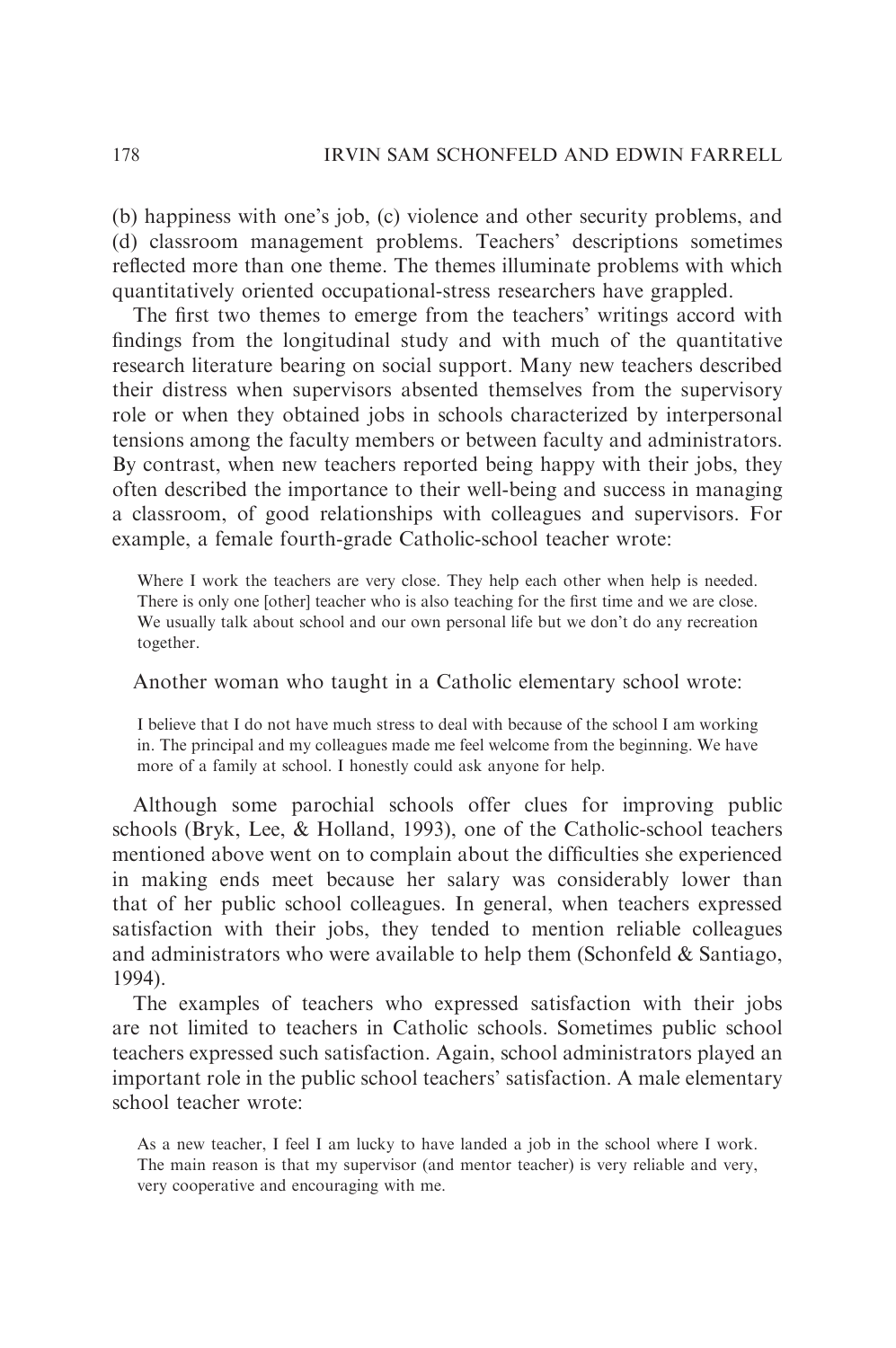This woman elementary school teacher wrote:

I am extremely fortunate. My supervisors and administrators are very supportive. They go out of their way to help me when/if I need it. I have learned many things [during] my first year of teaching. Most important, though is that I can't reach every child. I certainly try.

The theme of violence in the schools is particularly troubling. Violent and overly aggressive behavior has often been evidenced in qualitative research on teachers (Engelbrecht et al., 2003; Ginsberg et al., 1987; Sachar, 1991; Schonfeld & Feinman, 2009; Schonfeld & Santiago, 1994; Smith & Smith, 2006; Steggerda, 2003; Younghusband, 2008). Teachers reported on the personal consequences of having been victimized by violent students. Teachers also reported being affected by the prospect of violence even on occasions in which student violence did not occur. Bloch (1978) described a sample of 253 traumatized Los Angeles teachers referred for psychiatric evaluation in the aftermath of exposure to either physical violence or its threat. For many teachers, violence often seemed to be lurking. Bloch observed that ''threats of a brutal attack were often more psychologically disabling than the actual event'' (p. 1190). The picture is troubling enough to warrant public health concern.

Lest the reader think that the problem of teachers being targets of verbally and physically assaultive behavior is concentrated in urban areas, such an assumption is wrong. Consider the example of Newfoundland teachers (Younghusband, 2008). With regard to verbally assaultive behavior, Younghusband reported that students commonly abused teachers, hurling at teachers derogatory comments including considerable profanity.

Younghusband's work underlined the extent to which teachers have been exposed to violence and its threat. One Newfoundland teacher reported:

Recently a parent came to my school on two separate occasions and verbally and physically assaulted me. I was punched, yelled at continuously, kicked and threatened. I was told to leave the community or something.4

Another Newfoundland teacher related the following to Younghusband:

I had to get my class out of the room while a student was tearing the place apart in anger. He struck several students as they were being removed. This occurs often, sometimes several times in a week. This child is as big as me.<sup>4</sup>

The following Newfoundland teacher expressed fear for her students and herself:

A very disruptive student took a long pole (one to open windows with) and began swinging it at anyone he could strike. In fear of my own safety and especially the safety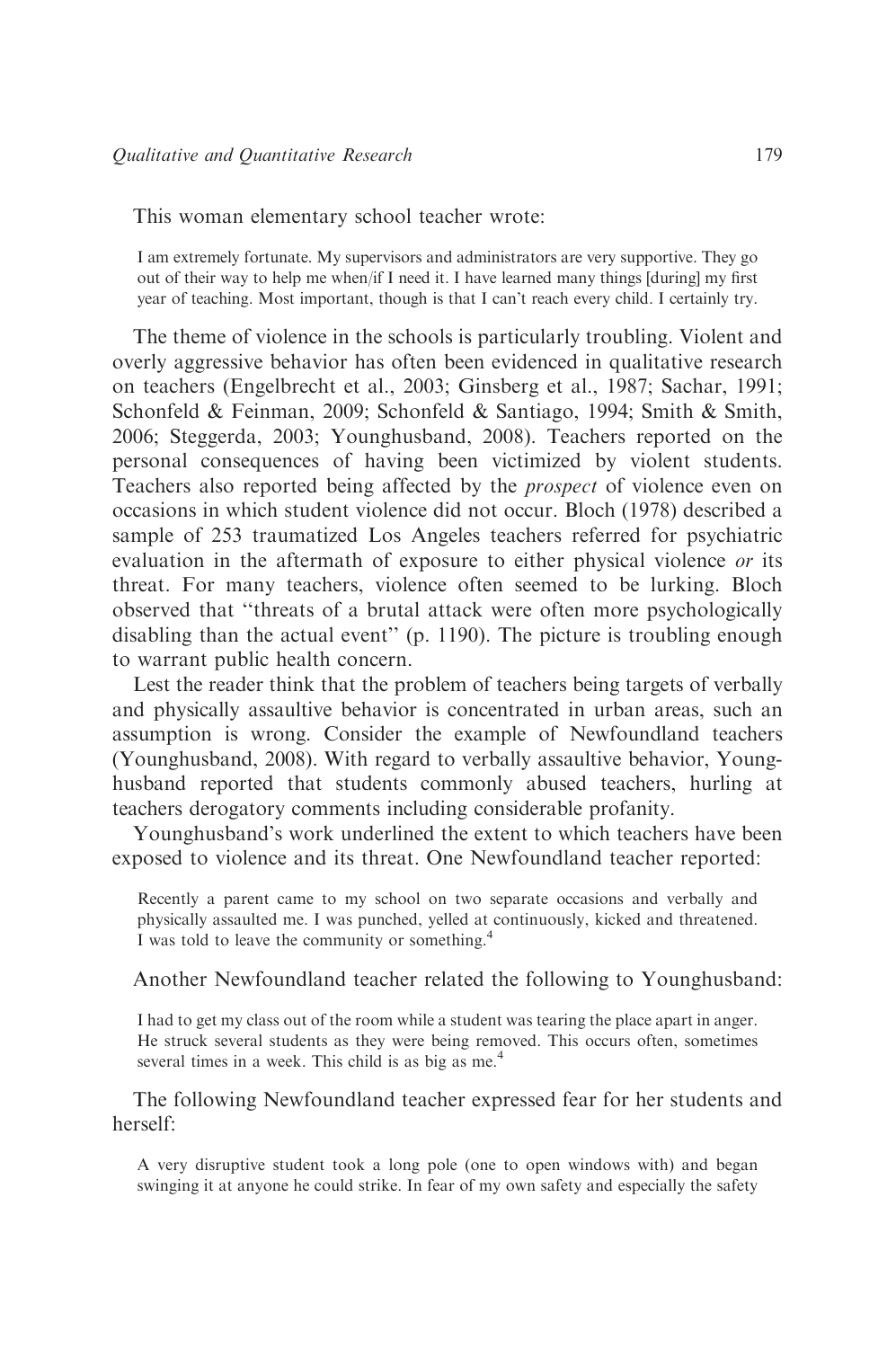of my students I had to get everyone out of the classroom and leave the violent student in the room alone.<sup>4</sup>

Younghusband also found that many Newfoundland school administrators were unsupportive of teachers, failed to back teachers when irrationally angry parents bore down, and regarded teachers with contempt. Consider the observations of the following Newfoundland teacher:

I was told by the principal: I was an idiot who did not deserve to teach, that I was a loser whose work was incomplete and total garbage, that as far as humans went I was a waste of time and energy and that if a grievance could be filed against someone for stupidity he would do so.<sup>4</sup>

Younghusband also obtained quantitative data from a survey she conducted of Newfoundland teachers. Her quantitative findings paralleled the results of her analyses of the qualitative data she collected. Qualitative findings from Massachusetts and Michigan (Smith & Smith, 2006) and Des Moines (Steggerda, 2003) are consistent with the results from New York City and Newfoundland. These qualitative findings dovetail with more extensive, quantitatively organized research showing the national dimensions of violence in schools (Schonfeld, 2006). Of course, the qualitative research shows the violence up close, and underscores the humanity of teachers caught in the aggressive tide. Smith and Smith (2006), for example, reported on a pregnant teacher who was pinned against the blackboard by ''an exceptionally large fifth grader.''

Apart from the violence, teachers described having students who were verbally, if not physically, assaultive (recall Sachar's Jimmy). The disruption caused by the behavior of some children sabotaged lessons, causing teaching to proceed haltingly, in a stop-and-go manner, if at all. Thus, even if teachers did not become victims of violence, they had to be concerned about being targets of endemically disrespectful behavior that makes managing classrooms difficult.

The qualitative findings just described suggest that if the qualitative and quantitative research traditions can be linked, a truer, more rounded picture can emerge of what it is like to work in a variety of school environments and the consequences those environments hold for teachers. The qualitative findings provide a context for the discovery (Reichenbach, 1951) of insights that contribute to a theory of job stress. Sachar's (1991) participantobserver investigation, Younghusband's (2008) focus groups and interview data, and Schonfeld and Santiago's (1994) study of teachers' descriptions of their jobs provide insights into why working in some schools may be normatively stressful. Although there are a number of different models of the stress process (Dohrenwend & Dohrenwend, 1981), a model of the stress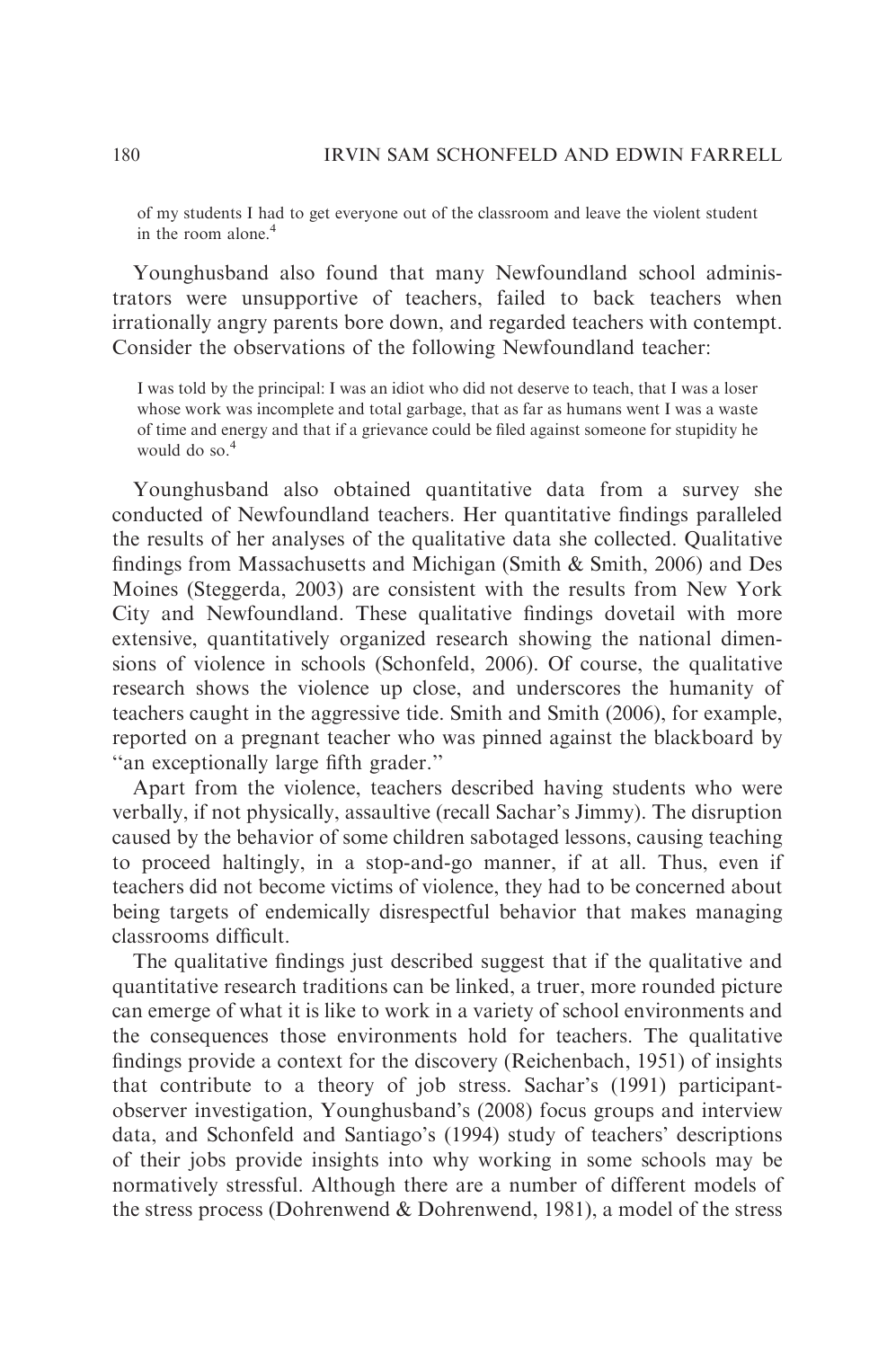process to emerge from the qualitative findings from both the longitudinal study and from the work of Sachar (1991) and Younghusband (2008) dovetails with Dohrenwend's (1979) pathogenic-triad theory of stress.

Dohrenwend (1979), in reviewing research on extreme situations, found that stressful life events can engender psychopathology in individuals in whom evidence of psychopathology had previously been absent. This is not to argue that teachers are in a position similar to that of combat infantry. Research, however, suggests that combinations of undesirable life events are particularly toxic when such events (a) are unanticipated, unscheduled, and outside the individual's control; (b) lead to physical exhaustion; and (c) reduce social support. The elements of Dohrenwend's (1979) theory of stress are well illustrated by the above examples. Clearly many teachers are affected by a dangerous level of violence in the schools that is a cause for anxiety.

It is unlikely that academically trained individuals seeking entrance into a profession would foresee violence and endemically discourteous and disrespectful behaviors as everyday working conditions. Louis (1980) highlighted the demoralizing effect of the unrealistic expectations many new workers bring to their jobs. By contrast, among individuals entering the teaching profession only to work in the most chaotic and threatening schools, commonplace expectations regarding workplace safety and respect are not met (also see Steggerda, 2003).

Qualitative findings of the longitudinal study, more than the quantitative results, underscore the *shock* and uncontrollability of teachers' encounters with aggressive students (Schonfeld & Santiago, 1994; Smith & Smith, 2006), showing the applicability of hypotheses deriving from Dohrenwend's (1979) theory of stress to teaching. Sachar's (1991) participant-observer findings also highlight this sense of shock in encountering so much violence and disrespect as a normal and, too often, uncontrollable part of a work role. The sense of violence and shock is illustrated by an incident, this time occurring in the neighborhood of Sachar's (1991) school, in which one Walt Whitman student, who began by bullying another Whitman student, set the other student on fire, severely burning, and almost killing, the victim. The appalling event brought to mind the words of the school's namesake, ''I mourn'd, and yet shall mourn with ever-returning spring.''

Some of the above described qualitative findings highlight another element of the pathogenic triad. Although examples cited earlier suggest that exhaustion can accompany the job, such exhaustion does not betray ill conditioning on the part of the teacher incumbent. One new male teacher, who had contributed qualitative data to a pilot study, had been an intercollegiate trackman and cross-country runner. He obtained a job in a New York City junior high school in which only a small proportion of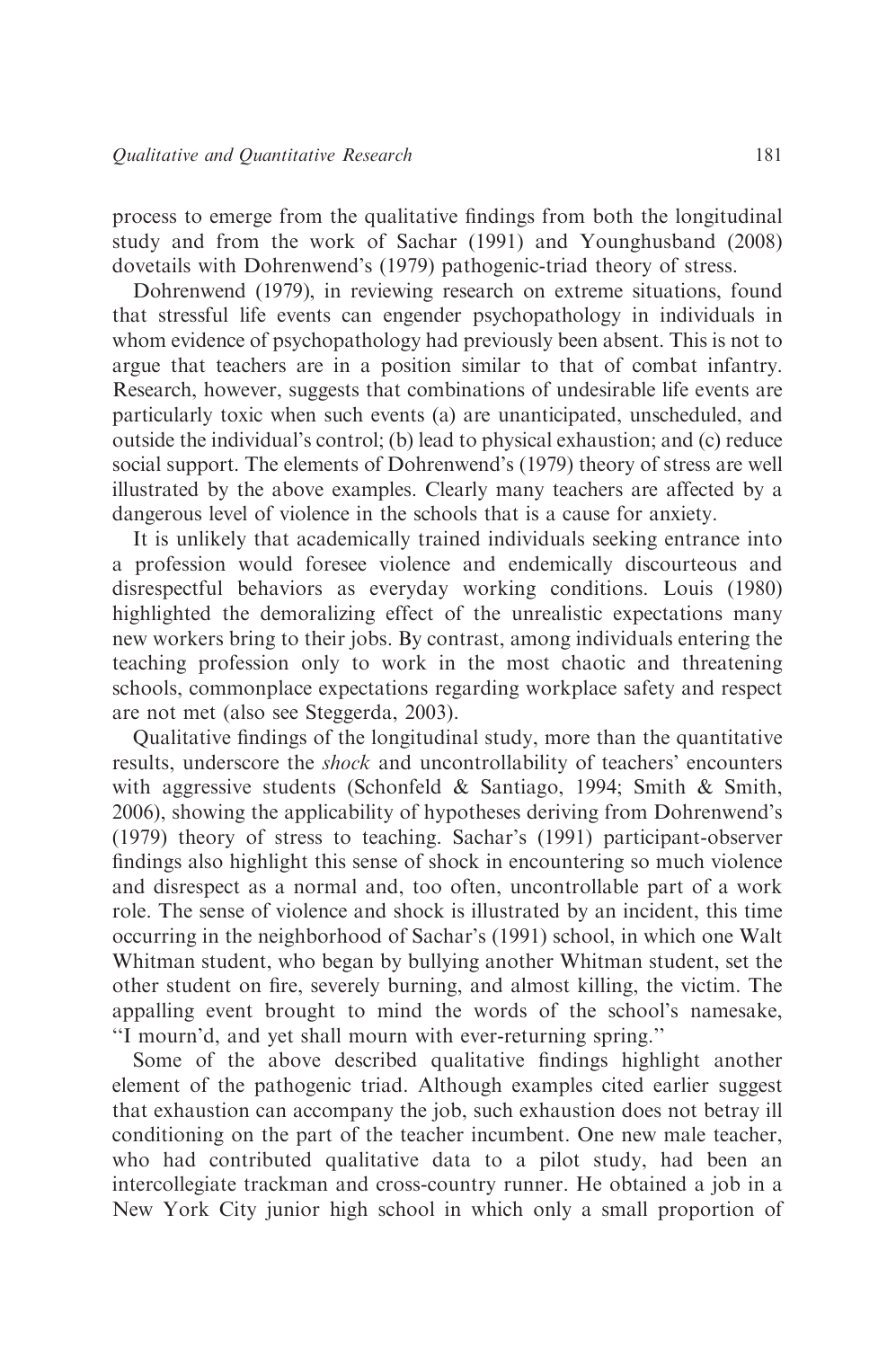students read on grade level. He reported going to sleep just after he got home from work at about four o'clock in the afternoon. He attributed his fatigue to two sources: the energy he expended trying to maintain order within his classes and the piercing noise, as manifest in students' loud talking and yelling, that permeated the school building throughout the day. One of the school's deans, a former starter on a major college football team, evolved into a three-pack-a-day smoker.

As mentioned earlier, teachers in the longitudinal study who reported satisfaction with work often indicated that collegial relations with coworkers and administrators contributed to that sense of satisfaction. By contrast, other beginning teachers who participated in the longitudinal study complained about being cut off from their more senior colleagues. They described administrators who rarely helped them develop the skills required to manage classrooms. Sachar (1991) described a principal who rarely helped new teachers adjust to the classroom, frequently isolating himself in his office, and a dean who seldom helped teachers with the violent students who were his responsibility to discipline. The principal's lack of involvement continued for years after Sachar left the school, ending only when he was relieved of his job owing to his inaction over a case of sexual molestation (Steinberg, 1997). Events and conditions that deny the individual support are part of the pathogenic triad.

Sachar's (1991) insider's description of an urban public school, Younghusband's (2008) Newfoundland work, and qualitative data from the longitudinal study pointedly indicate that many of the difficulties teachers encounter come as a package, if not as a triad. One observes in the same school many troubled and violent students who block effective instruction for all students as well as imperil everyone's safety, administrators who do not extend themselves to help teachers gain skill and competence, and a generally poorly managed, isolating, dirty, and noisy environment, a workplace from which teachers return home drained. Consistent with the longitudinal findings on new teachers (Schonfeld, 2001), the qualitative research paints a picture that suggests that some school environments are quite toxic to any teaching candidate with ordinary expectations about starting out in an honorable profession.

#### The Strengths and Limitations of Qualitative and Quantitative Research

Qualitative research ordinarily will not help investigators test hypotheses derived from theory, nor of course is it meant to (exceptions are indicated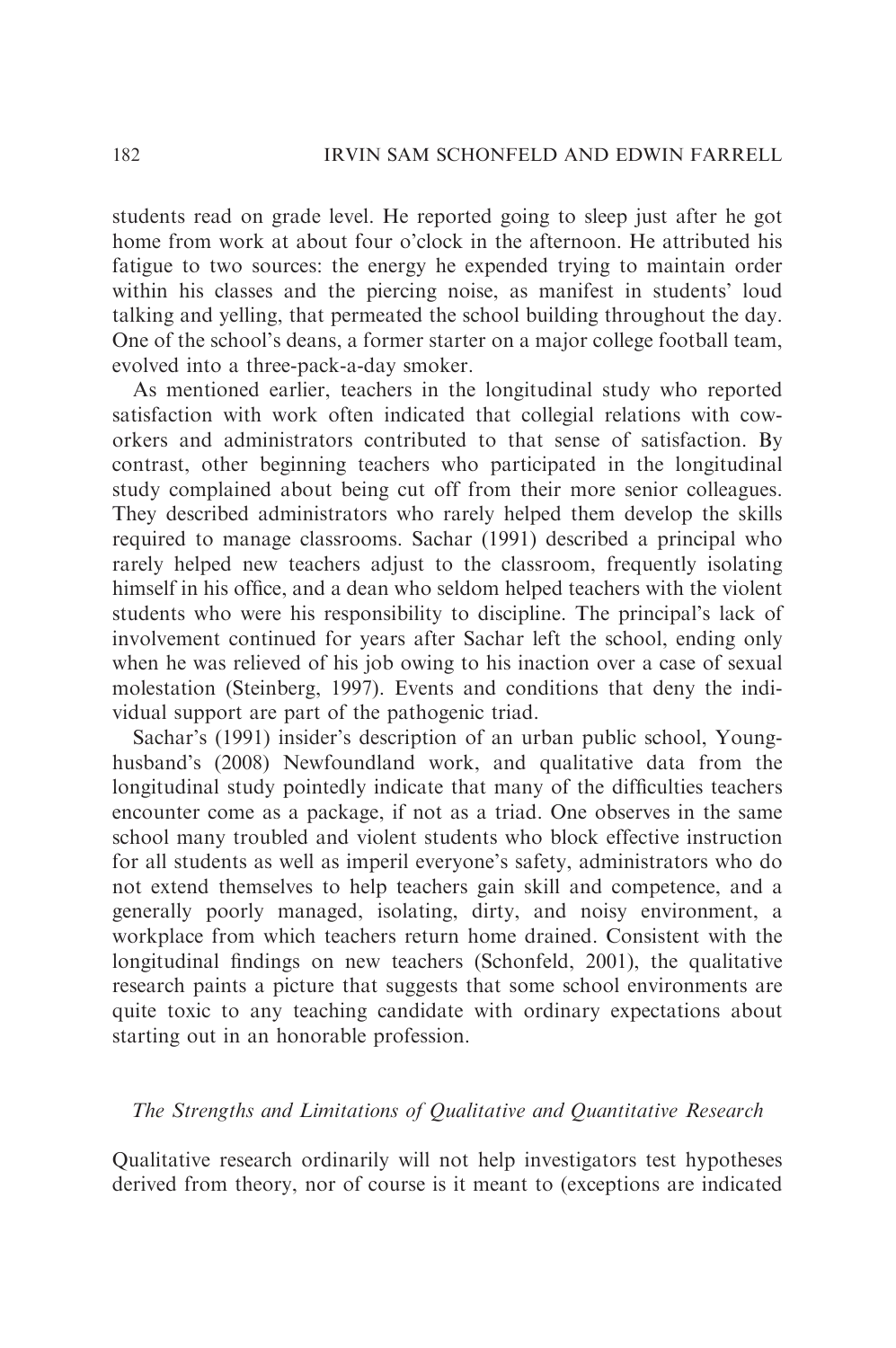in Table 1). The history of science, however, indicates that the strength of qualitative observation – we include uncontrolled, practical observation – is in theory development and hypothesis generation. We highlight four examples from diverse areas of medicine to underline this point. We chose medicine because of the value the research has had for human well-being. First, en route to mankind's conquest of smallpox, what might be termed as qualitative observations, often made by ordinary people long before Jenner's discovery of a vaccine, suggested the proto-hypothesis that inoculating susceptible individuals with small amounts of secretion from the pustules of affected individuals affords the inoculees immunity from the disease (Hopkins, 1983; Razzell, 1977). This experience contributed to the development of a theory of contagion, and helped undermine rival humoral theories of smallpox (Miller, 1957).

Similarly, the experience of sailors dating back to the time of Francis Drake suggested that fresh fruit, particularly citrus fruit, prevents and cures scurvy (Carpenter, 1986). Carpenter (1986) showed that from the beginning of the seventeenth century, the men of the Hudson's Bay Company kept scurvy to a minimum by sending small amounts of lime juice with its crews. We can call this an action hypothesis based on qualitative observational data. When fresh vegetables were unavailable, fresh game supplied by Hudson's Bay hunters throughout the year, kept scurvy at bay. In the eighteenth and nineteenth centuries there were a number of ill-conceived theories of the disease (e.g., cold moist climates, potassium deficiencies) that led to ineffective treatments and preventive measures. Carpenter (1986) wrote that:

It is a humbling moral to the story that, after all the attempts to apply new scientific concepts and hypotheses, the final solution came from rejection of theory and a return to the practical experience of previous centuries. [The nineteenth-century, Scottish physician Gilbert] Blane was one who had the necessary humility and could say: "Lemons and oranges ... are the real specifics ... [as] first ascertained and set in a clear light by Dr. Lind [in the eighteenth century]. Upon what principle their superior efficacy depends  $\ldots$  I am at a loss to determine." (p. 96)<sup>5</sup>

Later, highly controlled research, built upon the clues provided by earlier uncontrolled observation, linked vitamin C to the prevention of scurvy.

The discovery of fluorides' protective effects began with uncontrolled observations by dental practitioners who first described brown mottled tooth enamel in children living in a region of the Rocky Mountains (Black & McKay, 1916). Black and McKay (1916) believed they identified a new kind of dental pathology, noting the ''general evil effect of the countenance of the individual'' (p. 142). They observed that the amount of mottling was directly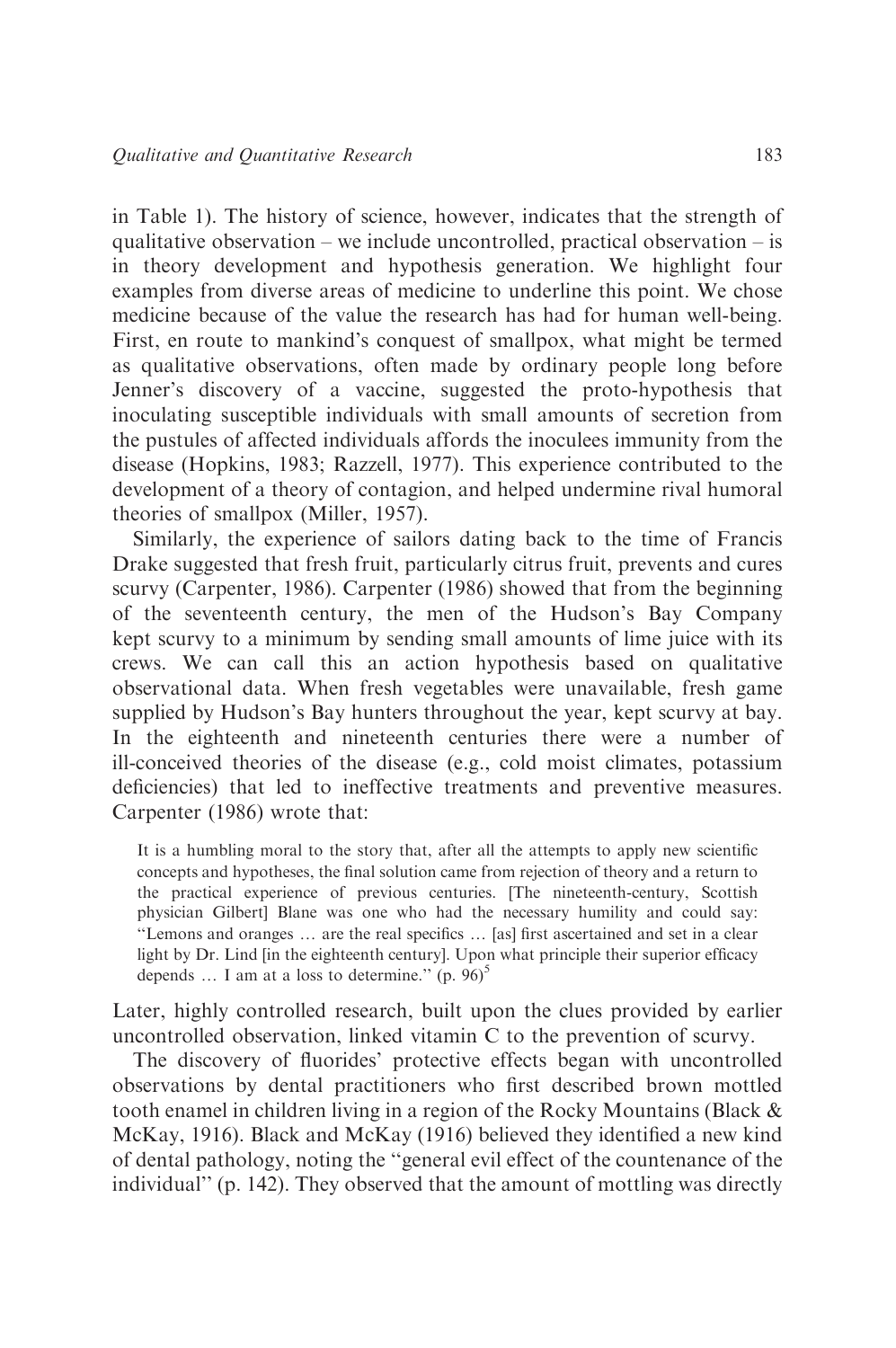related to the age at which each child entered the region and that ''as to caries, the teeth of these children compare favorably with those of other communities where endemic mottled enamel is unknown'' (p. 145). More than ten years later the mottling was linked to the presence of fluorides in the drinking water as well as to a lower incidence of dental caries (Ainsworth, 1932). These early observations paved the way for controlled hypothesis-based research on the protection from dental caries fluorides afford (Ward & Miller, 1978).

In psychiatry, uncontrolled, clinical observation first identified infantile autism (Kanner, 1943), a syndrome reflecting ''the presence of markedly abnormal development in social interaction and communication and a markedly restricted repertoire of activity and interests'' (American Psychiatric Association, 1994, p. 66). The syndrome is distinct from other debilitating mental disorders including schizophrenia. Kanner's case study description of the syndrome has been well supported in the research literature (Rimland, 1964; Rutter & Schopler, 1979). Kanner's description of the very-early developing and highly unusual behavior associated with the disorder suggested an organic cause (Rimland, 1964).

These examples from the history of science emphasize, albeit in different contexts, an idea underlined by Kidd et al. (1996), namely, that ''qualitative methods are preferred to quantitative methods when there is little information known about a phenomenon, the applicability of what is known has not been examined, or when there is reason to doubt the accepted knowledge about a given phenomenon'' (p. 225; cf., Goodwin et al., 1997). However, when qualitative methods are employed in a field that has been well explored, it is likely that the theoretical insights that emerge from the data will make contact with existing theories. Qualitative methods, because of the freedom they give to respondents, also provide researchers leverage for overcoming preconceived ideas and cultural myths about stress at work (Firth & Morrison, 1986; Fischer et al., 2007).

Büssing and Glaser (1999) demonstrated that qualitative methods that augment quantitative methods can help produce a cogent explanation of seemingly contradictory findings in quantitative data. Nurses who worked in redesigned, anti-Taylorist, ''holistic'' wards, with greater responsibility for fewer patients, experienced a reduction in stressors (time pressure, contradictory task goals, and ergonomic stressors) as a result of the job redesign; however, their levels of emotional exhaustion, surprisingly, were elevated compared to that of nurses in traditional wards. The qualitative findings indicated that the holistic nursing system led to an intensification of the nurses' emotional work and interactional stress because they had no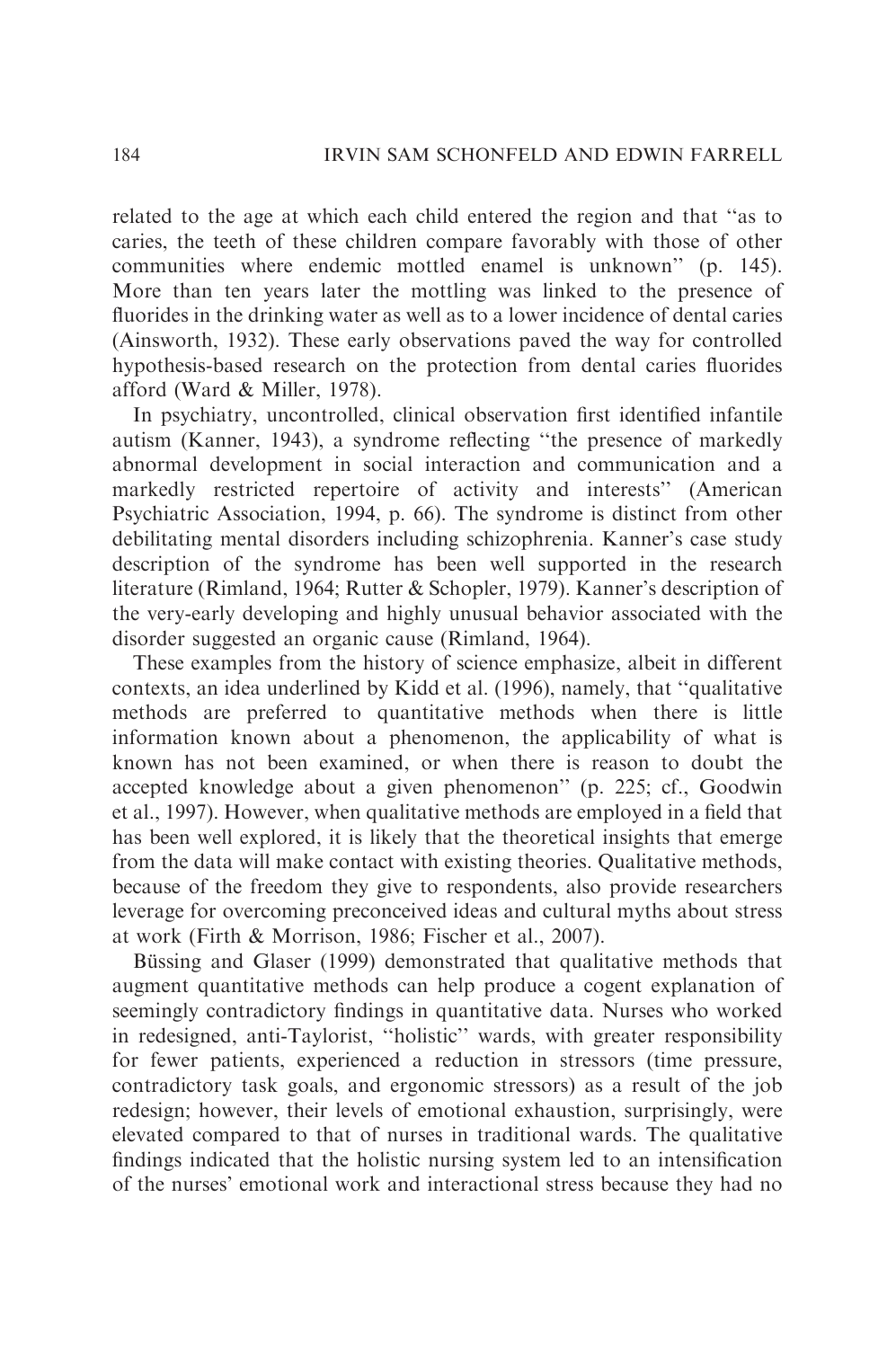opportunity to withdraw from difficult patients. In traditional wards, because the work was more piecemeal, exposure to difficult patients was limited.

Popper (1963) was right about the selective nature of observation. It is too unrealistic to hold to the view that theory will emerge from qualitative data untainted by the investigator's prior exposure to existing theory and research findings. For example, in research on stressors affecting farmers, a coding scheme for stressors was based on a coding dictionary developed from the extant literature on agricultural stressors (Kidd et al., 1996). Blase (1986; Blase & Pajak, 1986) in his qualitative research on teachers found that work overload was a prominent stressor although the quantitatively oriented literature viewed overload this way in research antedating his. Despite adhering to the Glaser and Strauss's (1967) canon of letting theoretically important categories emerge from data, Goodwin et al. (1997), in one of the methodologically soundest qualitative studies we reviewed, found emotion-focused coping strategies prominent among salespeople's responses to major account loss, coping strategies long known to the quantitatively oriented investigators. Schonfeld and Santiago (1994) ''took care to avoid imposing [existing theory]'' on their data, and were aware that they should enter the qualitative phase of the research with open minds and let themes and theory emerge from the data (Glaser & Strauss, 1967). Schonfeld and Santiago were nonetheless aware of the existence of Dohrenwend's (1979) pathogenic triad as well as other models of the stress process. There is thus an unavoidable tension in qualitative research.

There are four other limitations to qualitative research. The first is the problem of reactivity. People who are observed sometimes change in response to the presence of an observer (Shai, 2002). The second limitation reflects Kasl's (1978) observation, based on evidence from research on fighter pilots, air traffic controllers, and individuals in law enforcement, that workers' self-reports on the stressfulness of a work role or the particular way in which the role is stressful may be less dependable than originally believed. For example, Kasl noted that when law enforcement personnel, a group with elevated risk of coronary disease, were questioned about job stressors affecting them, they were more likely to mention administrative duties and contacts with courts than life-threatening aspects of the job. Although Kasl applied the observation to quantitatively oriented job-stress research, the observation is, perhaps, more applicable to qualitative research that is dependent upon workers' self-descriptions. Kasl (1978) recommended that investigators show caution with regard to accepting at face value workers' self-reports on job stressors.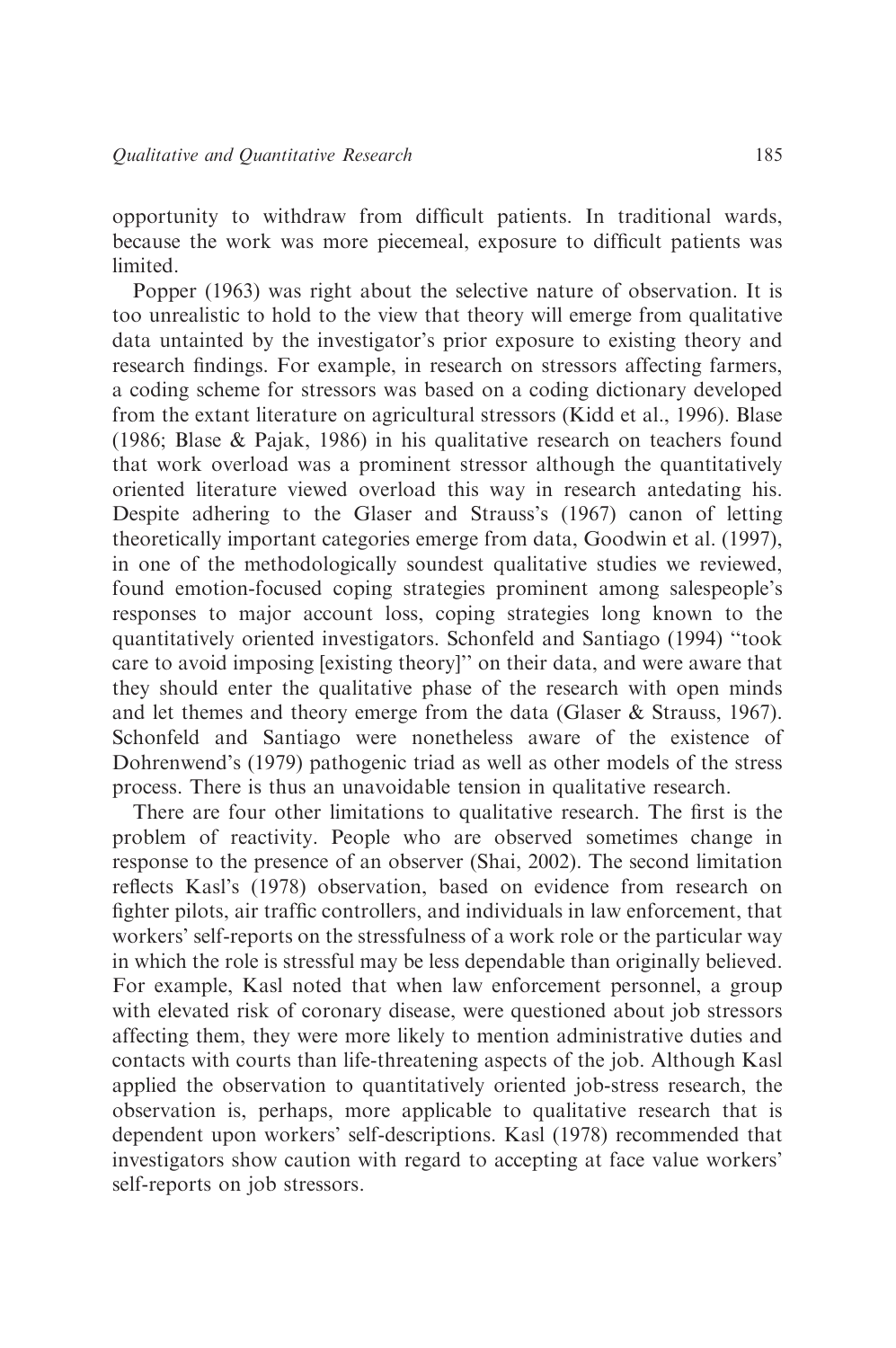The third is the concern that the researcher may overidentify with the workers being observed. The first author was once a mathematics teacher, and was concerned about the potential for his overidentifying with teachers, which would in turn affect his interpretation of the qualitative findings. One way to partly overcome such a limitation is to deploy multiple observers and multiple interpreters, and to subject hypotheses generated by qualitative data to rigorous testing using quantitative methods.

The fourth is that the Glaser–Strauss enterprise has a Baconian cast. The vigorous hunt for data has no definable stopping point, leading to a piling up of facts (see Bacon, 1620/1960). Bertrand Russell (1945) warned that the Baconian idea that an ''orderly arrangement of data would make the right hypothesis obvious'' is ''seldom the case'' (p. 544). Russell went on to write that without some provisional hypothesis to help guide selection, the multiplication of facts can be baffling. The qualitative researcher must be cognizant of this problem.

Qualitative research nonetheless is valuable, even in fields where much is already known. Insights from qualitative research can call attention to new ways of categorizing data when the data are relatively unstructured (Blase & Pajak, 1986). Even in well-trodden avenues of research, qualitative methods can provide surprising new ideas. Qualitative methods can identify important occupational stressors that research has overlooked. For example, incidents involving time wasting among engineers (Keenan & Newton, 1985), difficulties women managers have in motivating subordinates (McDonald & Korabik, 1991), and lack of meaning or ethics in work (Polanyi & Tompa, 2004) are stressors that previous research had missed. Qualitative research has helped to identify coping responses such as self-care activities in nurses (Hutchinson, 1987) that previous research had missed. Whether in well-studied areas or new areas of research, qualitative methods can help investigators understand the meaning and intensity of stressful incidents for workers (Dewe, 1989; Dick, 2000; Isaksen, 2000; Jex et al., 1997; Polanyi & Tompa, 2004; Steggerda, 2003), helping to lay a foundation for hypothesis testing and scale construction in quantitative research.

It should be noted that both quantitative and qualitative data have been misinterpreted. Gould (1981) gives myriad examples of the former happening in his survey of the early research on human intelligence and race. An example of the latter error comes from Kanner (1943, 1949) who described the parents of autistic children as extremely cold and undemonstrative; in the popular press he went as far as to describe them as ''just happening to defrost enough to produce a child'' (The child is father, 1960, p. 78). Even if Kanner's observations were accurate, quantitative research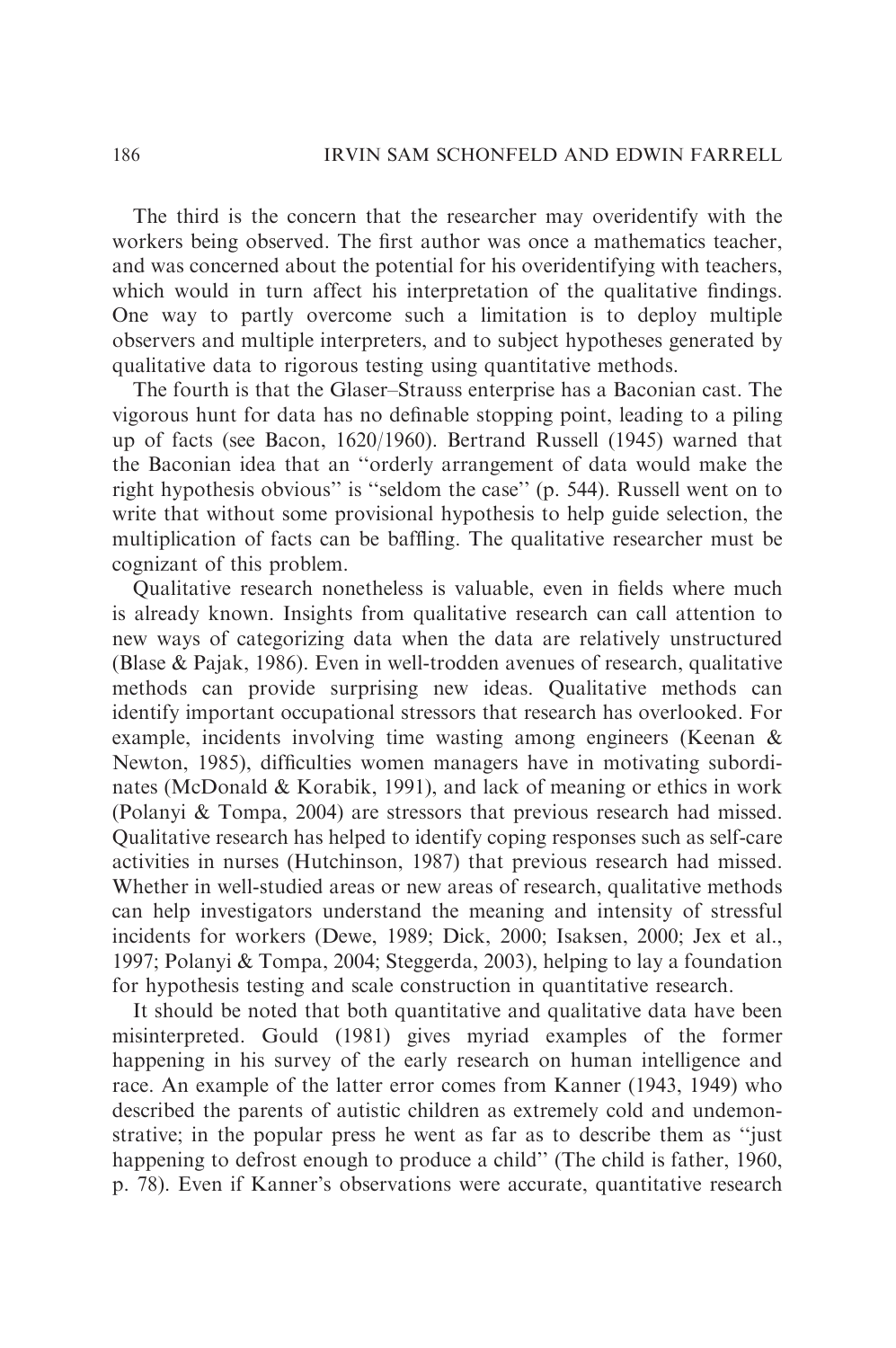shows that the observations would only apply to Kanner's clinical sample, and would be unrepresentative of the population of parents of autistic children.<sup>6</sup> A good deal of theorizing followed Kanner's papers suggesting that parental personality and behavior contributed to the etiology of the disorder (Cantwell, Baker, & Rutter, 1979; McAdoo & DeMeyer, 1979). Although the preponderance of evidence from rigorously designed, quantitatively organized studies is much more compatible with biological than psychological causal theories of autism (Dawson & Castelloe, 1992; Dawson & Osterling, 1997; Rutter & Schopler, 1979), an unfortunate effect of psychogenic theories that precipitated out of qualitative observational research is that of adding to the distress of parents of mentally disabled children, by falsely suggesting to the parents that their defective caregiving gave rise to their children's disability (Rimland, 1964).

This chapter advances the view that qualitative observation and quantitative methods in research on occupational stress help investigators push toward a common goal, namely, understanding, and doing something about, the stressors affecting workers. The history of scientific research teaches that uncontrolled, observational inquiry has contributed significantly to theories of the etiology of physical and mental disorder. Teachers' and participant-observers' descriptions of day-to-day work activities have contributed to theories of teacher stress.

It is, however, important to emphasize the limits of both qualitative and quantitative research. Qualitative research should not substitute for appropriate quantitative methods of verification; qualitative research is ill suited for hypothesis testing. Consider the damage done by qualitative researchers (Bettelheim, 1967) who, on the basis of uncontrolled, clinicalobservational evidence, wrongly attributed autism to deviant parental behavior (see Pollak, 1997) or mistakenly attributed schizophrenia to ''the severe warp and early rejection'' of important figures such as the so-called ''schizophrenogenic mother'' (Fromm-Reichmann, 1948). Qualitative research can be helpful in contexts of discovery; quantitative research is more applicable to understanding measurable differences in discreet phenomena than to ''thick descriptions'' (Geertz, 1973) of workers in stressproducing settings. At the same time, we stress that it would be unfortunate to write off quantitative methods as a source of theoretical insight. Quantitative methods also play an important role in the context of discovery. For example, Trow (1957) pointed out that Durkheim's (1897/1951) crude quantitative data, data that were far removed from the experiential context, added ''much to our understanding of some of the most subtle and complex aspects of social life'' (p. 35).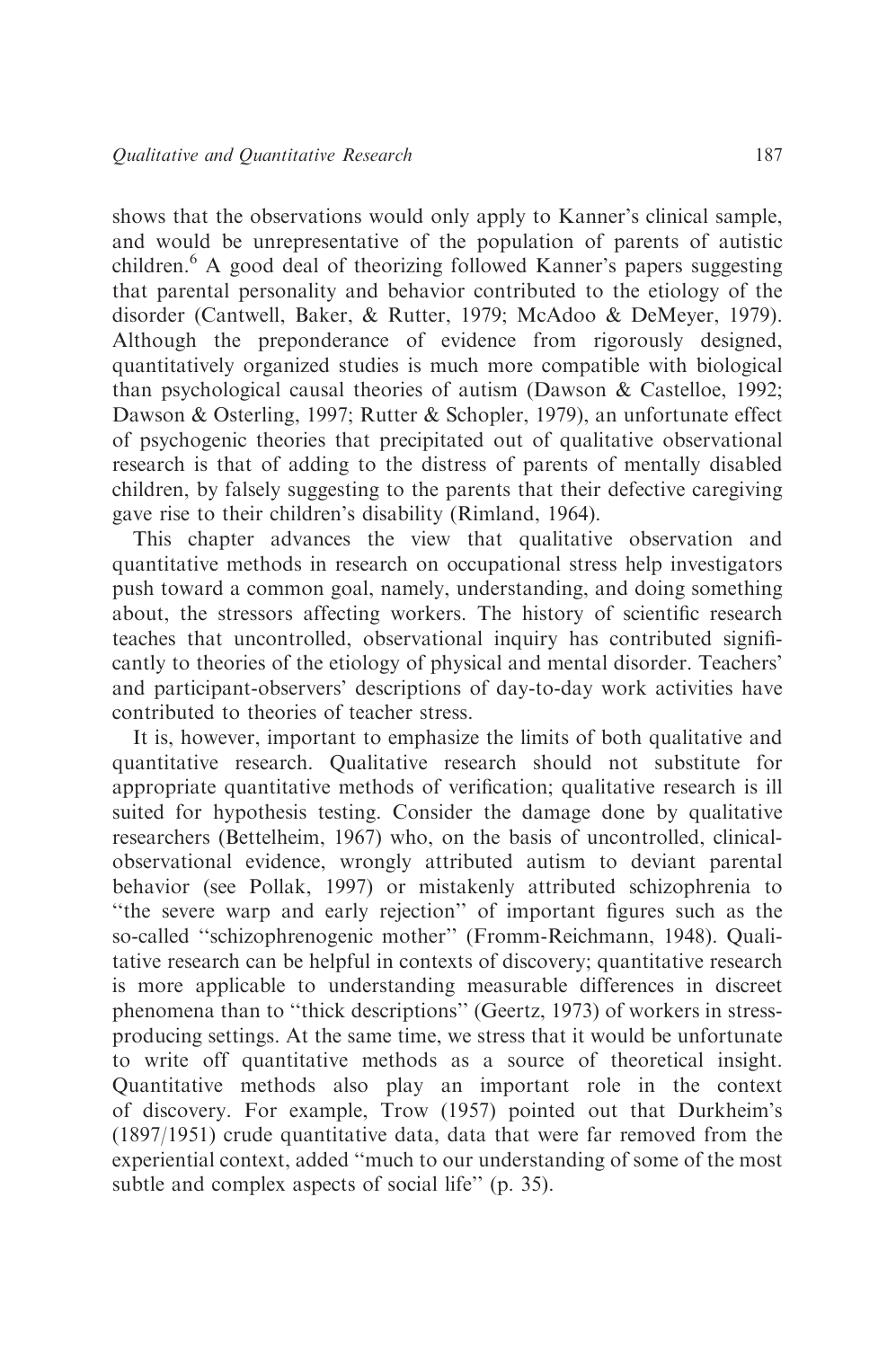The four themes that emerged from the examination of the qualitative data which the teacher studies produced were incorporated into research questions relevant to the analyses of the quantitative data generated by the longitudinal study (Schonfeld, 2001). Both the contexts of discovery and verification are essential to the research process (Reichenbach, 1951). We advance the view that in occupational-stress research, qualitative methods can be helpful in the context of discovery because such methods can contribute to (a) theory development, (b) hypothesis generation, (c) identification of stressors and coping responses researchers have previously missed, (d) explanations of difficult-to-interpret quantitative findings, and (e) rich descriptions of stressful transactions that humanize what quantitatively oriented researchers endeavor to study.

#### **NOTES**

1. We exclude from this brief discussion qualitative research that supplemented or accompanied a quantitatively oriented study (Schonfeld  $&$  Santiago, 1994) where (a) the qualitative data were examined separately and without the aid of inferential statistics and (b) the examination of the qualitative data was exploratory, and not hypothesis-driven.

2. Gates classes comprised students who were held back because of poor achievement.

3. The excerpts from Emily Sachar's book Shut up and let the lady teach: A teacher's year in a public school were quoted by permission of the publisher.

4. The excerpts from the paper by Lynda Younghusband were quoted by her permission.

5. The excerpt from Kenneth J. Carpenter's book The history of scurvy and  $vitamin$   $C$  was quoted by permission of the publisher.

6. Berkson's fallacy, a principle from the highly quantitative field of epidemiology, indicates that if all potential research subjects are not equally likely to be incepted into a study sample, investigators will have difficulty concluding that an association, found in the sample, between a factor and a disorder applies to the population (Fleiss, 1981). The fallacy explains why it is often difficult to draw firm conclusions when studying factors associated with a disorder in clinical samples. Factors that propel potential research subjects into a clinical setting, where they may be recruited for a study, often differ from factors that increase individuals' risk for a disorder. Studies of clinical samples may result in the investigator misidentifying factors that are associated with subjects' arrival at a clinical setting as factors that increase subjects' risk for a disorder. In the era of the Great Depression, it is likely that families that took their autistic children to see Kanner were mostly patrician in background. Their backgrounds could explain why the families could afford to visit Kanner (1943) at his Baltimore practice – many families traveled considerable distances – and may partly account for the coolness he observed in the parents of the affected children (cf., Wing, 1985).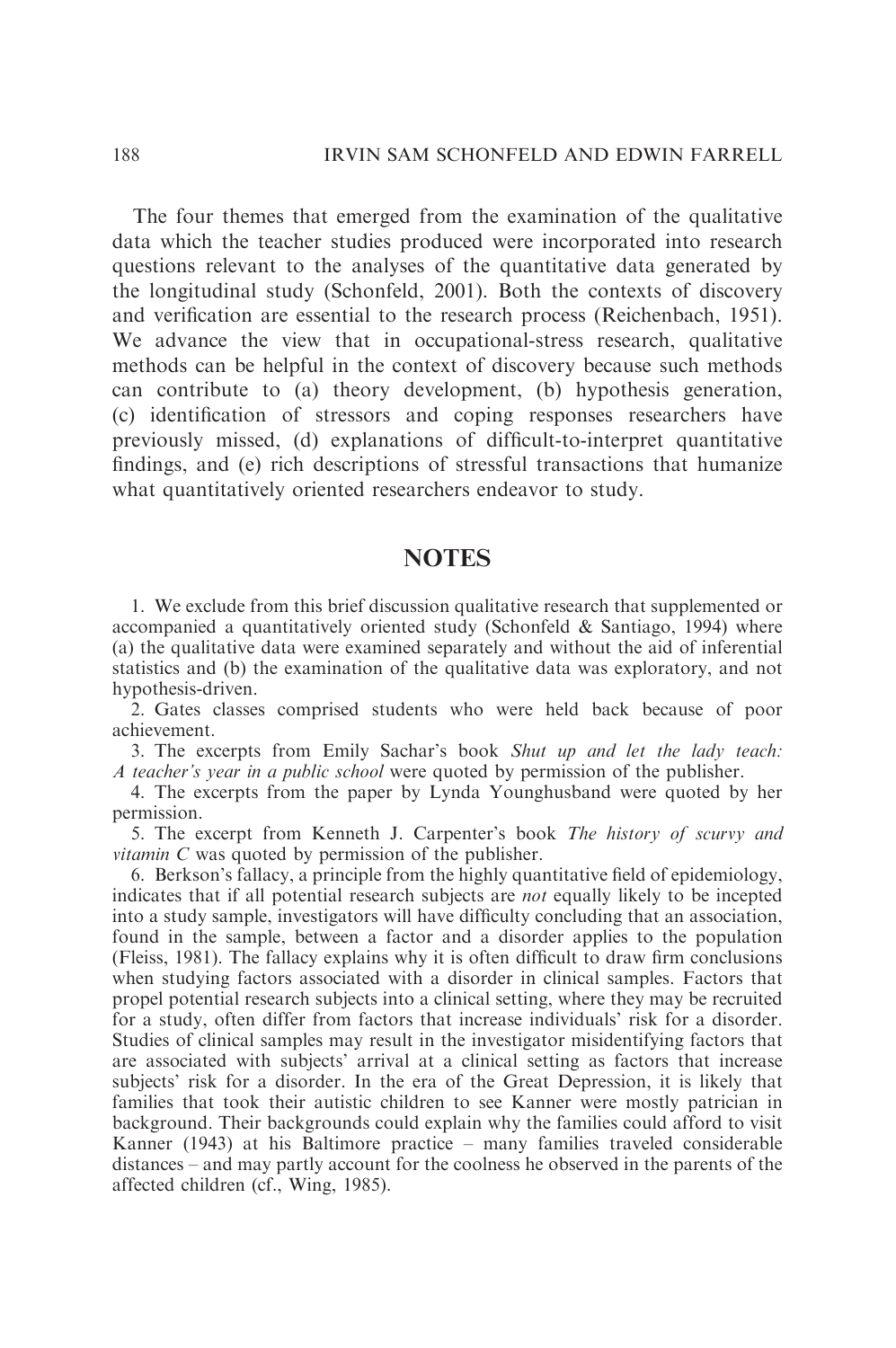#### ACKNOWLEDGMENTS

Preparation of the chapter was supported by NIOSH/CDC grants no. 1 01 OH02571-01 to -06 and PSC-CUNY Award Program grants nos. 667401, 668419, 669416, 661251, and 63593. We extend special notes of thanks to Joe Mazzola, Phillip Morgan, Sigmund Tobias, and George **Schonfeld** 

#### **REFERENCES**

- Abouserie, R. (1996). Stress, coping strategies and job satisfaction in university academic staff. Educational Psychology, 16, 49–56.
- Agnew, R. (2001). Building on the foundation of General Strain Theory: Specifying the types of strain most likely to lead to crime and delinquency. Journal of Research in Crime and Delinquency, 38, 319–364.
- Ainsworth, N. J. (1932). Mottled teeth. British Dental Journal, 55, 233–250.
- American Psychiatric Association. (1994). Diagnostic and statistical manual of mental and disorders (4th ed.). Washington, DC: Author.
- Arter, M. L. (2008). Stress and deviance in policing. Deviant Behavior, 29, 43–69.
- Bacon, F. (1960). The new organon. In: F. H. Anderson (Ed.), and J. Spedding, R. L. Ellis, & D. D. Heath (Trans.), The new organon and related writings. New York: The Liberal Arts Press. (Original work published 1620.)
- Bargagliotti, L. A., & Trygstad, L. (1987). Differences in stress and coping findings: Reflection of social realities or methodologies. Nursing Research, 36, 170–173.
- Bettelheim, B. (1967). The empty fortress: Infantile autism and the birth of the self. New York: Free Press.
- Billeter-Koponen, S., & Fredén, L. (2005). Long-term stress, burnout and patient–nurse relations: Qualitative interview study about nurses' experiences. Scandinavian Journal of Caring Science, 19, 20–27.
- Black, G. V., & McKay, F. S. (1916). Mottled teeth; endoic developmental imperfection of the enamel. Dental Cosmos, 58, 129-156.
- Blase, J. J. (1986). A qualitative analysis of sources of teacher stress: Consequences for performance. American Educational Research Journal, 23, 13–40.
- Blase, J. J., & Pajak, E. F. (1986). The impact of teachers' work life on personal life: A qualitative analysis. Alberta Journal of Educational Research, 32, 307–322.
- Bloch, A. M. (1978). Combat neurosis in inner-city schools. American Journal of Psychiatry, 135, 1189–1192.
- Brenner, M. E. (2006). Interviewing in educational research. In: J. L. Green, G. Camilli & P. B. Elmore (Eds), Handbook of complementary methods in education research (pp. 357–370). Mahwah, NJ: Erlbaum.
- Brief, A. P., Burke, M. J., George, J. M., Robinson, B. S., & Webster, J. (1988). Should negative affectivity remain an unmeasured variable in the study of job stress? Journal of Applied Psychology, 73, 193–198.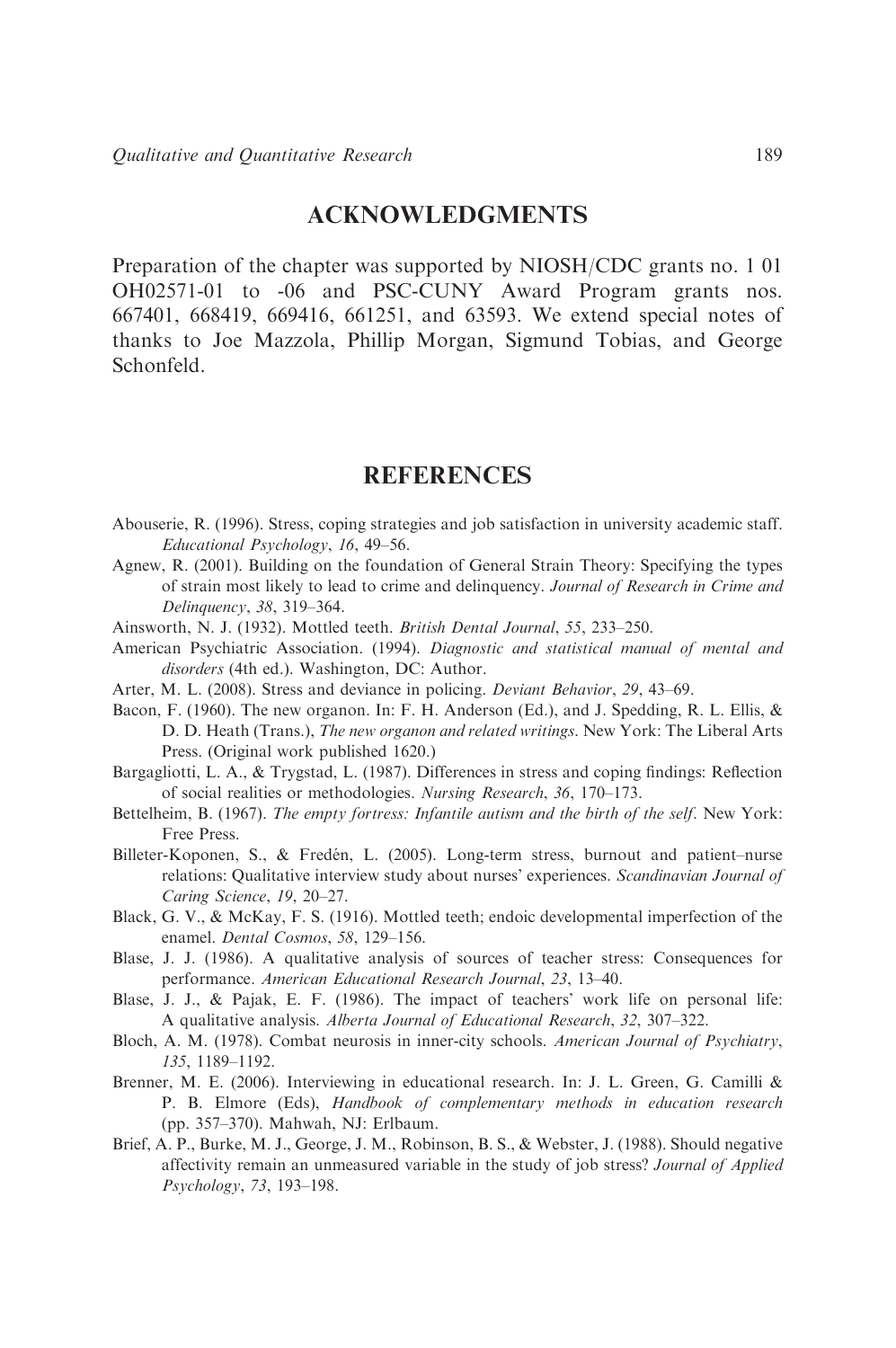- Brown, R. D., Bond, S., Gerndt, J., Krager, L., Krantz, B., Lukin, M., et al. (1986). Stress on campus: An interactional perspective. Research in Higher Education, 24, 97–112.
- Browner, C. H., Ellis, K. A., Ford, T., Silsby, J., Tampoya, J., & Yee, C. (1987). Stress, social support, and health of psychiatric technicians in a state facility. *Mental Retardation*, 25, 31–38.
- Bryk, A. S., Lee, V. E., & Holland, P. B. (1993). Catholic schools and the common good. Cambridge, MA: Harvard University Press.
- Büssing, A., & Glaser, J. (1999). Work stressors in nursing in the course of redesign: Implications for burnout and interactional stress. European Journal of Work and Organizational Psychology, 8, 401–426.
- Cantwell, D. P., Baker, L., & Rutter, M. (1979). Family factors. In: M. Rutter & E. Schopler (Eds), Autism: A reappraisal of concepts and treatment (pp. 269–296). New York: Plenum.
- Carpenter, K. J. (1986). The history of scurvy and vitamin C. Cambridge, UK: Cambridge University Press.
- Carradice, A., Shankland, M. C., & Beail, N. (2002). A qualitative study of the theoretical models used by UK mental health nurses to guide their assessments with family caregivers of people with dementia. International Journal of Nursing Studies, 39, 17–26.
- Cohen, J. (1960). A coefficient of agreement for nominal scales. Educational and Psychological Measurement, 20, 37–46.
- Cohen, J. H. (1989). Nurse executives' psychological well-being: The relationship among stress, social support, coping, and optimism. Unpublished doctoral dissertation. University of California, San Francisco.
- Cresswell, J. W. (2003). Research design: Qualitative, quantitative, and mixed methods approaches (2nd ed). Thousand Oaks, CA: Sage.
- Dawson, G., & Castelloe, P. (1992). Autism. In: C. E. Walker & M. C. Roberts (Eds), Handbook of clinical child psychology (pp. 375–397). Wiley: New York.
- Dawson, G., & Osterling, J. (1997). Early intervention in autism. In: M. J. Guralnick (Ed.), The effectiveness of early intervention. Baltimore, MD: Brookes.
- Derogatis, L. R., Lipman, R. S., & Covi, L. (1973). SCL-90: An outpatient psychiatric rating scale. Psychopharmacology Bulletin, 9, 13-28.
- Dewe, P. J. (1989). Examining the nature of work stress: Individual evaluations of stressful experiences and coping. Human Relations, 42, 993-1013.
- Dick, P. (2000). The social construction of the meaning of acute stressors: A qualitative study of the personal accounts of police officers using a stress counselling service. Work and Stress, 14, 226–244.
- Dillon, S. (1994). Report finds more violence in the schools: Board says principals covered up incidents. The New York Times, July 7, pp. B1, B7.
- Dohrenwend, B. P. (1979). Stressful life events and psychopathology: Some issues of theory and method. In: J. E. Barrett, E. M. Rose & G. L. Klerman (Eds), Stress and mental disorder (pp. 1–15). New York: Raven.
- Dohrenwend, B. S., & Dohrenwend, B. P. (1981). Life stress and illness: Formulation of the issues. In: B. S. Dohrenwend & B. P. Dohrenwend (Eds), Stressful life events and their contexts (pp. 1–27). New York: Prodist.
- Durkheim, E. (1951). Suicide, a study in sociology (J. A. Spaulding & G. Simpson, Trans.). Glencoe, IL: Free Press. (Original work published 1897).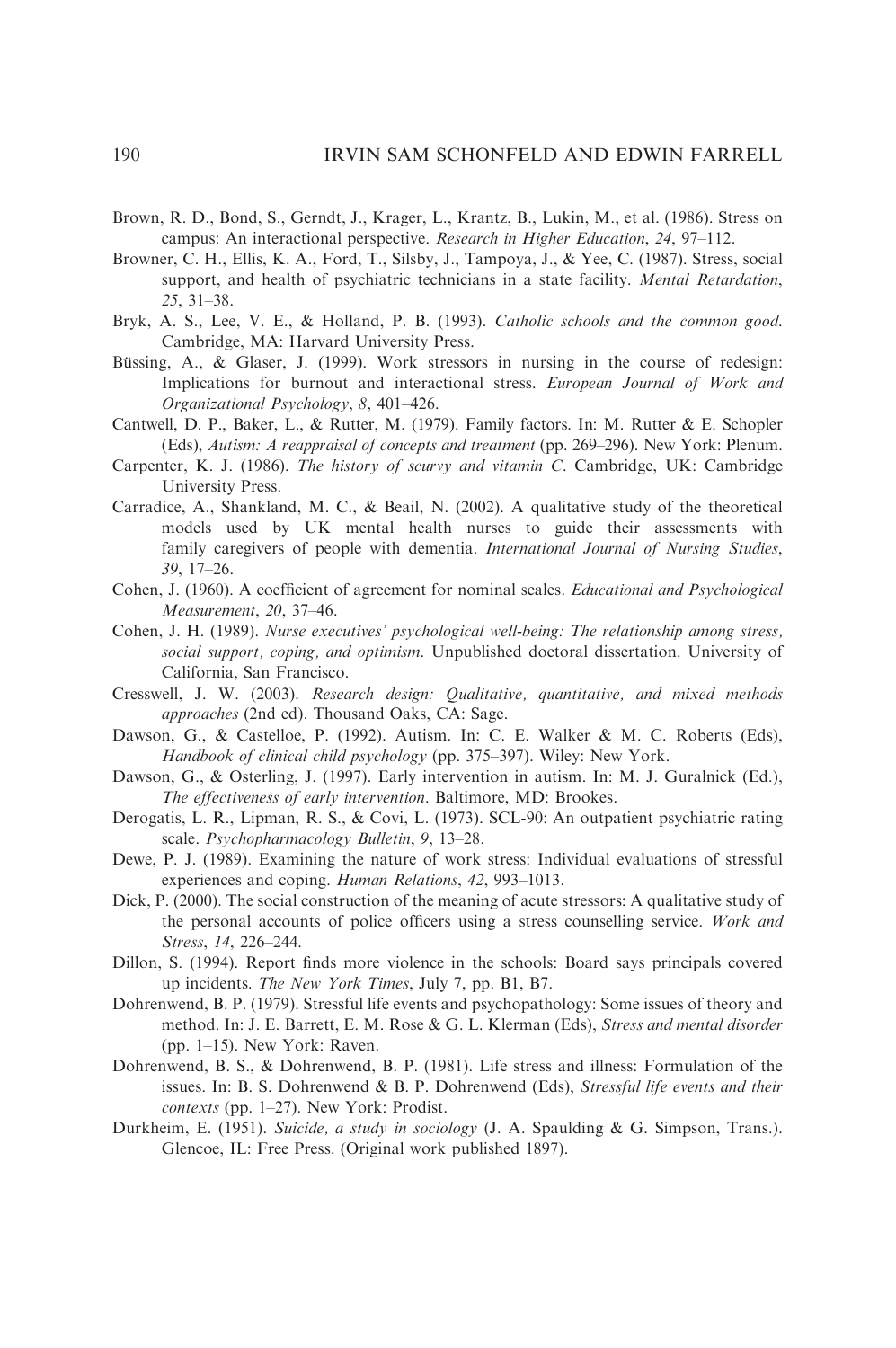- Elfering, A., Grebner, S., Semmer, N. K., Kaiser-Freiburghaus, D., Lauper-Del Ponte, S., & Witschi, I. (2005). Chronic job stressors and job control: Effects on event-related coping success and well-being. Journal of Occupational and Organizational Psychology, 78, 237–252.
- Engelbrecht, P., Oswald, M., Swart, E., & Eloff, I. (2003). Including learners with intellectual disabilities: Stressful for teachers? International Journal of Disability, Development and Education, 50, 293–308.
- Erickson, F. (1986). Qualitative methods in research on teaching. In: M. C. Whitrock (Ed.), Handbook on research in teaching (3rd ed, pp. 119–161). New York: Macmillan.
- Farber, B. (2000). Treatment strategies for different types of teacher burnout. Journal of Clinical Psychology, 56, 675–689.
- Farber, B. A. (1991). Crisis in education: Stress and burnout in the American teacher. San Francisco, CA: Jossey-Bass.
- Farrell, E. (1990). Hanging in and dropping out: Voices of at risk high school students. New York: Teachers College Press.
- Farrell, E., Pegero, G., Lindsey, R., & White, R. (1988). Giving voice to high school students: Pressure and boredom, ya know what I'm sayin'? American Educational Research Journal, 25, 489–502.
- Firth, J., & Morrison, L. (1986). What stresses health professionals? A coding system for their answers. British Journal of Clinical Psychology, 25, 309–310.
- Fischer, J., Kumar, S., & Hatcher, S. (2007). What makes psychiatry such a stressful profession? A qualitative study. Australasian Psychiatry, 15, 417–421.
- Fleiss, J. L. (1981). Statistical methods for rates and proportions (2nd ed). New York: Wiley.
- Frese, M., & Zapf, D. (1994). Methodological issues in the study of work stress: Objective vs. subjective measurement of work stress and the question of longitudinal studies. In: C. L. Cooper & R. Payne (Eds), Causes, coping and consequences of stress at work (pp. 375–411). Chichester: Wiley.
- Fromm-Reichmann, F. (1948). Notes on the development of treatment of schizophrenics by psychoanalytic psychotherapy. Psychiatry: Journal for the Study of Interpersonal Processes, 11, 263–273.
- Geertz, C. (1973). The interpretation of cultures: Selected essays. New York: Basic Books.
- Ginsberg, R., Schwartz, J., Olson, G., & Bennett, A. (1987). Working conditions in urban schools. The Urban Review, 19, 3-23.
- Glaser, B., & Strauss, A. (1967). The discovery of grounded theory: Strategies for qualitative research. Chicago, IL: Aldine.
- Glazer, S., & Gyurak, A. (2008). Sources of occupational stress among nurses in five countries. International Journal of Intercultural Relations, 32, 49–66.
- Gomme, I. M., & Hall, M. P. (1995). Prosecutors at work: Role overload and strain. Journal of Criminal Justice, 23, 191–200.
- Goodwin, C., Mayo, M., & Hill, R. P. (1997). Salesperson response to loss of a major account: A qualitative analysis. Journal of Business Research, 40, 167–180.
- Gootman, E. (2007). Undercount of violence in schools: Defective reporting is found at 10 sites. The New York Times, September 20, pp. B1, B4.
- Gould, S. J. (1981). The mismeasure of man. New York: Norton.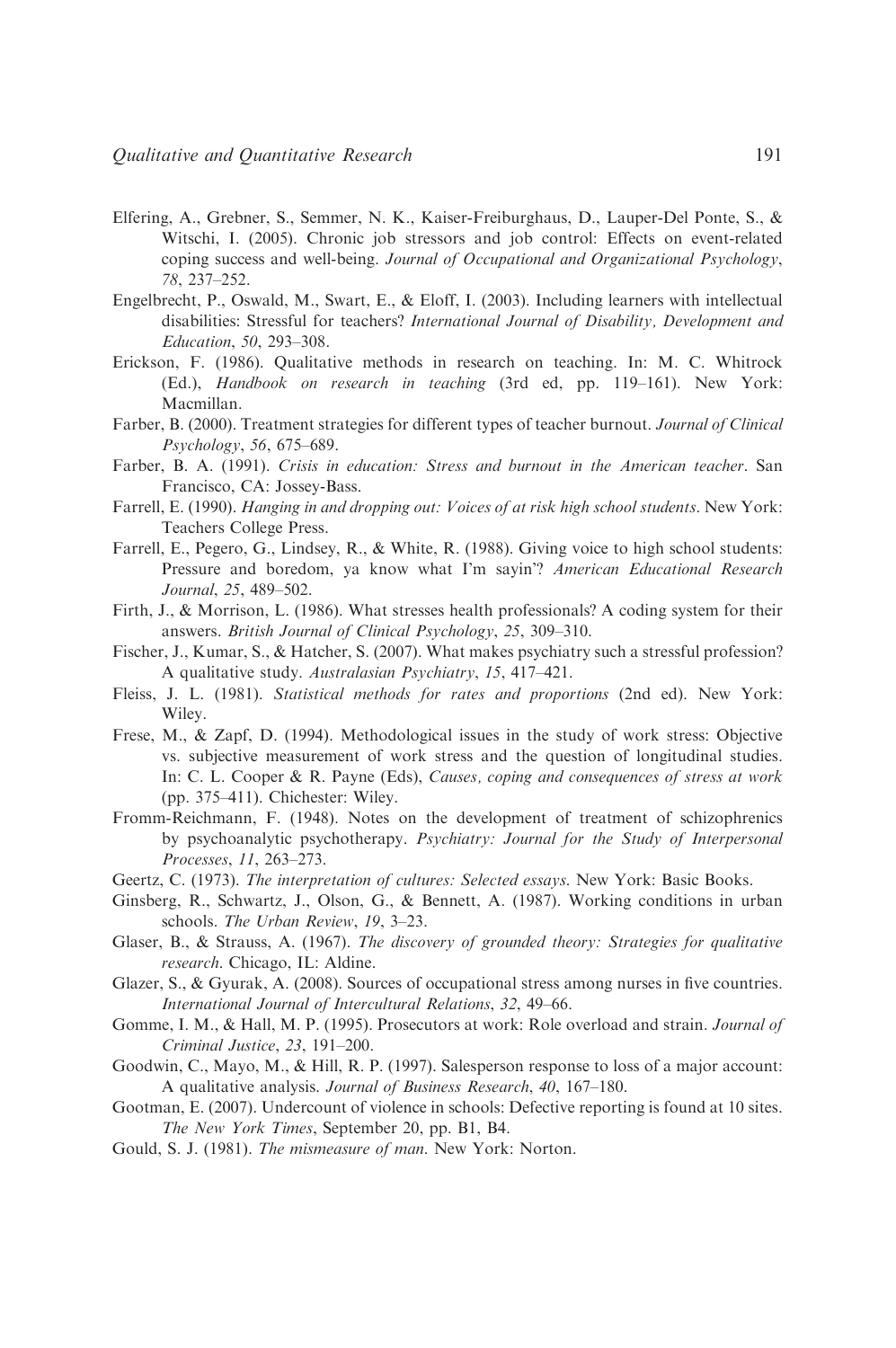- Grebner, S., Elfering, A., Semmer, N., Kaiser-Probst, C., & Schlapbach, M. L. (2004). Stressful situations at work and in private life among young workers: An event sampling approach. Social Indicators Research, 67, 11–49.
- Griffith, J. A., & Brem, S. K. (2004). Teaching evolutionary biology: Pressures, stress, and coping. Journal of Research in Science Teaching, 41, 791–809.
- Guthrie, E., Tattan, T., Williams, E., Black, D., & Bacliocotti, H. (1999). Sources of stress, psychological distress and burnout in psychiatrists: Comparison of junior doctors, senior registrars, and consultants. Psychiatric Bulletin, 23, 207–212.
- Guthrie, E. A., Black, D., Shaw, C. M., Hamilton, J., Creed, F. H., & Tomenson, B. (1995). Embarking on a medical career: Psychological morbidity in first year medical students. Medical Education, 29, 337–341.
- Holmes, S., & MacInnes, D. (2003). Contributors to stress among prison service staff. *British* Journal of Forensic Practice, 5, 16–24.
- Hopkins, D. R. (1983). Princes and peasants: Smallpox in history. Chicago, IL: University of Chicago Press.
- Hugentobler, M. K., Israel, B. A., & Schurman, S. J. (1992). An action research approach to workplace health: Integrating methods. Health Education Quarterly, 19, 55–76.
- Hutchinson, S. (1987). Self-care and job stress. Image: Journal of Nursing Scholarship, 19, 192–196.
- Huxley, P., Evans, S., Gately, C., Webber, M., Mears, A., Pajak, S., et al. (2005). Stress and pressures in mental health social work: The worker speaks. British Journal of Social Work, 35, 1063–1079.
- Ingersoll, R. M. (2003). Is their really a teacher shortage? Philadelphia, PA: University of Pennsylvania, Consortium for Policy Research in Education and the Center for the Study of Teaching and Policy.
- Ingersoll, R. M., & Smith, T. M. (2003). The wrong solution to the teacher shortage. Educational Leadership, 60, 30–33.
- Isaksen, J. (2000). Constructing meaning despite the drudgery of repetitive work. Journal of Humanistic Psychology, 40, 84–107.
- Iversen, L., Farmer, J. C., & Hannaford, P. C. (2002). Workload pressures in rural general practice: A qualitative investigation. Scandinavian Journal of Primary Health Care, 20, 139–144.
- Iwasaki, Y., MacKay, K. J., & Ristock, J. (2004). Gender-based analyses of stress among professional managers: An exploratory qualitative study. International Journal of Stress Management, 11, 56–79.
- Jex, S. M., Adams, G. A., Elacqua, T. C., & Lux, D. J. (1997). A comparison of incident-based and scale measures of work stressors. Work and Stress, 11, 229–238.
- Jones, F., & Fletcher, B. (1996). Taking work home: A study of daily fluctuations in work stressors, effects on moods and impacts on marital partners. Journal of Occupational and Organizational Psychology, 69, 89–106.
- Kahn, W. A. (1993). Caring for the caregivers: Patterns of organizational caregiving. Administrative Science Quarterly, 38, 539–563.
- Kainan, A. (1994). Staffroom grumblings as expressed teachers' vocation. Teaching and Teachers Education, 10, 281–290.
- Kalichman, S. C., Gueritault-Chalvin, V., & Demi, A. (2000). Sources of occupational stress and coping strategies among nurses working in AIDS care. Journal of the Association of Nurses in AIDS Care, 11, 31–37.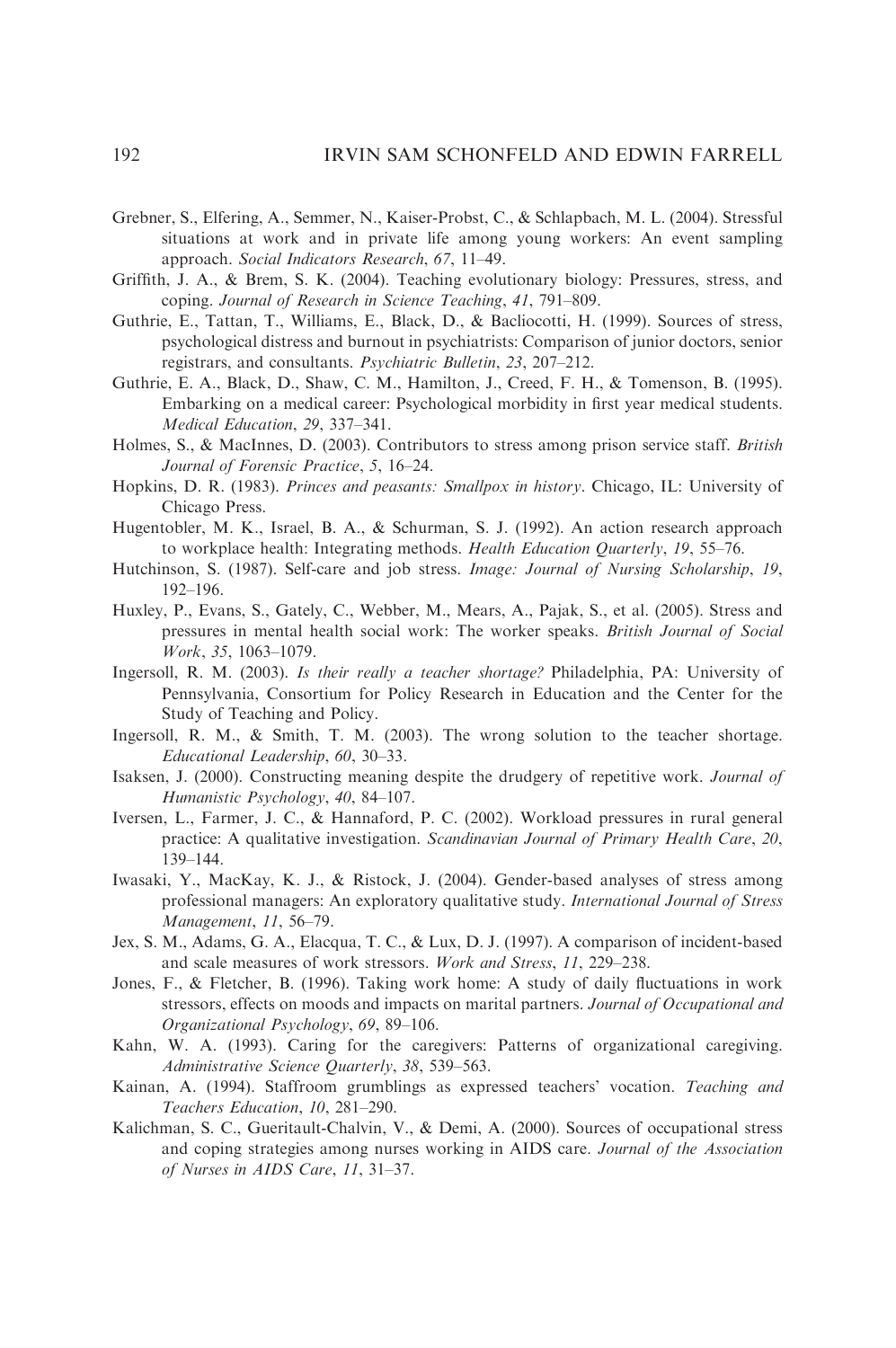- Kanner, L. (1943). Autistic disturbances of affective contact. Nervous Children, 2, 217–250.
- Kanner, L. (1949). Problems of nosology and psychodynamics in early infantile autism. American Journal of Orthopsychiatry, 19, 416–426.
- Kasl, S. V. (1978). Epidemiological contributions to the study of work stress. In: C. L. Cooper & R. L. Payne (Eds), Stress at work (pp. 3–38). Chichester, UK: Wiley.
- Kasl, S. V. (1987). Methodologies in stress and health: Past difficulties, present dilemmas, future directions. In: S. V. Kasl & C. L. Cooper (Eds), Stress and health: Issues in research methodology (pp. 307–318). New York: Wiley.
- Keenan, A., & Newton, T. J. (1985). Stressful events, stressors and psychological strains in young professional engineers. Journal of Occupational Behaviour, 6, 151–156.
- Khowaja, K., Merchant, R. J., & Hirani, D. (2005). Registered nurses [sic] perception of work satisfaction at a Tertiary Care University Hospital. Journal of Nursing Management, 13, 32–39.
- Kidd, P., Scharf, T., & Veazie, M. (1996). Linking stress and injury in the farming environment: A secondary analysis. Health Education Quarterly, 23, 224–237.
- Kinman, G., & Jones, F. (2005). Lay representations of workplace stress: What do people really mean when they say they are stressed? Work and Stress, 19, 101–120.
- Kirk, J., & Miller, M. (1986). Reliability and validity in qualitative research. Beverly Hills, CA: Sage.
- Kirmeyer, S. L., & Diamond, A. (1985). Coping by police officers: A study of role stress and Type A and Type B behavior patterns. Journal of Occupational Behaviour, 6, 183–195.
- Lee, D. (1998). An analysis of workplace bullying in the UK. Personnel Review, 29, 593–608.
- Liu, C., Spector, P., & Shi, L. (2007). Cross-national job stress: A quantitative and qualitative study. Journal of Organizational Behavior, 28, 209–239.
- Liu, C., Spector, P., & Shi, L. (2008). Use of both qualitative and quantitative approaches to study job stress in different gender and occupational groups. Journal of Occupational Health Psychology, 13, 357–370.
- Louis, M. R. (1980). Surprise and sense making: What newcomers experience in entering unfamiliar organizational settings. Administrative Science Quarterly, 25, 226–251.
- Lundgren, R. I., & Browner, C. H. (1990). Caring for the institutionalized mentally retarded: Work culture and work-based social support. In: E. K. Abel & M. K. Nelson (Eds), Circles of care: Work and identity in women's lives (pp. 150–172). Albany: State University of New York Press.
- Maki, N., Moore, S., Grunberg, L., & Greenberg, E. (2005). The responses of male and female managers to workplace stress and downsizing. North American Journal of Psychology, 7, 295–312.
- Mazzola, J. J., Jackson, E. M., Shockley, K. M., & Spector, P. E. (2008, March). Examining stress: An integration of qualitative and quantitative methods. Presented at the 7th International Conference on Occupational Stress and Health, Washington, DC.
- Mazzola, J. J., Schonfeld, I. S., & Spector, P. E. (2009). What qualitative research has taught us about occupational stress: A review. Unpublished manuscript.
- McAdoo, W. G., & DeMeyer, M. K. (1979). Personality characteristics of parents. In: M. Rutter & E. Schopler (Eds), Autism: A reappraisal of concepts and treatment (pp. 251–267). New York: Plenum.
- McDonald, L. M., & Korabik, K. (1991). Sources of stress and ways of coping among male and female managers. Journal of Social Behavior and Personality (Special issue on occupational stress, P. Perrewé, Ed.), 6, 185-198.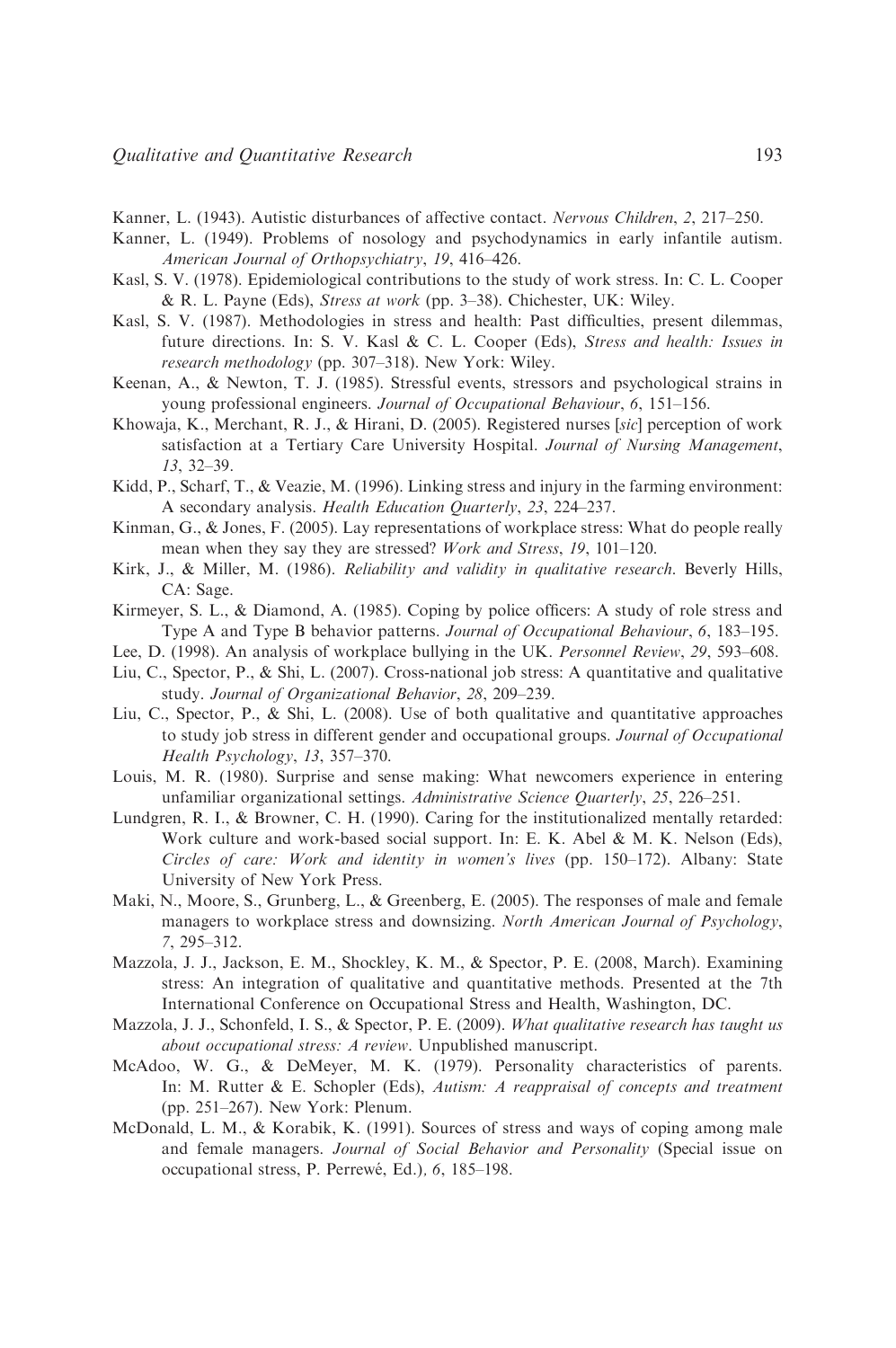- Mears, A., & Finlay, W. (2005). Not just a paper doll. Journal of Contemporary Ethnography, 34, 317–343.
- Miller, G. (1957). The adoption of inoculation for smallpox in England and France. Philadelphia, PA: University of Pennsylvania Press.
- Molapo, M. P. (2001). A biosocial study of high blood pressure among underground mineworkers in a South African gold mine. Unpublished doctoral dissertation. Emory University, Atlanta, GA.
- Moriarty, V., Edmonds, S., Blatchford, P., & Martin, C. (2001). Teaching young children: Perceived satisfaction and stress. Educational Research, 43, 33–46.
- Motowidlo, S. J., Packard, J. S., & Manning, M. R. (1986). Occupational stress: Its causes and consequences for job performance. Journal of Applied Psychology, 71, 618–629.
- Mykletun, R. J. (1985). Work stress and satisfaction of comprehensive school teachers: An interview study. Scandinavian Journal of Educational Research, 29, 57-71.
- Narayanan, L., Menon, S., & Spector, P. E. (1999a). A cross-cultural comparison of job stressors and reactions among employees holding comparable jobs in two countries. International Journal of Stress Management, 6, 197–212.
- Narayanan, L., Menon, S., & Spector, P. E. (1999b). Stress in the workplace: A comparison of gender and occupations. Journal of Organizational Behavior, 20, 63–72.
- Naylor, C. (2001). What do British Columbia teachers consider to be the most significant aspects of workload and stress in their work? Analysis of qualitative data from the British Columbia Teachers' Federation Worklife of Teachers Survey Series, 1: Workload and stress. ERIC Document 464 030.
- Noblet, A. J., & Gifford, S. M. (2002). The sources of stress experienced by Australian footballers. Journal of Applied Sport Psychology, 14, 1–13.
- Noonan, B. M., Gallor, S. M., Hensler-McGinnis, N. F., Fassinger, R. E., Wang, S., & Goodman, J. (2004). Challenge and success: A qualitative study of the career development of highly achieving women with physical and sensory disabilities. Journal of Counseling Psychology, 51, 68–80.
- O'Driscoll, M. P., & Cooper, C. L. (1994). Coping with work-related stress: A critique of existing measures and proposal for an alternative methodology. Journal of Occupational and Organizational Psychology, 67, 343–354.
- Paice, E., Rutter, H., Wetherell, M., Winder, B., & McManus, I. C. (2002). Stressful incidents, stress and coping strategies in the pre-registration house officer year. Medical Education, 36, 56–65.
- Palmer, C. E. (1983). A note about paramedics' strategies for dealing with death and dying. Journal of Occupational Psychology, 56, 83–86.
- Parkay, F. W. (1980). Inner-city high school teachers: The relationship of personality traits and teaching style to environmental stress. Urban Education, 14, 449–470.
- Parkes, K. R. (1984). Locus of control cognitive appraisal and coping in stressful episodes. Journal of Personality and Social Psychology, 46, 655–668.
- Parkes, K. R. (1985). Stressful episodes reported by first-year student nurses: A descriptive account. Social Science and Medicine, 20, 945–953.
- Plewis, I., & Mason, P. (2005). What works and why: Combining quantitative and qualitative approaches in large-scale evaluations. International Journal of Social Research Methodology, 8, 185–194.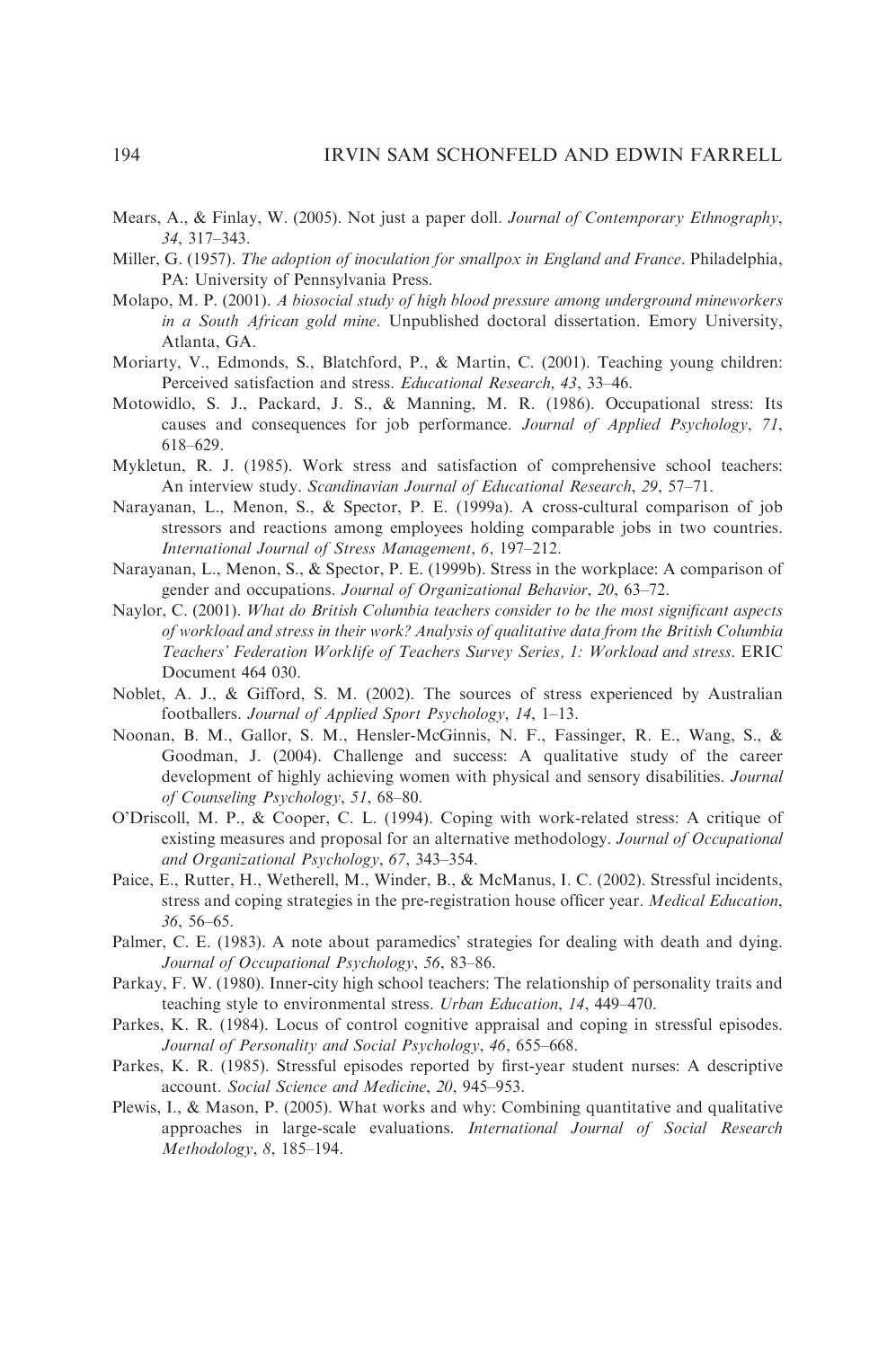- Polanyi, M., & Tompa, E. (2004). Rethinking work-health models for the new global economy: A qualitative analysis of emerging dimensions of work. Work: Journal of Prevention, Assessment and Rehabilitation, 23, 3–18.
- Pollak, R. (1997). The creation of Dr. B: A biography of Bruno Bettelheim. New York: Simon and Schuster.
- Popper, K. (1963). Conjectures and refutations: The growth of scientific knowledge. New York: Basic Books.
- Prosser, D., Johnson, S., Kuipers, E., Smukler, G., Bebbington, P., & Thornicroft, G. (1996). Mental health, 'burnout' and job satisfaction among hospital and community based mental health staff. British Journal of Psychiatry, 170, 134–338.
- Rabinow, P., & Sullivan, W. H. (1987). The interpretive turn: A second look. Berkeley, CA: University of California Press.
- Radloff, L. S. (1977). The CES-D scale: A self-report depression scale for research in the general population. Applied Psychological Measurement, 1, 385–401.
- Razzell, P. (1977). The conquest of smallpox: The impact of inoculation on smallpox mortality in eighteenth century Britain. Firle, UK: Caliban Books.
- Reichenbach, H. (1951). The rise of the scientific philosophy. Berkeley, CA: University of California Press.
- Reid, Y., Johnson, S., Morant, N., Kuipers, E., Szmukler, G., Thornicroft, G., et al. (1999). Explanations for stress and satisfaction in mental health professionals: A qualitative study. Social Psychiatry and Psychiatric Epidemiology, 34, 301–308.
- Rimland, B. (1964). Infantile autism. New York: Appleton-Century-Crofts.
- Rout, U. (1996). Stress among general practitioners and their spouses: A qualitative study. British Journal of General Practice, 46, 157–160.
- Russell, B. (1945). A history of western philosophy. New York: Simon and Schuster.
- Rutter, M., & Schopler, E. (Eds). (1979). Autism: A reappraisal of concepts and treatment. New York: Plenum.
- Sachar, E. (1991). Shut up and let the lady teach: A teacher's year in a public school. New York: Poseidon Press.
- Schonfeld, I. S. (1990). Distress in a sample of teachers. Journal of Psychology, 123, 321–338.
- Schonfeld, I. S. (1992a). A longitudinal study of occupational stressors and depressive symptoms in first-year teachers. Teaching and Teacher Education, 8, 151–158.
- Schonfeld, I. S. (1992b). Assessing stress in teachers: Depressive symptoms scales and neutral self-reports on the work environment. In: J. Quick, L. Murphy & J. Hurrell, Jr. (Eds), Work and well-being: Assessments and instruments for occupational mental health (pp. 270–285). Washington, DC: American Psychological Association.
- Schonfeld, I. S. (1994). The impact of working conditions on depressive symptoms: The case of newly appointed woman teachers. Paper presented at International Conference on Social Stress Research, May 1994, Honolulu.
- Schonfeld, I. S. (1996). Relation of negative affectivity to self-reports of job stressors and psychological outcomes. Journal of Occupational Health Psychology, 1, 397–412.
- Schonfeld, I. S. (2000). An updated look at depressive symptoms and job satisfaction in first-year women teachers. Journal of Occupational and Organizational Psychology, 73, 363–371.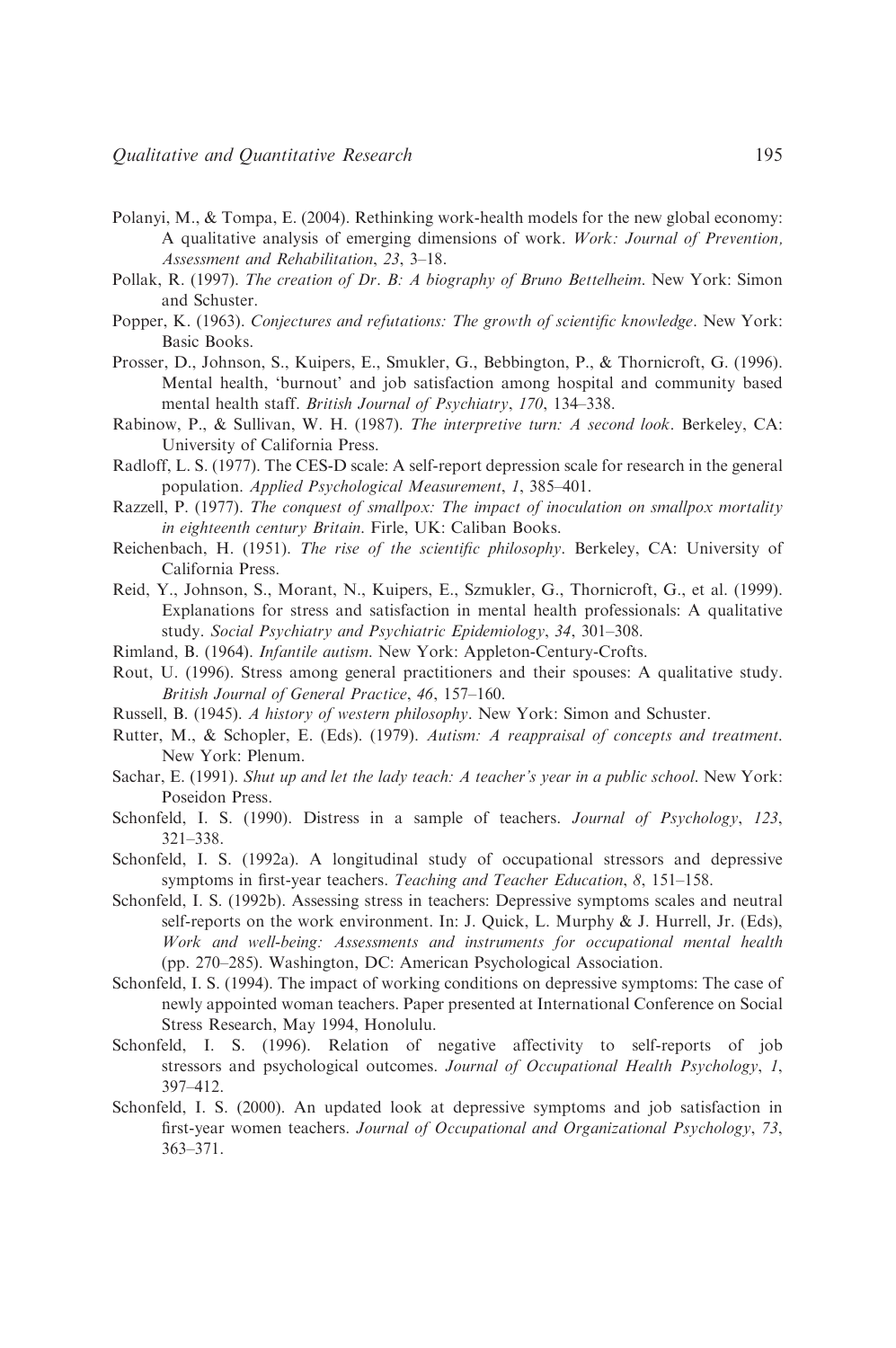- Schonfeld, I. S. (2001). Stress in 1st-year women teachers: The context of social support and coping. Genetic Psychology Monographs, 127, 133–168.
- Schonfeld, I. S. (2006). School violence. In: E. K. Kelloway, J. Barling & J. J. Hurrell (Eds), Handbook of workplace violence (pp. 169–229). Thousand Oaks, CA: Sage Publications.
- Schonfeld, I. S., & Feinman, S. J. (2009). Difficulties of alternatively certified teachers. Unpublished manuscript.
- Schonfeld, I. S., & Ruan, D. (1991). Occupational stress and preemployment measures: The case of teachers. Journal of Social Behavior and Personality (Special issue on occupational stress, P. Perrewe, Ed.), 6, 95–114.
- Schonfeld, I. S., & Santiago, E. A. (1994). Working conditions and psychological distress in first-year women teachers: Qualitative findings. In: L. C. Blackman (Ed.), What works? Synthesizing effective biomedical and psychosocial strategies for healthy families in the 21st century. Indianapolis, IN: University of Indiana School of Social Work.
- Severinsson, E. (2003). Moral stress and burnout: Qualitative content analysis. Nursing and Health Sciences, 5, 59–66.
- Shai, D. (2002). Working women/cloistered men: A family development approach to marriage arrangements among ultra-orthodox Jews. Journal of Comparative Family Studies, 33, 97–115.
- Shinn, M., Rosario, M., Mørch, H., & Chestnut, D. E. (1984). Coping with job stress and burnout in the human services. Journal of Personality and Social Psychology, 46, 864–876.
- Smith, D. L., & Smith, B. J. (2006). Perceptions of violence: The views of teachers who left urban schools. The High School Journal, 89, 34–42.
- Smith, M. L. (2006). Multiple methodology in education research. In: J. L. Green, G. Camilli & P. B. lmore (Eds), Handbook of complementary methods in education research (pp. 457-476). Mahwah, NJ: Erlbaum.
- Steggerda, D. M. (2003). If I tell them, will they listen? Voices of former teachers. Unpublished doctoral dissertation. Drake University, Des Moines, IA.
- Steinberg, J. (1997). 'Strong disciplinary action' is recommended for principal. The New York Times, July 24, p. B3.
- Tashakkori, A., & Teddlie, C. (Eds). (2003). Handbook of mixed methods in social and behavioral research. Thousand Oaks, CA: Sage.
- Taylor, B., & Barling, J. (2004). Identifying sources and effects of career fatigue and burnout for mental health nurses: A qualitative approach. *International Journal of Mental Health* Nursing, 13, 117–125.
- Tewksbury, R. (1993). On the margins of two professions: Job satisfaction and stress among post-secondary correctional educators. American Journal of Criminal Justice, 187, 61–77.
- The child is father. (1960). Time, 76, 78.
- Thelwell, R. C., Weston, N. J. V., & Greenlees, I. A. (2007). Batting on a sticky wicket: Identifying sources of stress and associated coping strategies for professional cricket batsmen. Psychology of Sport and Exercise, 8, 219–231.
- Tracy, S. J., Myers, K. K., & Scott, C. W. (2006). Cracking jokes and crafting selves: Sensemaking and identity management among human service workers. Communication Monographs, 73, 283–308.
- Trow, M. (1957). Comment on ''participant observation and interviewing: A comparison''. Human Organization, 16, 33–35.
- Ward, H. L., & Miller, H. (1978). A preventive point of view. Springfield, IL: Thomas.